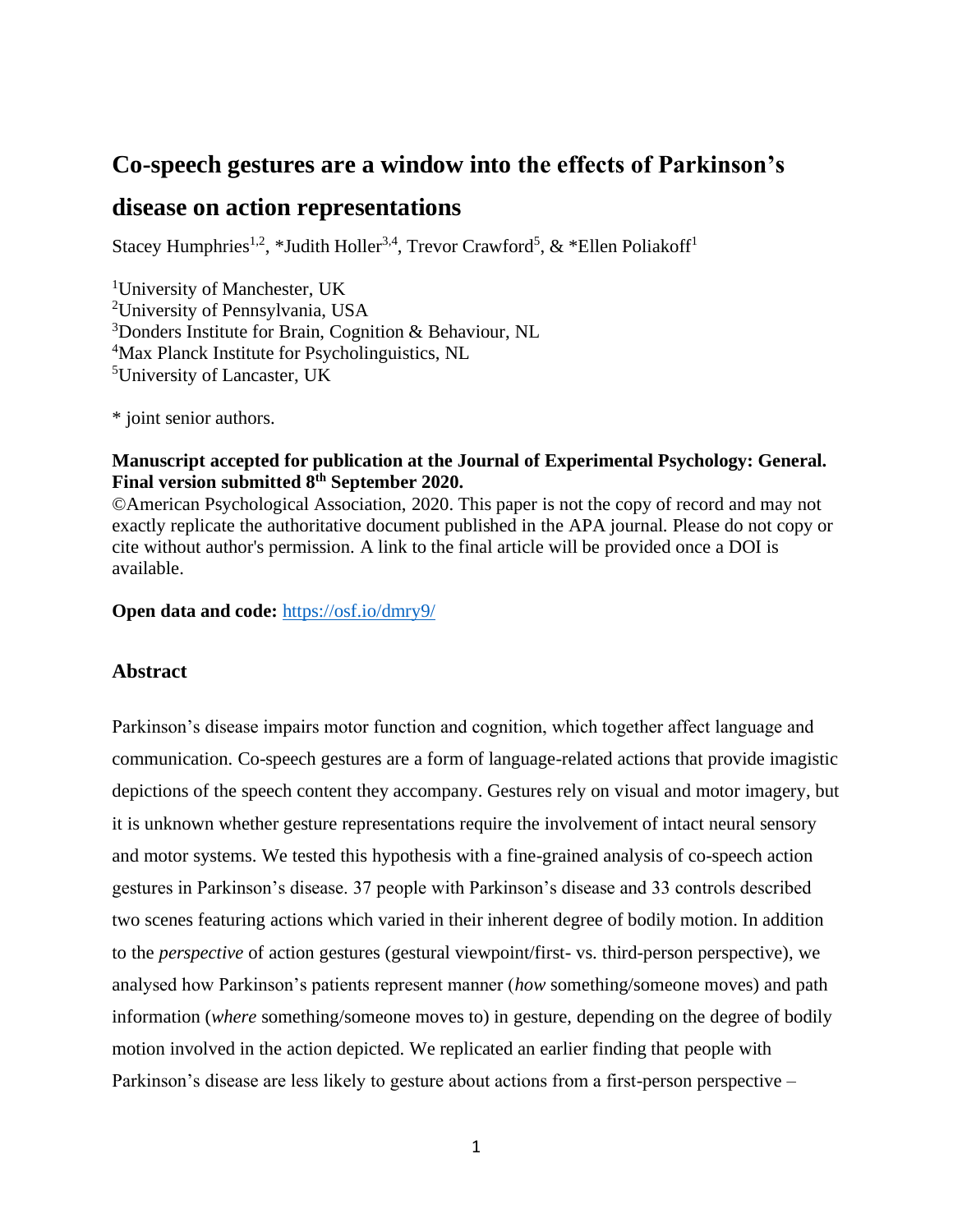preferring instead to depict actions gesturally from a third-person perspective – and show that this effect is modulated by the degree of bodily motion in the actions being depicted. When describing high motion actions, the Parkinson's group were specifically impaired in depicting manner information in gesture and their use of third-person path-only gestures was significantly increased. Gestures about low motion actions were relatively spared. These results inform our understanding of the neural and cognitive basis of gesture production by providing neuropsychological evidence that action gesture production relies on intact motor network function.

### **1. Introduction**

Co-speech gestures are the spontaneous movements of the hands and arms that people produce when they talk, and thus link two core domains of cognition: language and action. Whilst much of the early research on gestures focused on their relationship to speech (Kendon, 1997; McNeill, 1985, 1992; Willems & Hagoort, 2007), later work has also examined the relationship between gesture and action. Numerous theories such as the Interface Hypothesis (Kita & Özyürek, 2003), the Gesture as Simulated Action framework (Hostetter & Alibali, 2008; Hostetter & Alibali, 2019), the Sketch model (De Ruiter, 2000) and the Gesture-for-Conceptualisation hypothesis (Kita et al., 2017) propose that gestures arise from and are shaped by mental representations, which are variously referred to as "imagery" or "simulations". While there is substantial evidence that imagery (or simulation) indeed influences gesture production, it remains unknown whether mentally constructing a perceptual or motor experience for gesture production requires the involvement of intact neural perceptual and motor systems. In this study, we address this question by examining the gestures produced by patients with a neurodegenerative disease affecting the motor system.

"Imagery" has been described as internally generated representations that are of the same type as those created during perception and action, except that nothing is actually being perceived (Kosslyn et al., 2006). Under this view, a mental image should rely on perceptual, sensory and motor systems in the brain. An alternative view is that mental images are not "images" per se, but are language-like propositional representations (Pylyshyn, 1973). In this alternative view,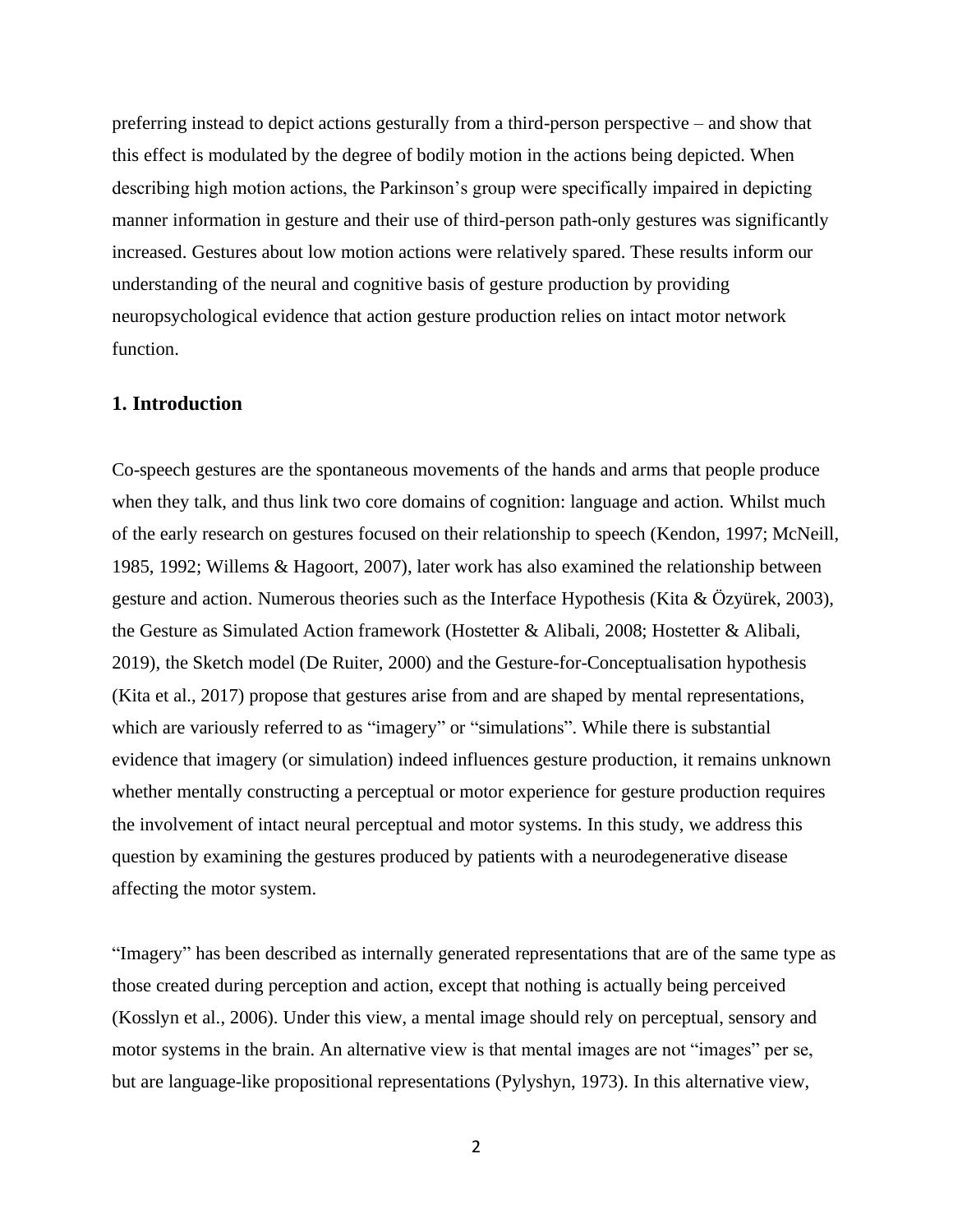imagery is based on abstract, amodal symbols, and is thus not dependent on sensorimotor brain states. "Simulation" is defined as the re-creation of perceptual or motor states in the absence of external input, which activates similar perceptual and motor systems to those which would be activated during actual perception or movement (Jeannerod, 2001; Jeannerod & Frak, 1999). There are clear theoretical parallels between "simulation" and at least some formulations of "imagery", and researchers differ in the extent to which they believe these two terms describe the same process. In this paper, we do not aim to tease apart or contrast these different notions. We use the term "imagery" to describe mental representations of perceptual and sensorimotor concepts, and we test the hypothesis that the motor system functionally contributes to motor imagery by observing the gestures people produce when they talk about actions.

If gestures are the product of imagery, mental images of actions or bodily movements ("motor imagery" hereon, see Jeannerod, 1994) appear to exert a particularly strong influence over several aspects of gesture production, and there is clear empirical evidence for this. Firstly, people gesture more when they talk about actions and action-relevant objects, compared to other topics. For example, speakers produced more representational gestures when describing high affordance objects compared to low affordance objects, such as a whisk compared to a plant (Chu & Kita, 2016; Hostetter, 2014; Masson-Carro et al., 2016; Pine et al., 2010). Similarly, when describing topics which trigger motor imagery (e.g. how to change the wheel of a car), visual imagery (e.g. a favourite painting), and more abstract topics (e.g. your opinion on a single currency in Europe), speakers gestured the most about motor topics and the least about abstract topics (Feyereisen & Havard, 1999). Secondly, object affordances influence the form of the representations depicted by gesture. People produced more gestures which imitated an action or mimicked gripping an object when describing high affordance objects, and more moulding and tracing gestures which highlighted shape when describing low affordance objects (Masson-Carro et al., 2016). Even when solving problems silently, people produced more "co-thought" gestures when they mentally rotated high affordance mugs (with smooth surfaces) compared to low affordance mugs (with spiky surfaces) (Chu & Kita, 2016). Additionally, different aspects of an event structure affect the likelihood with which speakers adopt a first-person perspective (or "character viewpoint") or a third-person perspective (or "observer viewpoint") in their gestures (Parrill, 2010). In a cartoon narration study, events which involved a character's hands, torso or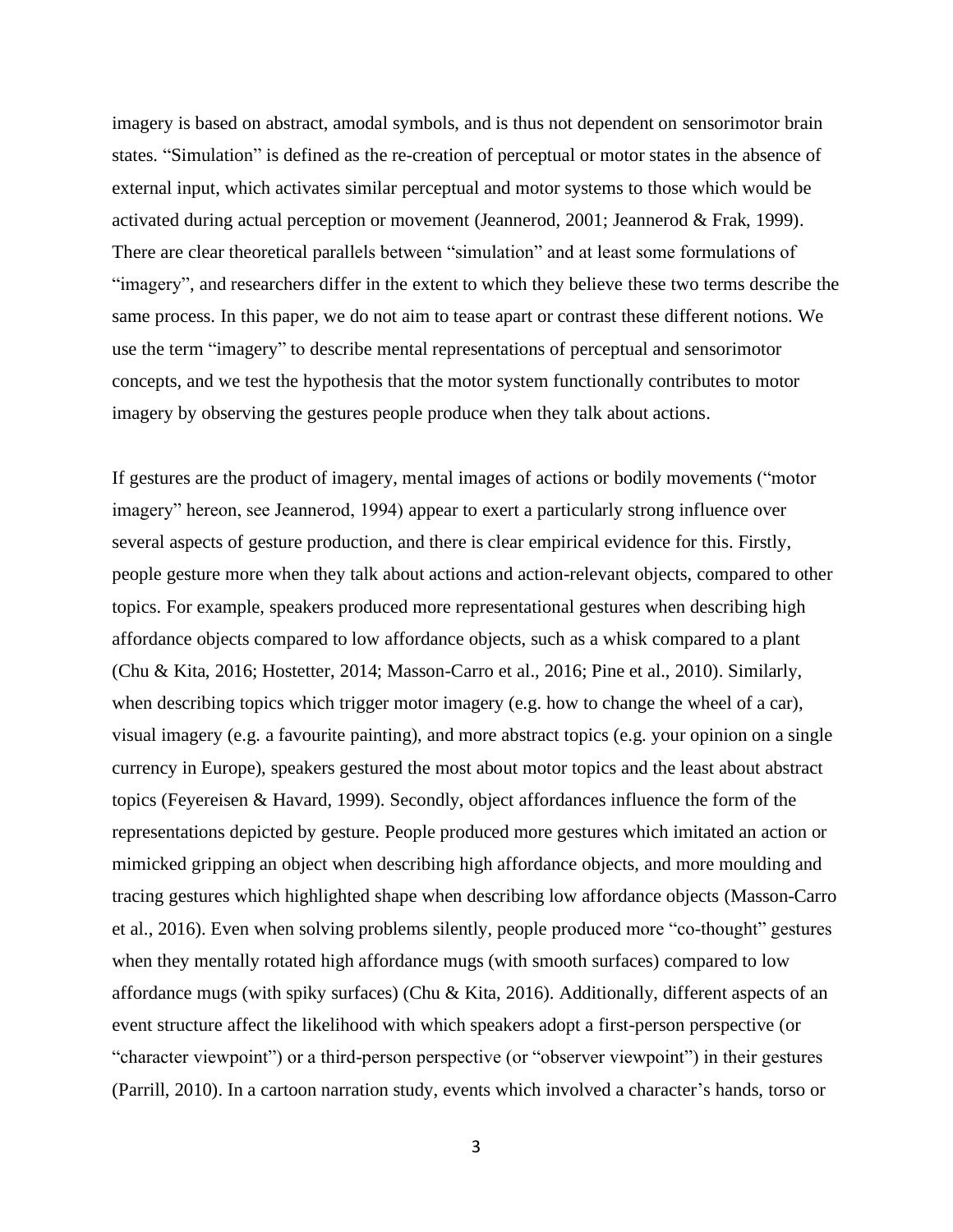face evoked exclusively character viewpoint (CVPT) gestures, whilst events which involved long trajectories which could not be simulated on a human scale evoked exclusively observer viewpoint (OVPT) gestures (Parrill, 2010). CVPT gestures may thus be based on motor imagery, where the speaker imagines themselves actually producing movements, whilst OVPT gestures may be based more on visual imagery, where the speaker imagines how the event looked from the outside. Finally, individual differences in cognitive ability and action experience affect the way people gesture about actions. People with high spatial ability gesture more about dynamic information, while speakers with low spatial ability gesture more about static information (Göksun, Goldin-Meadow, et al., 2013). Additionally, experience with physically manipulating objects alters the way that speakers subsequently gesture (Cook & Tanenhaus, 2009; Hostetter & Alibali, 2010).

While there are clear differences in gestures based on motor and visual imagery, the line between these two types of imagery can become conceptually blurred, particularly when visual imagery is about a motor event. Research on motor imagery has distinguished between kinaesthetic and visual forms of motor imagery that have different neural substrates. Kinaesthetic motor imagery involves imagining the felt sensations of producing motor acts from a first-person perspective, while visual motor imagery involves imagining seeing oneself (or someone else) produce movements from a third-person perspective. Only kinaesthetic motor imagery is associated with activity in primary motor areas (Neuper et al., 2005) and the modulation of corticomotor excitability (Stinear et al., 2006; Voisin et al., 2011), while visual cortex activity was negatively correlated with the vividness of kinaesthetic imagery (Mizuguchi et al., 2016). As outlined above, since CVPT gestures are direct imitations of actions from a first-person perspective, we expect that they rely primarily on kinaesthetic motor imagery instantiated in motor areas of the brain. In contrast, since OVPT gestures, even when they are about actions, are third-person representations of how an action looks from the outside, without containing corresponding kinaesthetic information, we expect that they rely primarily on visual motor imagery instantiated in visual areas. We use motor imagery to refer specifically to kinaesthetic motor imagery, and visual imagery to refer to both motor and non-motor visual imagery without a kinaesthetic component.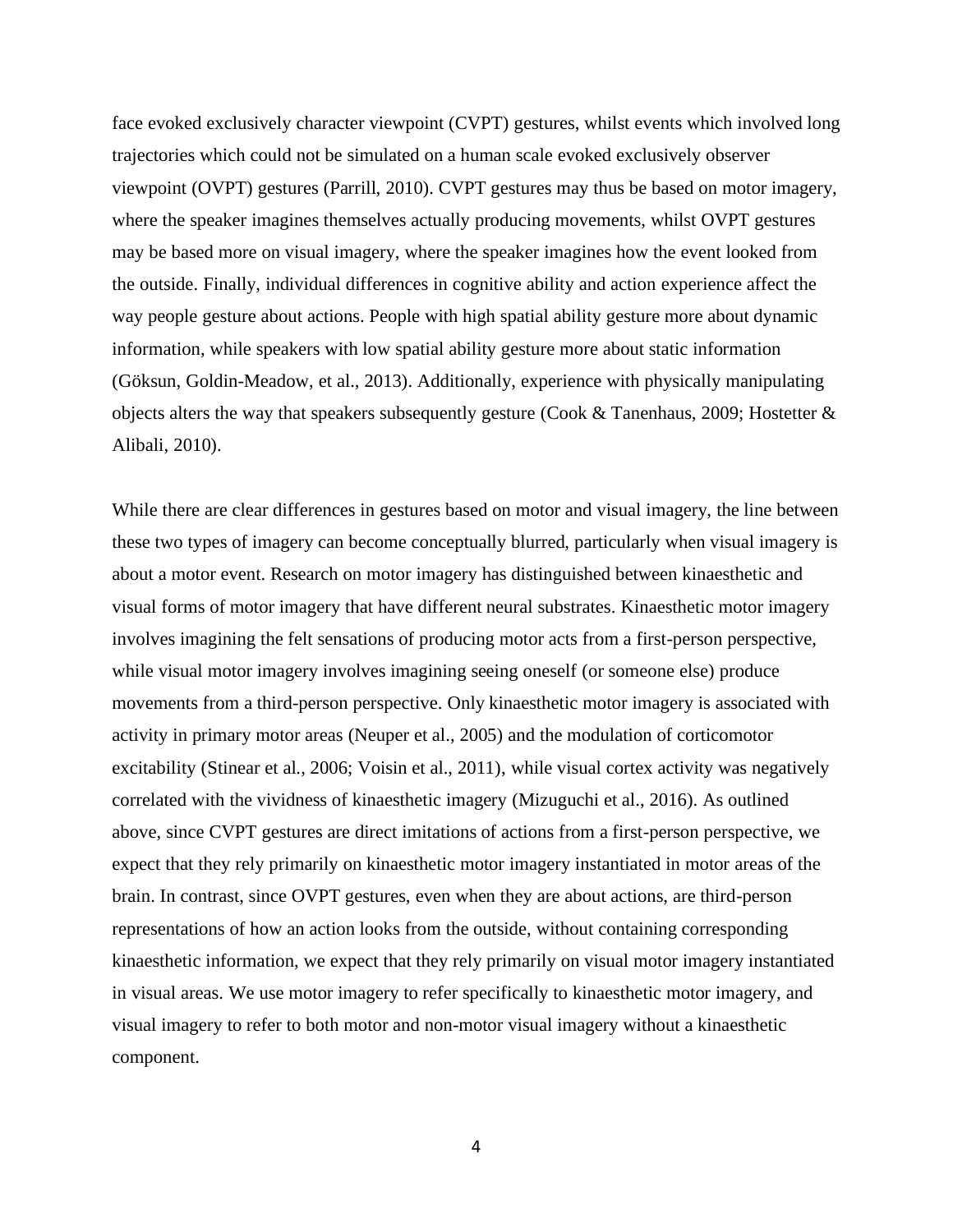This body of evidence suggests that visual and motor imagery indeed contribute to gesture production, but whether this imagery *requires* the involvement of intact visual and motor brain systems is unknown. As proposed by Pylyshyn (1973), it is possible that speakers instead represent information using a symbolic, verbal, or propositional code. Indeed, as well as being a form of action, gestures are also semantic in nature and are closely connected to the content of speech. As such, their underlying cognitive representations may be abstracted away from specific sensory-motor modalities. Some theories of language processing distinguish between two interacting systems: a modal simulation system, and a distributed linguistic system based on knowledge of statistical co-occurrences of words in natural language (Barsalou et al., 2008; Lynott & Connell, 2010). Thus, an alternative hypothesis would be that speakers are likely to gesture about actions when viewing high affordance objects, because action words have a high degree of co-occurrence with object words in natural language (and the more so the stronger the motor affordances of an object), and viewing objects causes these closely connected action words or symbols to be automatically activated through a distributed linguistic system.

Many previous gesture studies have conducted elegant behavioural analyses of healthy participants' gestures, but these cannot speak to whether the imagery, which gestures are assumed to be based on, necessarily require the involvement of modal neural systems. Studies of lesion or neurodegenerative patients can be a powerful way to examine the effects of damaged neural structures on gesture production, whilst maintaining the naturalistic dyadic paradigms employed in gesture research. So far, relatively few studies have examined the production of gestures depicting actions or spatial events in lesion patients with impaired language abilities. A patient with severe anomia who was unable to retrieve words to describe motion events was nevertheless able to produce detailed iconic gestural depictions of those events (Kemmerer et al., 2007). Similarly, patients who were impaired at naming spatial relations produced more spatial gestures (Göksun, Lehet, et al., 2013), which may reflect a compensatory mechanism (Göksun et al., 2015). However, very few patient studies have tested the effects of an impaired motor system rather than an impaired language system. If motor imagery necessarily depends on the brain's motor system, patients with damaged motor systems should be impaired in the production of gestures which depict actions. To test the causal role of intact motor network function in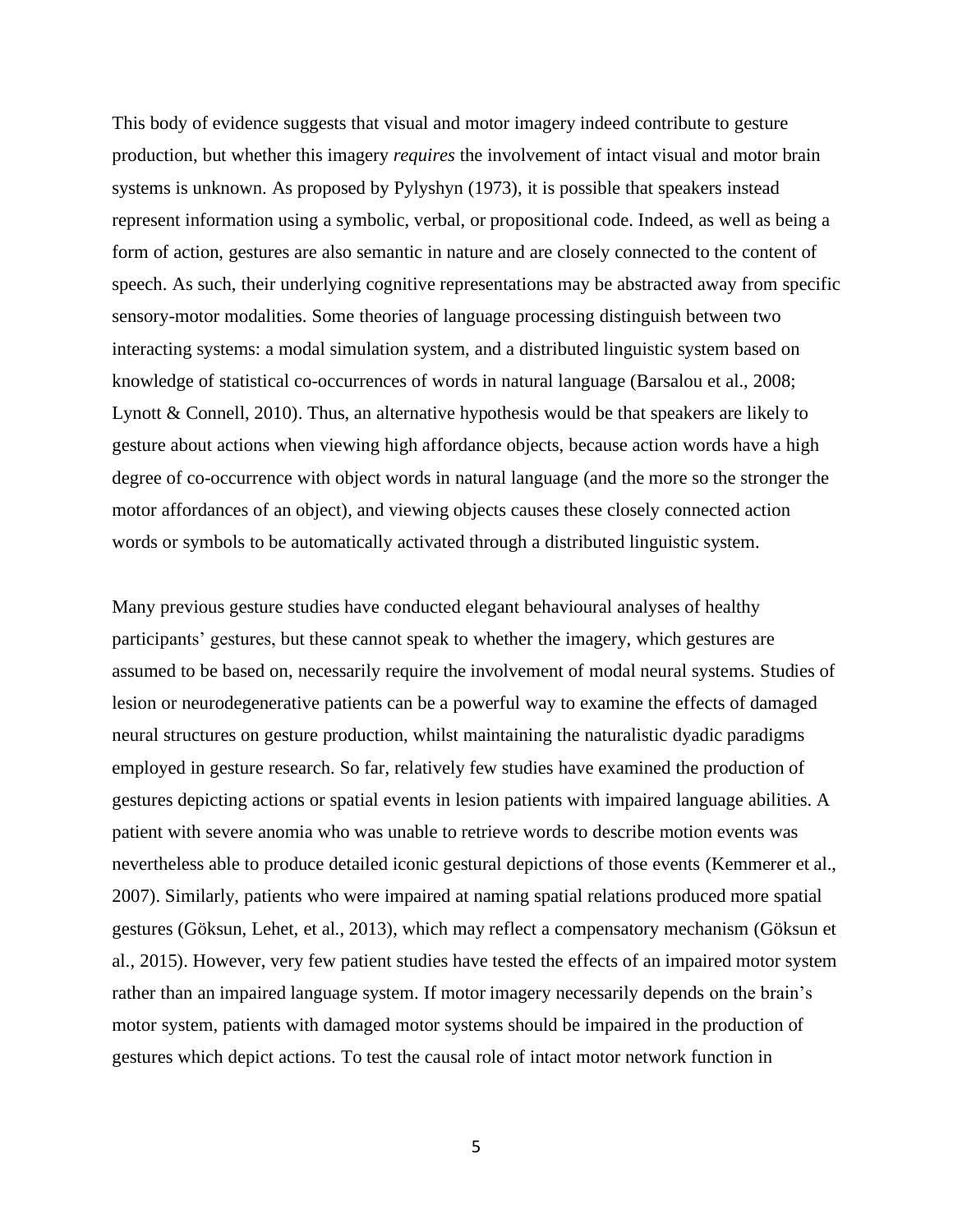representing actions in co-speech gestures, we examined the gestures produced by people with Parkinson's disease.

Parkinson's disease is a neurodegenerative movement disorder characterised by bradykinesia, rigidity, tremor, and postural instability, which is caused primarily by the degeneration of dopaminergic neurons in the substantia nigra pars compacta, which project to the striatum (i.e. the caudate nucleus and putamen) in the basal ganglia. The basal ganglia receive input from multiple, widespread cortical areas, and integrate these inputs to modulate the output of the motor cortex via the thalamus (Alexander & Crutcher, 1990; Groenewegen, 2003; Hoover & Strick, 1993). Functional activation of motor cortical areas is disturbed in Parkinson's disease, with hypo-activation and hyper-activation of motor regions (Buhmann et al., 2003; Haslinger et al., 2001; Pasquereau, DeLong, & Turner, 2016; Sabatini et al., 2000; Wu & Hallett, 2005; Yu, Sternad, Corcos, & Vaillancourt, 2007) as well as altered connectivity within and between nodes of the motor network (Baudrexel et al., 2011; Wu et al., 2011).

In addition to impairing overt movement production, Parkinson's disease has been shown to affect the cognitive representation of action information, in domains such as language and mental imagery (Poliakoff, 2013). Language studies have found that Parkinson's disease patients are specifically impaired in processing verbs, or language with action content. Verbs and action concepts are argued to be at least partially instantiated in primary motor and premotor cortex (see Kemmerer, 2015, for a review). For example, people with Parkinson's disease demonstrated a deficit in generating lists of verbs in action fluency tasks, compared to other phonetic or semantic fluency tasks (Péran et al., 2009; Piatt et al., 1999; Signorini & Volpato, 2006). In a study comparing action fluency in Parkinson's patients on-off dopamine medication, it was found that patients off-medication exhibited a verb-specific fluency deficit, producing significantly fewer verbs whilst fluency for other semantic categories remained unaffected. Restoring dopaminergic medication ameliorated this deficit (Herrera, Cuetos, et al., 2012). Naming actions is also impaired in Parkinson's disease (Cotelli et al., 2007), and this effect is more pronounced for actions associated with a high degree of bodily movement (Bocanegra et al., 2017; Herrera, Rodríguez-Ferreiro, et al., 2012; Humphries et al., 2016), and for patients off-medication relative to on (Herrera & Cuetos, 2012). In addition, patients are slower or less accurate to make lexical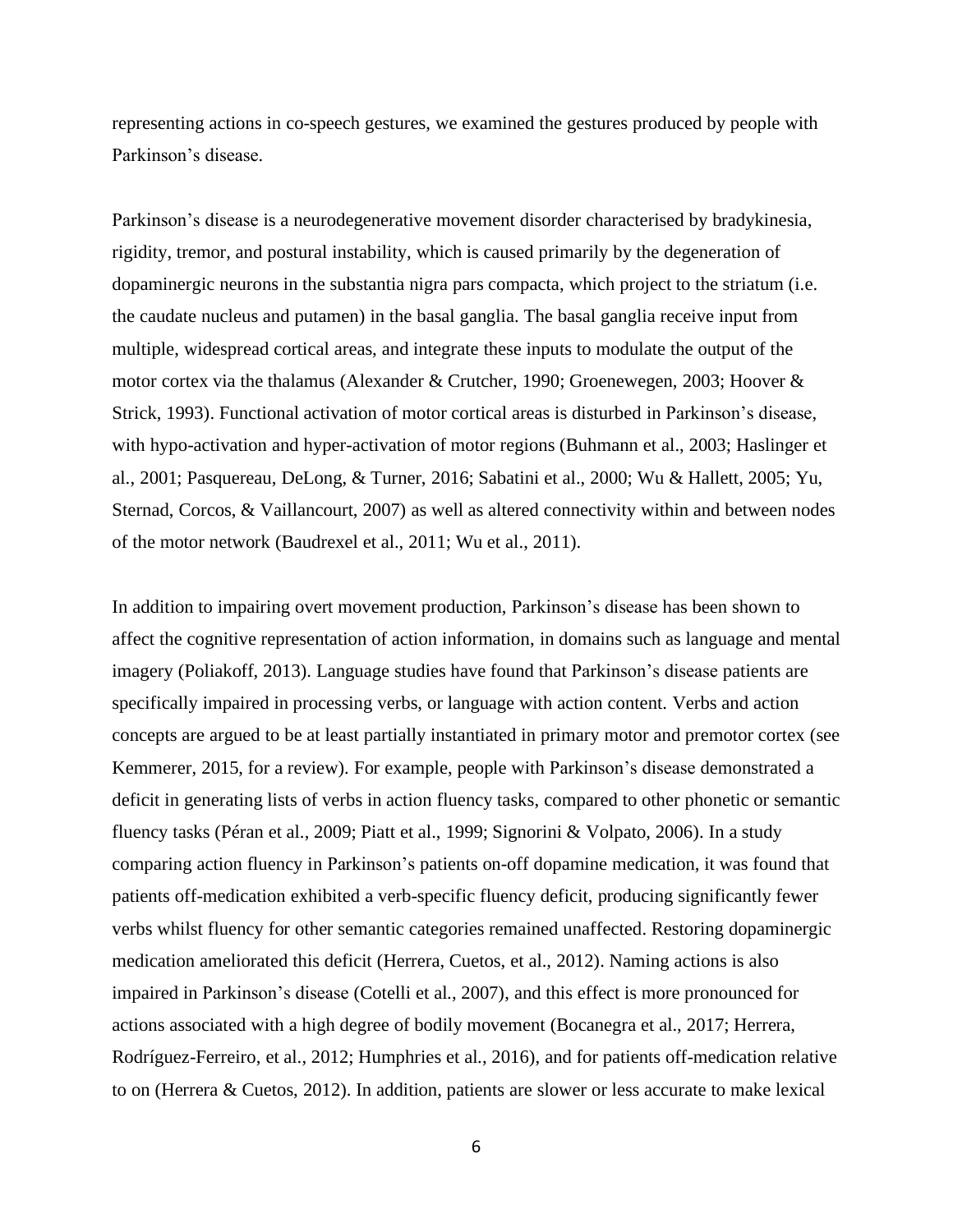and semantic decisions about action words compared to non-action words (Bocanegra et al., 2015; Boulenger et al., 2008; Fernandino et al., 2013).

These action language processing impairments may be at least partly explained by changes in motor imagery in Parkinson's disease, which has been investigated using mental rotation tasks. In healthy adults, the mental rotation of objects engages posterior parietal cortices, particularly in the right hemisphere (Amick et al., 2006; Carpenter et al., 1999; Corballis, 1997; Harris et al., 2000; Podzebenko et al., 2002), and invokes object-centred transformations: objects are mentally rotated in space regardless of the viewer's own position. In contrast, the mental rotation of hands elicits activation in left primary motor, premotor, and supplementary motor frontal areas (Kosslyn et al., 1998), and instead involves viewer-centred transformations, where viewers mentally manipulate a representation of their own body with respect to the target (Cronin-Golomb & Amick, 2001; Kosslyn et al., 1998; Ogden, 1990). Hand rotation performance is impaired by applying transcranial magnetic stimulation over the hand region of the left primary motor cortex, (Ganis et al., 2000), leading some to suggest that people perform the task by mentally simulating hand movements. Hand rotation also seems to be affected in Parkinson's disease. People with Parkinson's disease performed worse when they mentally rotated hands matching their own more affected hand, and this motor imagery asymmetry was correlated with actual motor asymmetry (Dominey et al., 1995). Similarly, presentation of the hand to the visual field corresponding to the patient's side of onset impaired rotation performance (Amick et al., 2006). Parkinson's disease patients were also more impaired when mentally rotating their most affected hand in a biomechanically challenging direction (Helmich et al., 2007). An fMRI study found that patients engaged the same posterior parietal and premotor regions activated by healthy people during mental hand rotation, but there was additional activation in extrastriate body area (EBA) and occipito-parietal cortex, particularly when viewing images corresponding to their more affected hand (Helmich et al., 2007). The EBA is involved in allocentric visual processing of human body parts (Chan et al., 2004; Urgesi et al., 2004). When the EBA was inhibited using continuous theta burst stimulation, hand rotation was affected in Parkinson's disease but not in control subjects, suggesting that this region was compensating for a function normally performed by the dorsal premotor cortex (van Nuenen et al., 2012).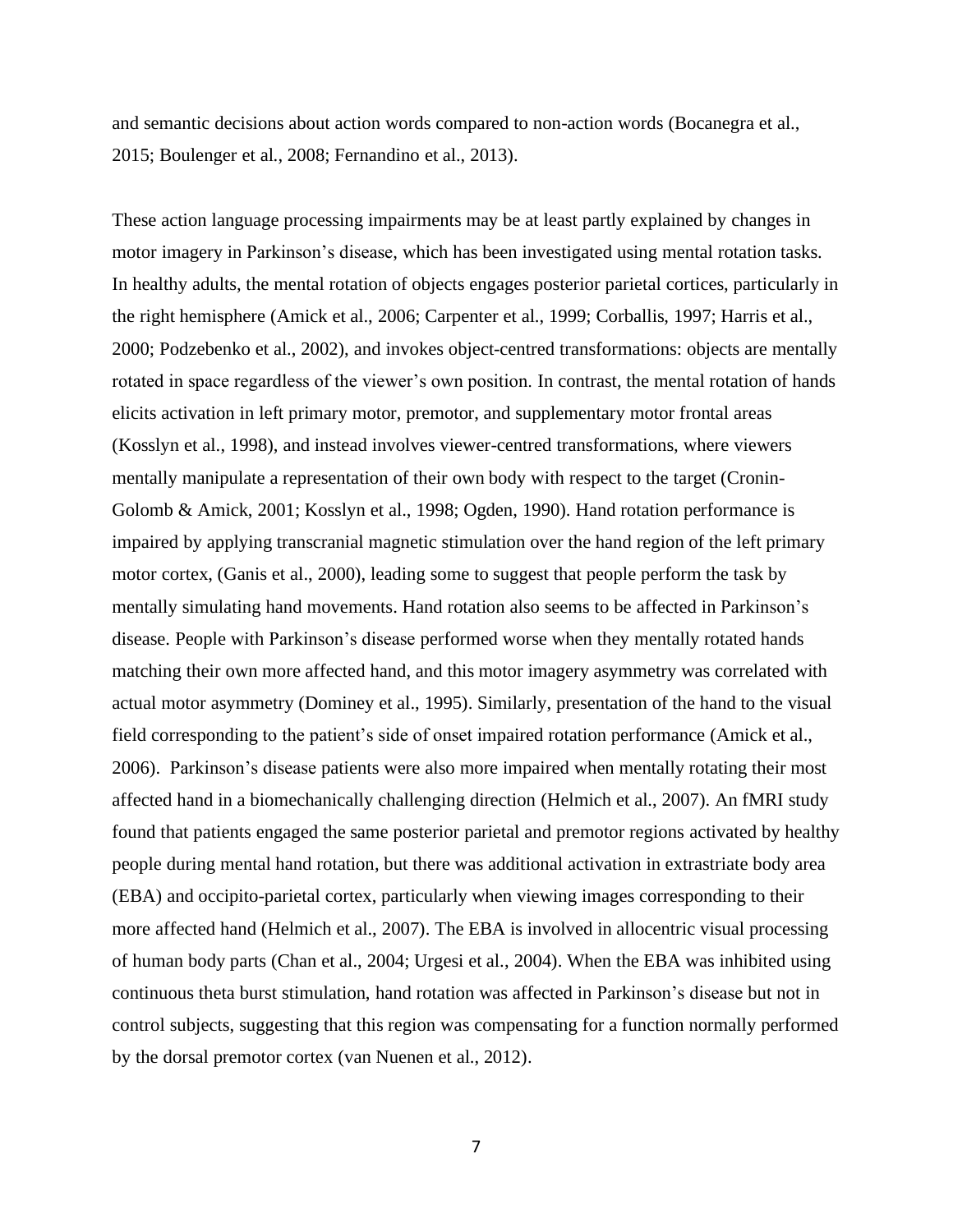This compensatory activity in EBA may indicate that motor imagery in Parkinson's disease is based on allocentric, visual features of movements rather than imagery of movement production from a first-person perspective. Critically, if Parkinson's patients do indeed rely on visual information to compensate for a reduced ability to imagine movement production, theories proposing that gestures are primarily based on motor imagery (or action simulation) would predict that Parkinson's patients would gesture differently to healthy speakers.

What do we know so far about how gesturing changes in Parkinson's disease? Most studies reporting changes to "gesturing" in Parkinson's disease have in fact been studies of ideomotor apraxia. This literature notes "awkward and clumsy" gestures, and spatial errors in gesturing in Parkinson's disease (Zadikoff & Lang, 2005). However, the gestures referred to are pantomimes (i.e. gestures in the absence of language) rather than co-speech gestures per se. True co-speech gestures are different from pantomimed actions in several ways. Firstly, co-speech gestures are produced spontaneously by the speaker as part of a communicative act; they are thus connected to a communicative intention rather than produced on request. Secondly, co-speech gestures occur overwhelmingly in the presence of speech (McNeill, 1985), whereas pantomimes produced during apraxia testing are done so in the absence of speech. Furthermore, studies have provided examples of apraxic patients who show impairment in the ability to pantomime action, whereas their co-speech gestures remain relatively unaffected (Bartolo et al., 2003; Dumont et al., 1999; Rapcsak et al., 1993).

A handful of studies have begun to investigate co-speech gestures in Parkinson's disease. Cleary, Poliakoff, Galpin, Dick and Holler (2011) found that people with Parkinson's disease gestured just as often as controls. However, Parkinson's patients tended to produce less precise gestures than controls when depicting actions that they themselves had previously performed, suggesting that the patients were less able to simulate the previously performed action. Klooster, Cook, Uc and Duff (2015) also found that Parkinson's disease patients produced gestures with reduced curvature compared to controls when they described their own previous curved hand movements. A later study expanded on these findings by examining Parkinson's patients' gestures as they described a broad range of actions (Humphries et al., 2016). It was again found that the rate of gesture production is not affected in mild-moderate Parkinson's disease. However, Parkinson's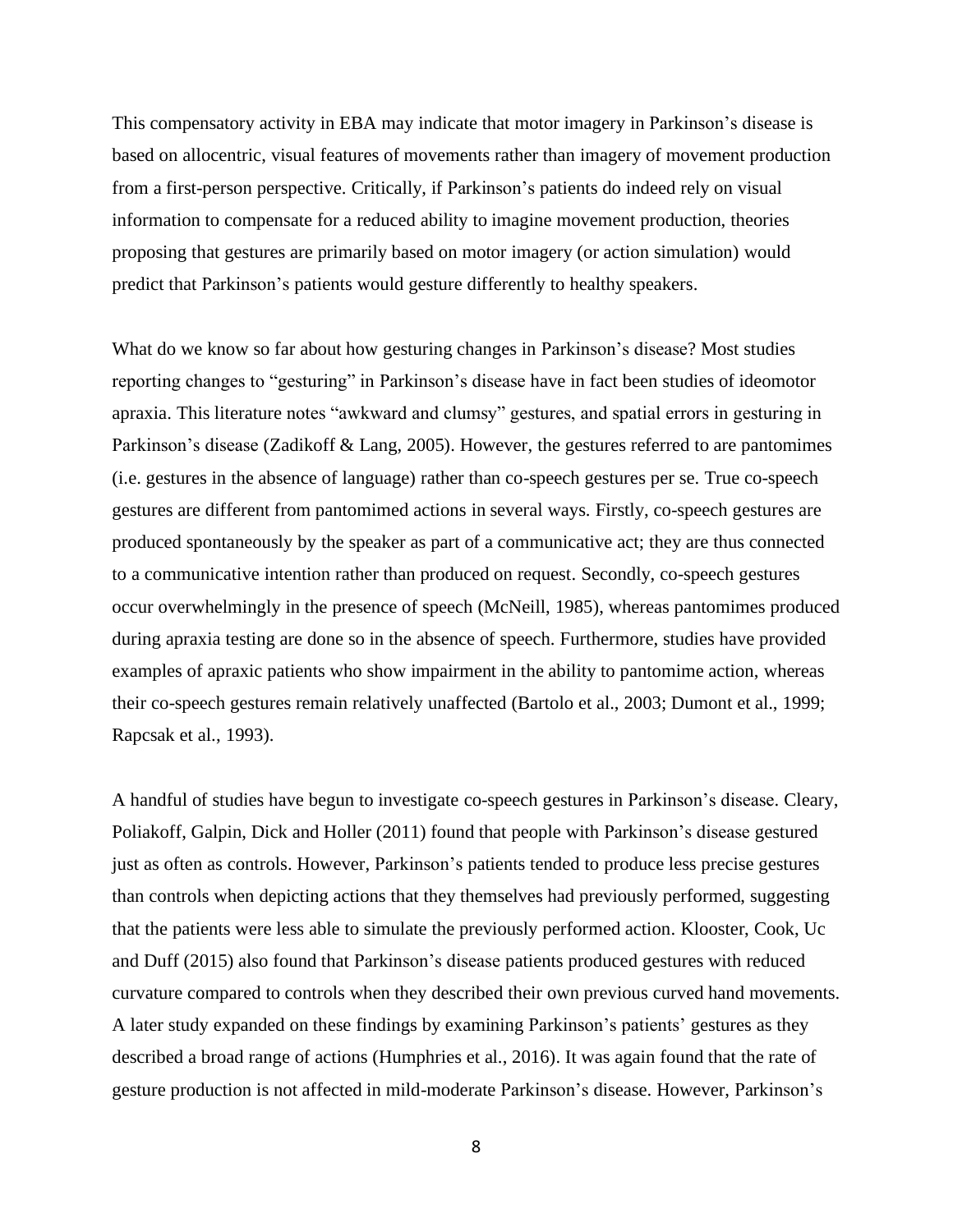patients demonstrated a change in the perspective from which they produce action gestures. As described earlier, action gestures can be produced from a first-person perspective, as though pretending to perform the action (CVPT gestures), or from a third-person perspective by depicting allocentric visual features of the action (OVPT gestures). Parkinson's disease patients in Humphries et al. (2016) produced significantly more of their gestures from an OVPT (e.g., tracing the path of a skier down a slope) whilst controls gestured overwhelmingly from a CVPT (e.g., moving closed fists at the sides of the body, as though holding ski poles). The fact that Parkinson's patients tended to gesture more about visual features is consistent with findings from the mental rotation literature discussed earlier; namely that Parkinson's patients recruited the EBA, implicated in processing allocentric views of body parts, as a way of compensating for some of the neurocognitive processes underpinning motor imagery in healthy people.

Thus, converging lines of evidence demonstrating impairments to action language processing, motor imagery, and action gesture production in Parkinson's disease, point to difficulties in conceptualising, representing and simulating actions in the brains of these patients (Poliakoff, 2013). We propose that Parkinson's disease leads to a failure to fully represent egocentric, kinaesthetic features of actions in premotor cortices and a compensatory shift towards representing the allocentric, visual features of actions, by recruiting posterior parietal and occipital regions, including EBA. This hypothesis accounts for the preference for gesturing about actions from a third-person perspective in Parkinson's disease.

To our knowledge, apart from Humphries et al. (2016), no other study has examined gesture viewpoint in any other neuropsychological or lesion patient groups as a means of investigating how disruptions to motor networks affect action depictions in gesture. To fully characterise how disrupted motor networks alter the way people gesture, a comprehensive analysis of action gesture production in Parkinson's disease is required. Such an analysis should identify which features of gestural action depictions are vulnerable to disruption (in addition to gesture viewpoint), and probe the circumstances under which action gesture production might be modulated. We describe here a study conducted in pursuit of these aims.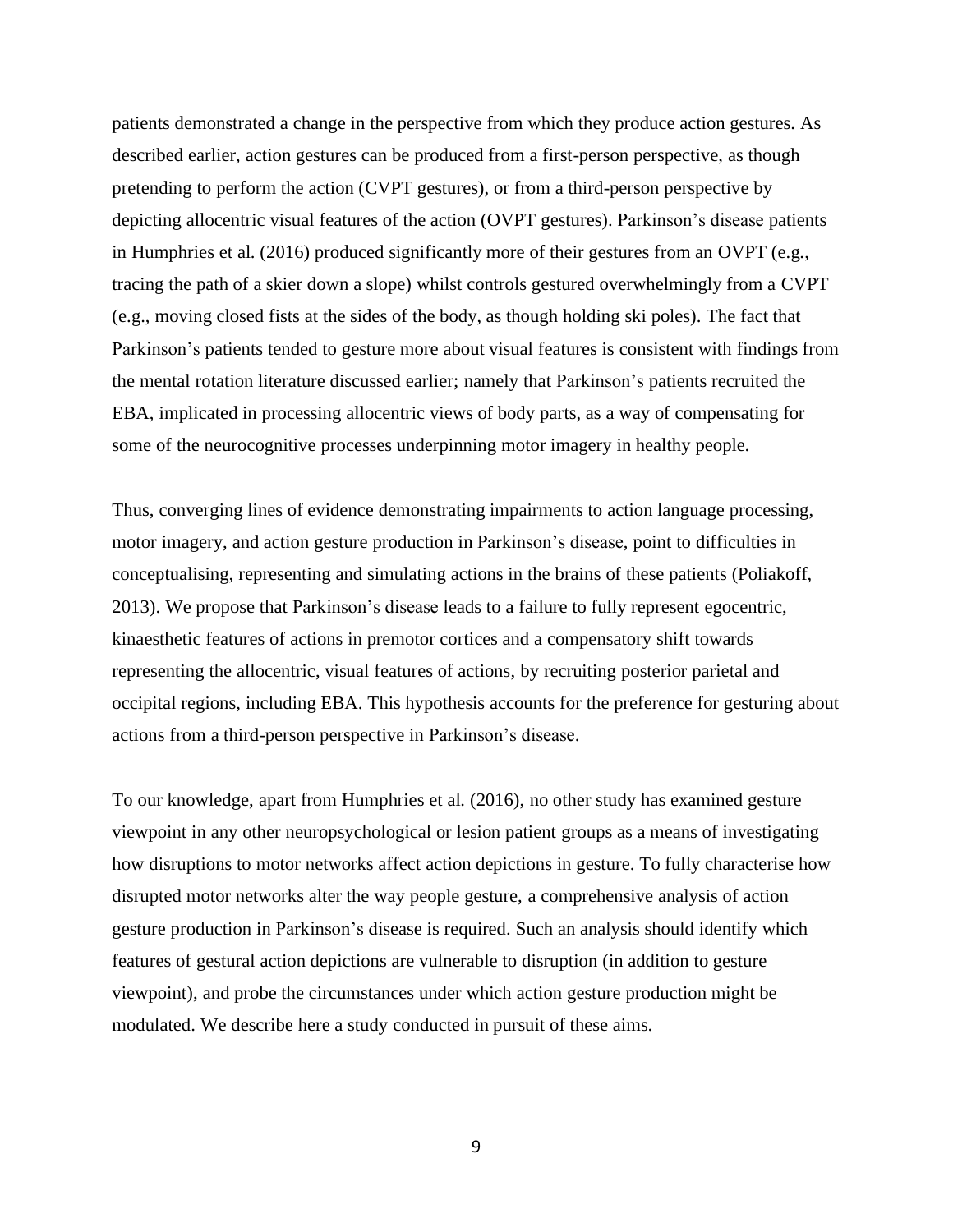We have argued that gesture viewpoint is a useful way of accessing features of the representation underlying the gesture, but other features of action events can also be depicted in gesture. An action event consists of several components, two of which are the *manner* and the *path* of motion of objects or persons in the event (Talmy, 1985). The manner of a movement refers to the relationship of intrinsic moving body parts in relation to each other, or *how* the action is performed (Chatterjee, 2008). In English, the manner of a movement is expressed by the main verb of a sentence (e.g. running). In contrast, the path of a movement refers to the trajectory of a moving figure in relation to the background and is expressed in English by prepositional phrases (e.g. across). An action gesture can depict manner alone, path alone, or manner and path combined in a single gesture (Kita & Özyürek, 2003). Most manner and path gesture studies have concentrated on comparing gestural action depictions in typologically different languages and second-language learners. These comparisons are not of direct relevance here, but it is worth mentioning that English speakers typically represent manner and path together in gesture as one unit (Kita & Özyürek, 2003; Özyürek et al., 2005, 2008; Özyürek & Kita, 1999).

Manner and path motion components are processed by different networks in the brain. Attending to manner activates relatively ventral areas (bilateral posterior inferior/middle temporal cortex) whilst attending to path activates dorsal areas of regions sensitive to motion (bilateral posterior parietal and frontal areas) (Wu, Morganti, & Chatterjee, 2008). Comprehending verbs (manner) is associated with activation in premotor and primary motor areas (for reviews see Pulvermüller, 2005, 2013) and the posterior middle temporal gyrus, while lesions in caudate impair naming manners of motion (Göksun et al., 2015). Comprehending and producing prepositions (path) involves the left posterior inferior parietal and prefrontal cortices (Amorapanth et al., 2010; Baciu et al., 1999; Göksun et al., 2015; Noordzij et al., 2008). As outlined above, Parkinson's patients exhibit disturbed functional activation of motor cortical regions and are specifically impaired in the comprehension of verbs which denote manner information. On the other hand, we are not aware of any reports that Parkinson's disease impairs the production or comprehension of prepositions; while gestural depictions of manner information may be particularly vulnerable in Parkinson's disease, path gestures may thus be preserved.

### *The present study: Predictions*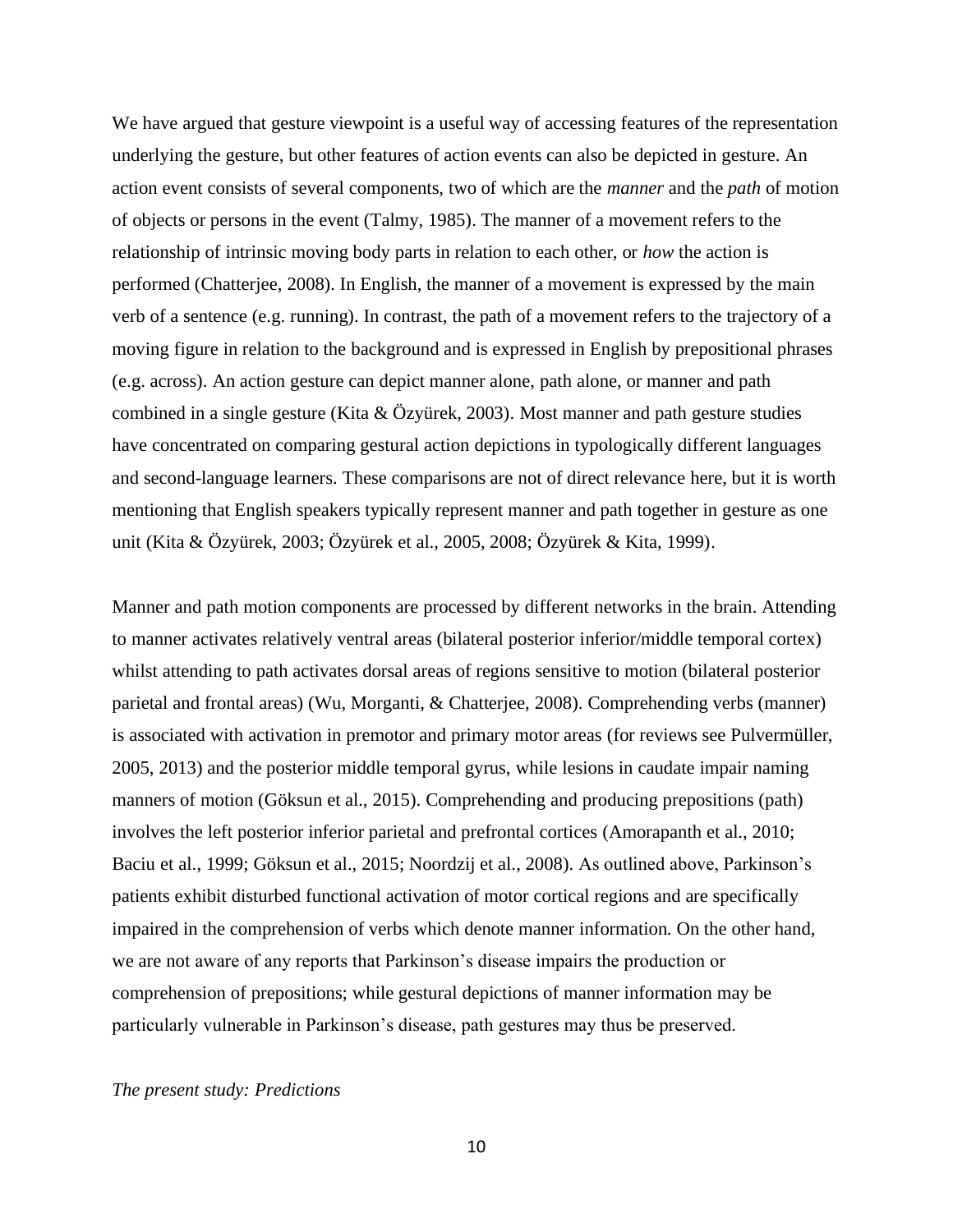Based on the hypothesis that motor imagery is affected by Parkinson's disease, we predicted that people with Parkinson's would be impaired in the production of both CVPT and manner gestures. As described earlier, Parkinson's patients appear to have a specific impairment in imagining actions from a first-person perspective. If gestures arise from imagery, this firstperson motor imagery impairment should lead to a corresponding reduction in CVPT gestures, as these depict actions from a first-person perspective. In addition, a specific action-language or verb impairment in Parkinson's disease has been identified in previous research. Because manner information is expressed by verbs (in English), we expected to see an impairment in the ability to depict manner information in gesture in Parkinson's disease. It is worth noting here that there is some correspondence between CVPT gestures and manner information in gesture. CVPT gestures that depict actions by their very nature depict manner information. The speaker's hands (or whole body) directly map on to the hands (or whole body) of the character being described and show an "acting out" (i.e., manner) of the action. CVPT gestures need not necessarily depict path information, though they may (e.g. depicting someone climbing *up* a ladder). In contrast, OVPT gestures depicting actions may depict manner (e.g. wiggling two fingers to show "running"), or path (e.g. tracing a line with an index finger), or both. Critically, when manner information is present in OVPT gestures, it is depicted from a third-person rather than a firstperson perspective. Path information may be more likely in OVPT gestures, as they are often used to trace the path of a figure in space.<sup>1</sup> Thus, to summarize, because Parkinson's disease patients demonstrate impairments in both representing verbs, and first-person motor imagery, we predicted that they would also be impaired in the production of CVPT and manner gestures. In contrast, we predicted that Parkinson's disease patients would not be impaired in the production of OVPT or path gestures because they do not require a simulation of the first-person perspective and only rarely involve kinaesthetic features of a movement.

A further aim of the present study was to explore how the use of viewpoint, manner and path gestures in Parkinson's disease might be modulated by features of the event being described. We have previously proposed that the reduction in usage of CVPT gestures in Parkinson's disease reflects impaired motor imagery (Humphries et al., 2016). Previous work on various forms of

<sup>&</sup>lt;sup>1</sup> Note that gestures fusing different viewpoints, such as Body As Reference Point (BARP) gestures (Holler  $\&$ Beattie, 2002) and Dual Viewpoint (DVPT) (Parrill, 2009) did not occur in the present dataset.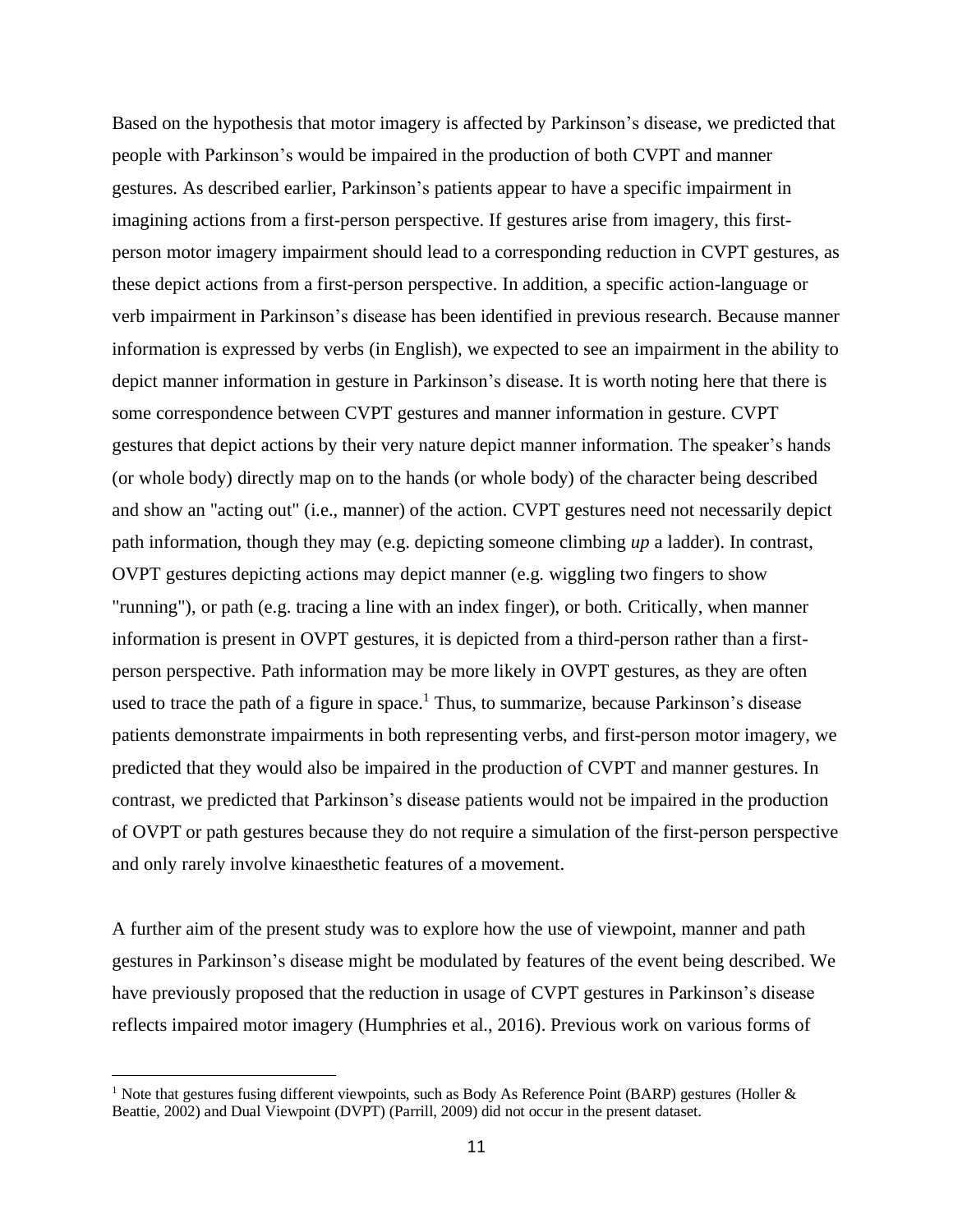action representation in Parkinson's disease suggests that the nature of the movement to be simulated is critical (Poliakoff, 2013). Movements which are fast (Castiello et al., 2009), difficult to produce (Helmich et al., 2007), or involve a greater degree of bodily motion (Herrera, Rodríguez-Ferreiro, et al., 2012) appear to be particularly vulnerable to representational impairments in Parkinson's disease. Parkinson's disease patients may therefore be less able to imagine movements which they themselves are less able to perform, such as those involving a greater degree of strength, balance, agility, and bodily motion ("high motion actions", hereon), which could affect the way they gesture about those actions. If motor imagery for high motion actions is particularly affected in Parkinson's disease, imagery for these actions may be especially likely to be "visual" (i.e., based on third-person visual perspectives of actions) and may lack some of the motor features that healthy speakers include in their imagery (cf. Helmich et al., 2007). Thus, Parkinson's disease patients should correspondingly produce fewer CVPT and manner gestures, and more OVPT and path gestures, when they describe high-motion actions, while imagery for low motion actions, which are still within a patient's motor repertoire (see Castiello et al., 2009), may be unaffected. We therefore aimed to assess how differing degrees of motor content affected manner and path action gesture depictions as well as the viewpoint from which the gestures were produced.

To summarize, this study was designed to test the hypothesis that the imagery underlying gesture production relies on representations from intact sensorimotor brain systems, by investigating how actions are depicted in the gestures of patients with impaired motor systems. The predictions derived from this hypothesis are 1) people with Parkinson's disease would produce fewer gestures depicting the manner of motion of an action, 2) people with Parkinson's disease would produce fewer action gestures from a first-person perspective (CVPT), 3) people with Parkinson's disease would compensate for a reduced motor imagery ability by producing more gestures from a third-person perspective (OVPT), depicting only visual features such as path information, and 4) that these effects would be more pronounced when people with Parkinson's disease described actions involving a high degree of bodily motion.

### **2. Method**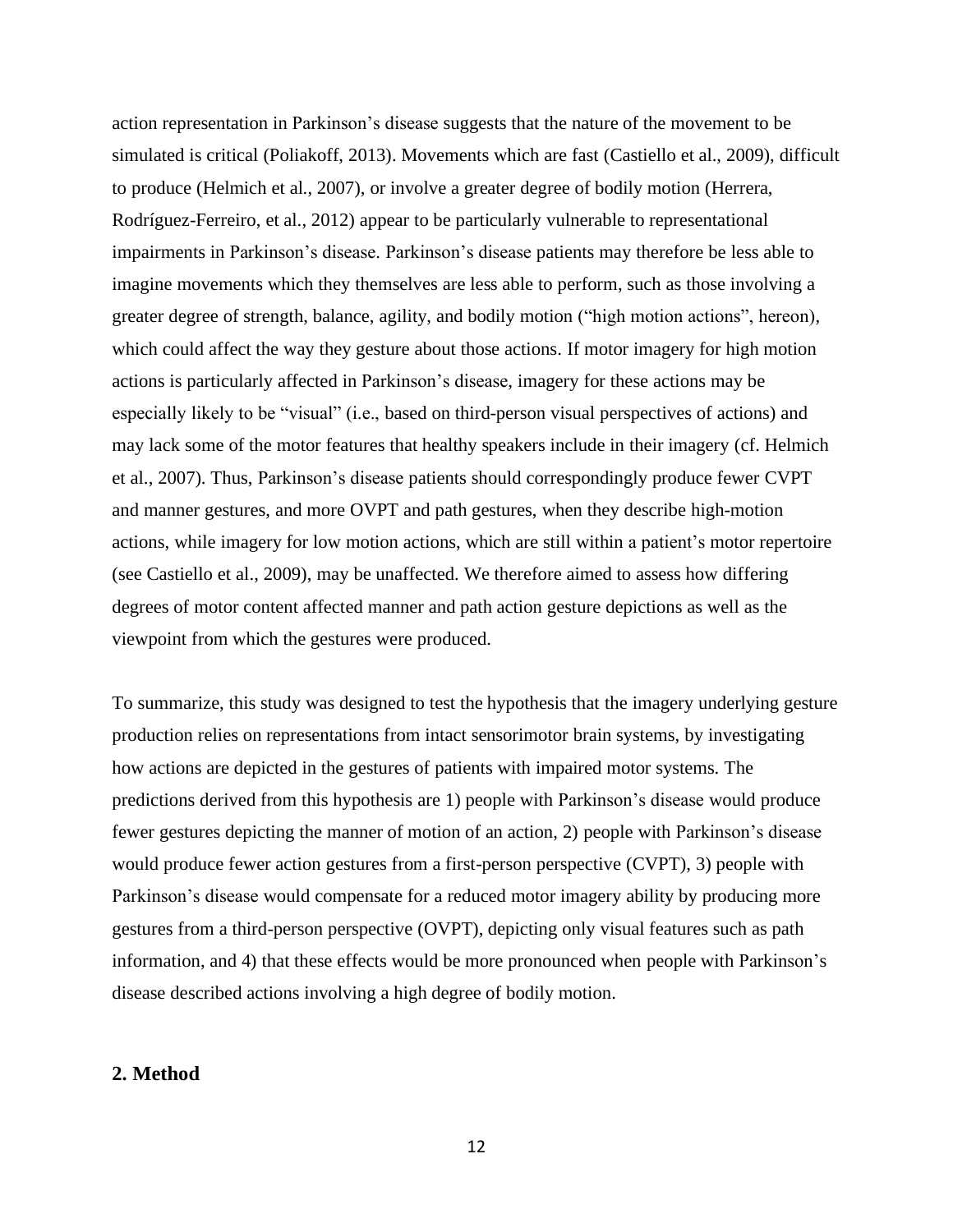#### *2.1. Participants*

37 people with mild-to-moderate Parkinson's disease and 33 neurotypical age-matched controls participated in this study which was approved by the local NHS research ethics committee (reference 11/NW/0143). The groups did not differ significantly in age (Parkinson's group  $M =$ 65,  $SD = 7.31$ , Control group M = 66,  $SD = 6.02$ ) or years of education (Parkinson's group M = 14.78,  $SD = 3.75$ , Control M = 15.91,  $SD = 3.02$ ). Participants were excluded if they had ever had a stroke, if they had any other neurological conditions other than Parkinson's, if they had any psychiatric illnesses, if they had undergone deep brain stimulation, if they had ever sustained a serious head injury, if English was not their native language, or if they had a sight or hearing impairment rendering them unable to see and/or hear video clips on a computer screen or understand verbal instructions. Participants were also screened for dementia using the Addenbrookes Cognitive Examination – ACE-III (Hsieh et al., 2013) using a cut-off score of 82 out of 100 (Mioshi et al., 2006). Thus, all patients included in the study were cognitively normal (mean =  $93.19$ , SD =  $4.62$ ). Approximately 10 participants in the PD group participated in a previous gesture study by the same authors (Humphries et al., 2016). The data reported here were collected two years after data collection for this previous study. In both studies, participants were informed that their communication skills were being tested, but no explicit reference was made to gesture production.

Parkinson's patients were recruited at Hoehn and Yahr stage III or less (Hoehn & Yahr, 1967). There were three patients at stage 1, 31 at stage 2, and three at stage 3. The Part III: Motor Examination subsection of the Unified Parkinson's Disease Rating Scale (UPDRS) was administered on the day of testing to evaluate the severity of the patients' motor symptoms (mean = 36.24, SD = 11.78). The patients' average age of onset was  $58.19$  (SD = 8.76), ranging from 39 to 75, and their average disease duration was 6.56 years ( $SD = 4.34$ ), ranging from 1 to 20. All patients were taking dopaminergic medication and were tested on their usual regimen at a time of day selected by themselves to maximise a stable "on" period. A daily levodopa equivalent dose was calculated for each participant (mean  $= 681.26$ , SD  $= 339.07$ ) (Tomlinson et al., 2010).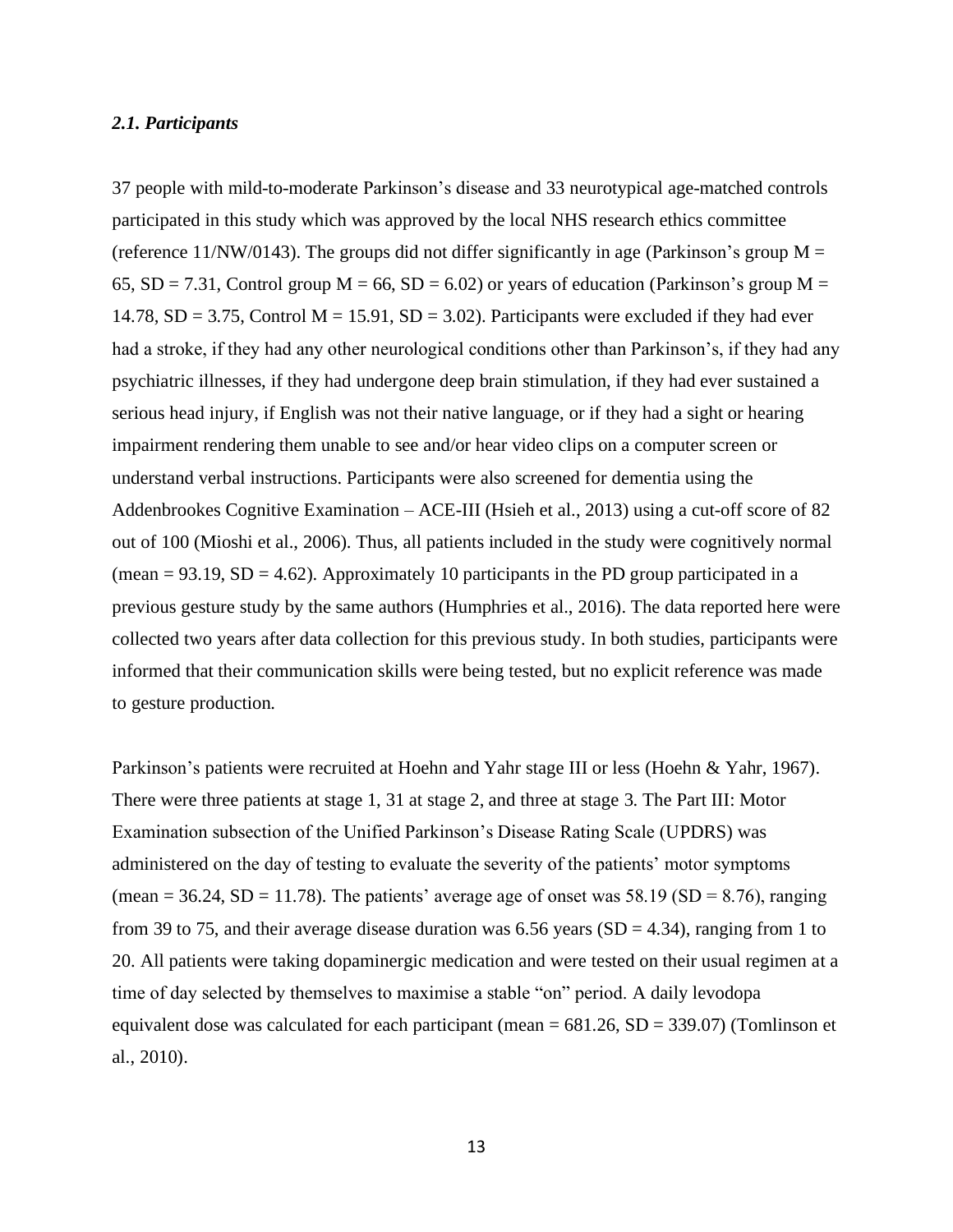#### *2.2. Cartoon Narration Task*

To investigate whether the degree of bodily motion in the actions being described (high or low) influenced the extent to which action information (viewpoint, manner and path) was encoded in gesture in people with and without Parkinson's disease, we selected scenes featuring high and low motion actions from a cartoon stimulus; the Sylvester and Tweety "Canary Row" cartoon. We edited the cartoon to shorten it and reduce the resulting memory load for participants. The edited version included a scene featuring high motion actions and a scene featuring low motion actions (see section 2.3 for detail). Participants viewed the cartoon twice, and then were asked to retell the events they had just seen in as much detail as possible to a confederate addressee. Participants were told that the addressee would later be asked questions about the content of the cartoon, based on what they had learned from the participant's retelling, and that the addressee's performance would be considered as a measure of their joint achievement on the task. Participants were not informed until the end of the session that the study was investigating gesture production. Addressees were instructed not to interfere with the participants' descriptions (e.g. by interrupting or asking questions), but to indicate that they were paying attention to the speaker and were engaged with their description through backchannel feedback.

#### *2.3 Motion scene coding*

Two scenes from the stimulus cartoon were assigned as predominantly featuring low and high motion actions. The low motion scene contained actions such as listening, watching, talking, and holding, which require a relatively low degree of bodily motion to achieve. The high motion scene contained actions such as climbing, running and jumping which involve a high degree of bodily motion (see examples in Figure 1 below). Our classification of low and high motion actions is in line with previous action naming studies which classified similar actions based on normative ratings of their motion content (Bocanegra et al., 2017; Herrera, Rodríguez-Ferreiro, et al., 2012). A large scale norming study of the motor content of verbs validates our classification (San Miguel Abella & González-Nosti, 2019). Verbs featured in our low motion scene were rated lower for motor content on a 7-point scale (e.g. listening  $= 1.52$ , watching  $=$ 1.91, talking  $= 3.3$ , holding  $= 2.31$ ) than verbs featured in our high motion scene (e.g. climbing  $=$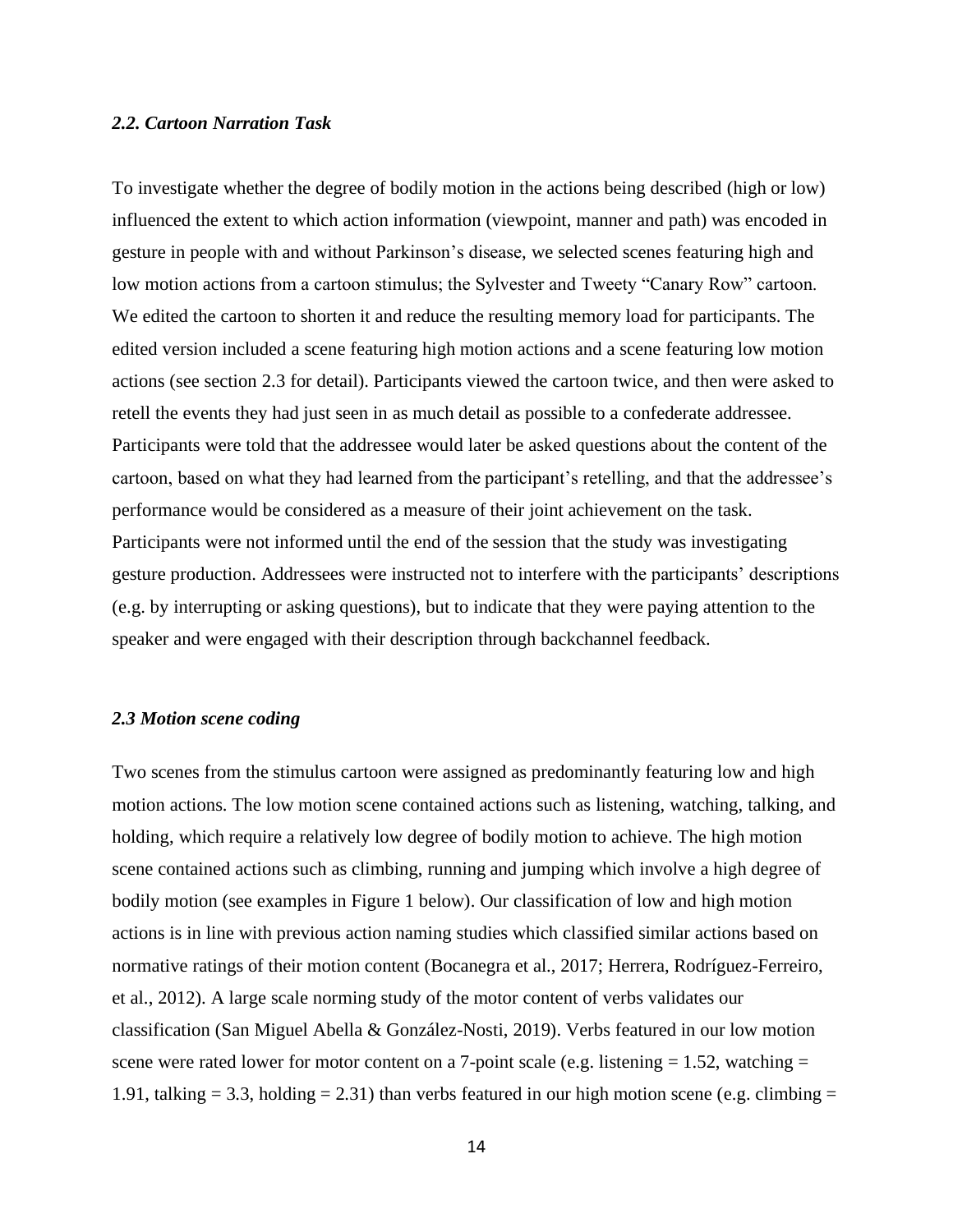4.63, running  $= 6.15$ , jumping  $= 5.65$ ). The low motion scene featured Sylvester hiding in a mailroom and listening in on a telephone conversation. In disguise, he creeps up to an apartment room and steals a suitcase and a birdcage. The high motion scene showed Sylvester climbing up a telegraph pole and tightrope walking across tram wires. He is chased by a tram and starts to run and jump away frantically to avoid being electrocuted. A full list of the actions present in each scene is included in Table 1. Manner and path were salient to different degrees in different actions. Actions where manner was salient, actions where path was salient, and actions where both manner and path were salient were present in both scenes. As shown in Table 1, while the low motion and high motion scenes were largely comprised of corresponding low and high motion actions, a small number of low motion actions (e.g. talking, pointing) were common to both scenes.

*Table 1. Lists of the actions present in each scene. Salient path information is included in brackets. Additional salient information about manner or objects being used is including in square brackets.* 

| <b>Actions in low motion scene</b>     | Actions in high motion scene      |
|----------------------------------------|-----------------------------------|
| Picking up [telephone]                 | Pacing (back and forth)           |
| Nodding                                | Bounding (across street)          |
| Talking                                | Looking up                        |
| Hiding [hands touching face]           | Climbing (up a pole)              |
| Listening [hand behind ear]            | Tightrope walking (across)        |
| Knocking [door]                        | Balancing [arms out to the sides] |
| Pointing                               | Running (across)                  |
| Opening [door]                         | Jumping                           |
| Walking (into room)                    | Steering [wheel]                  |
| Holding [birdcage]                     | Talking                           |
| Creeping (along hallway & down stairs) | Pointing                          |
| Throwing [suitcase] (down hallway)     | Pulling [bell]                    |
| Rubbing together [hands]               |                                   |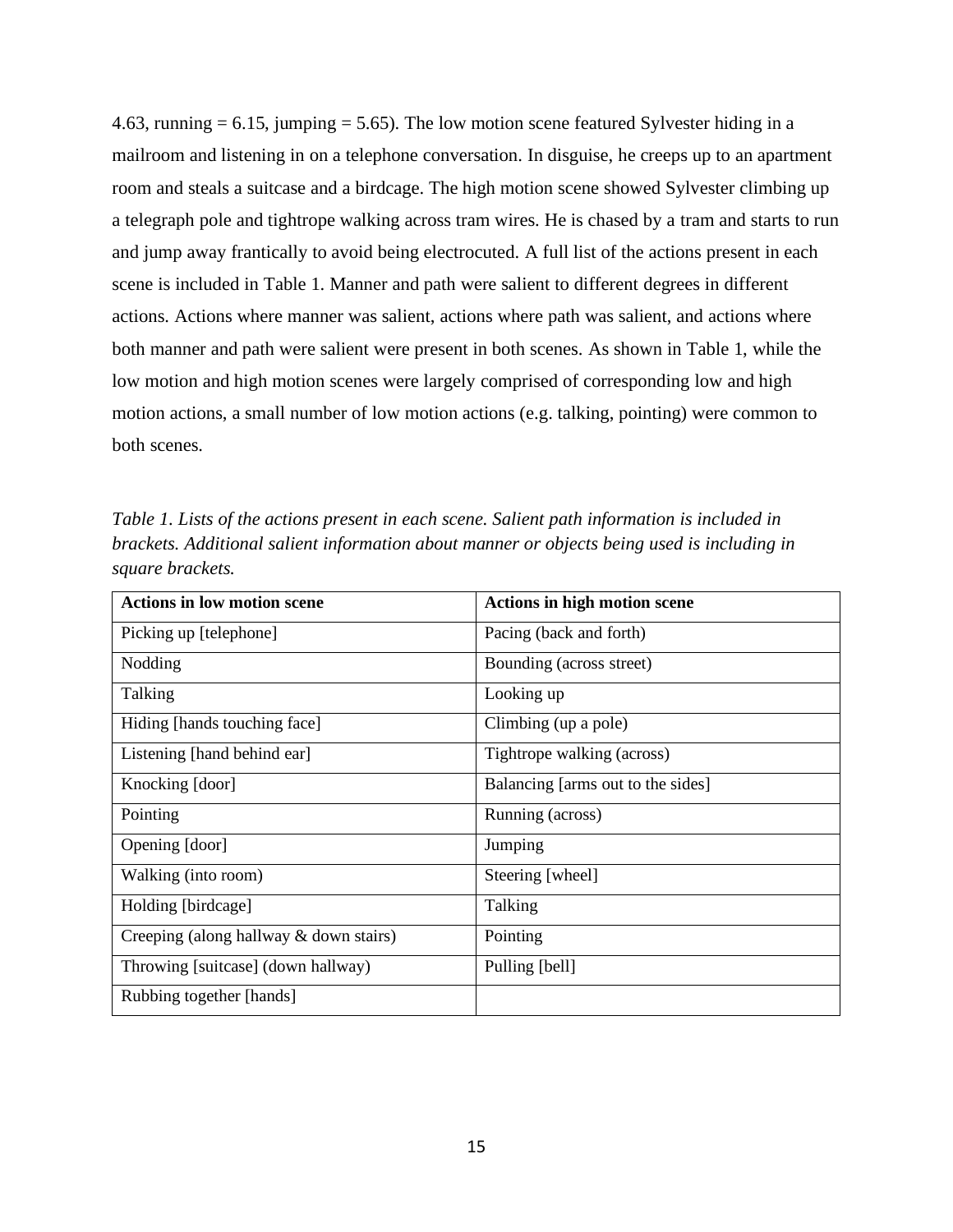## Low motion



Two example actions from the low motion scene. In the first case, Sylvester is shown as he hides in the pigeonholes and listens in on a conversation. Later, Sylvester sneaks out carrying a birdcage and suitcase.

## High motion



Two example actions from the high motion scene. Sylvester first climbs up a telegraph pole. Later, he runs along the wires away from an uncoming tram.

*Figure 1.* Examples of high and low motion content scenes from the cartoon "Canary Row" (1950), owned and copyrighted by Warner Bros. (used here in a research/scholarship context as "fair use").

## *2.4. Transcription*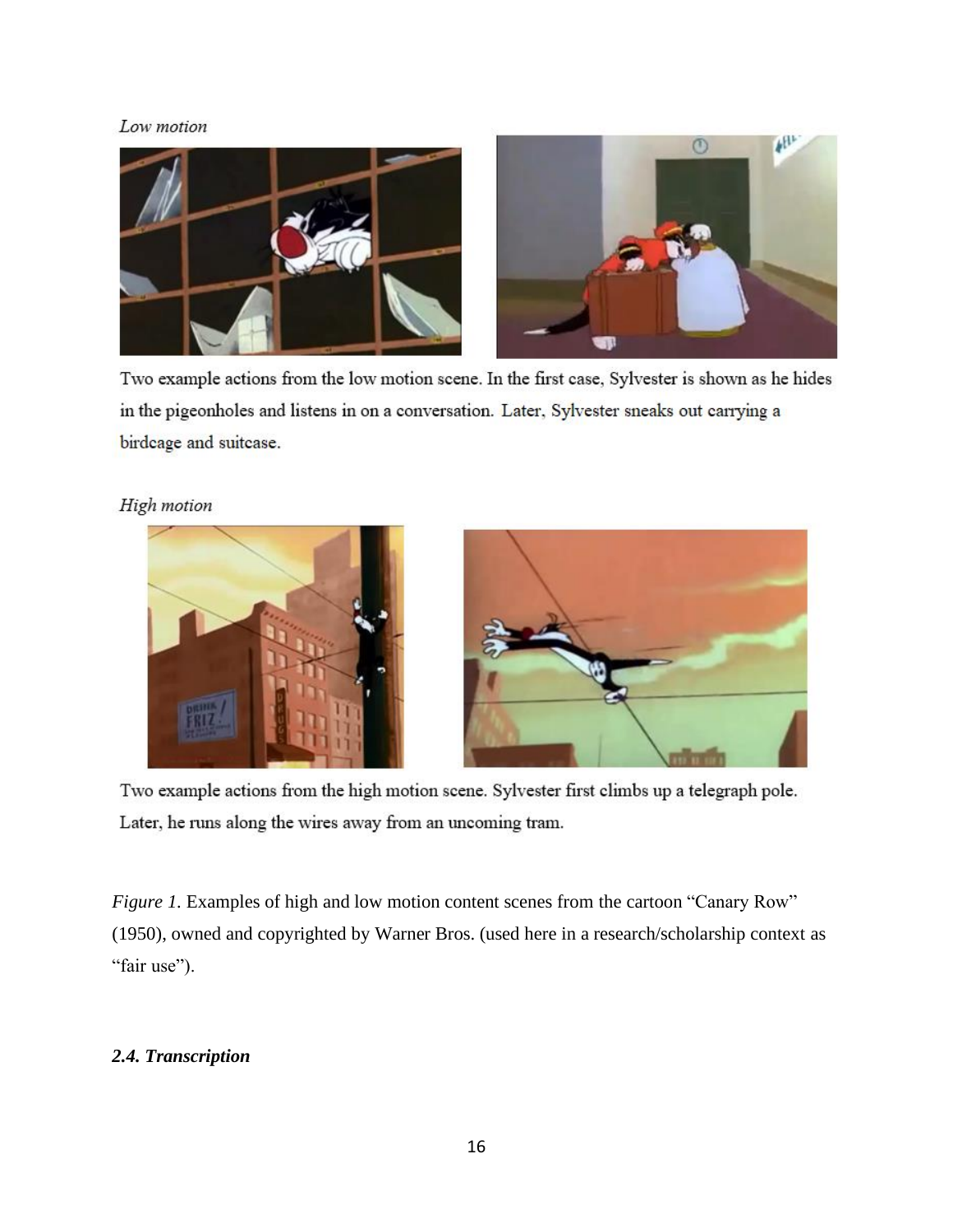The recorded cartoon narrations were transcribed by three native English speakers. The videos were converted to audio-only files so that the transcribers remained blind to the disease status of the participant. Narrations were transcribed verbatim including stutters, repetitions, false starts and filled pauses.

#### *2.5. Gesture Coding*

Gesture coding was conducted in the ELAN annotation software (https://tla.mpi.nl/tools/tlatools/elan/; Sloetjes & Wittenburg, 2008). Gestures are usually triphasic, except where they occur in succession, consisting of a preparation movement, stroke, and retraction (McNeill, 1992). Each new stroke (the main movement of the gesture which carries its meaning) was counted as a gesture. Where multiple gestures occurred in quick succession without the hands returning to rest, they were separated according to the following criteria (not all of these need apply): 1) a new, clear preparation phase, 2) a change in hand form, and 3) if the same hand form is retained, there is a noticeable break or change in movement from one gesture to the next one. Movements not involved in speaking or communicating such as self-grooms were excluded. A second coder independently identified all gestures occurring within 25% of the low-motion and 25% of the high-motion descriptions from each participant. This resulted in 91.61% agreement for gesture identification.

Each identified gesture was first categorised according to whether it was representational (depicted any kind of semantic information), or non-representational (gestures with pragmatic functions such as adding emphasis). The second coder re-coded 25% of the gestures from each participant for type (534 gestures), resulting in 88.49% agreement (Cohen's Kappa = .71). Representational gestures were then further classified according to whether or not they represented action information. Action information could include the manner of an action, the path of a figure, or both (examples described below). Action gestures could also be produced either from a CVPT, or from an OVPT. If only an object was depicted (e.g. showing the shape of a bird cage with the hands) this was not counted as an action gesture. Only gestures which specifically represented actions or movements were included. The second coder re-coded 25% of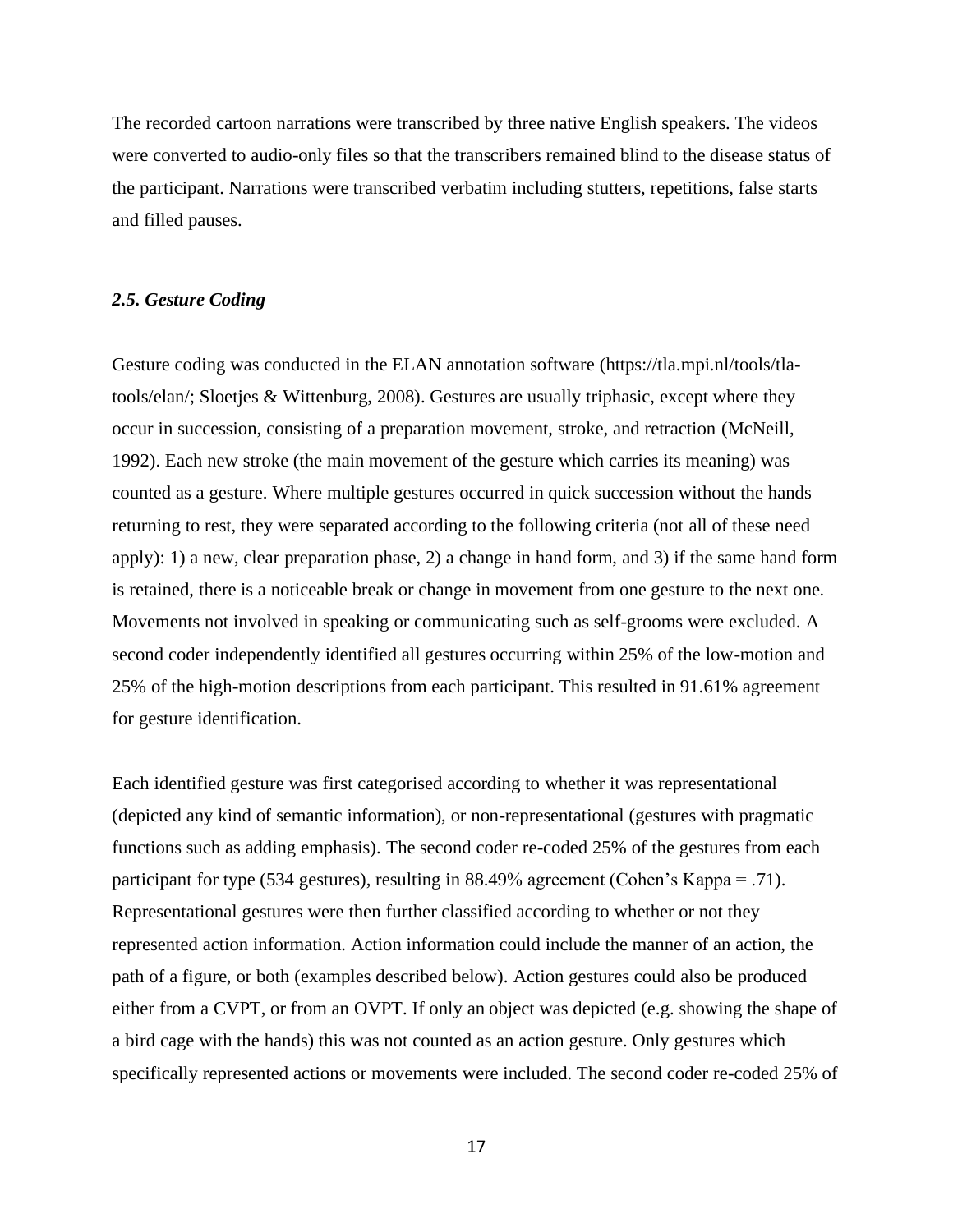each participant's representational gestures (385 gestures) for action information, resulting in a percentage agreement of 88.57% and Cohen's Kappa .77.

Action gestures were further coded as to whether or not they contained manner information (the way a figure moves intrinsically regardless of its trajectory), path information (the trajectory of a figure with respect to its background), and from which viewpoint (character – CVPT, observer – OVPT) they occurred.

CVPT gestures were coded when the speaker's hands directly mapped onto the hands of the character being described. CVPT gesture examples from the low motion scene included 1) making a closed fist with the hand while flexing and extending the wrist to imitate knocking on a door (manner), and 2) making a loose fist with the hand and lifting it up to the ear to imitate answering the telephone (manner). CVPT gesture examples from the high motion scene include 1) making claw shapes with both hands and moving them one above the other in an upward trajectory to imitate climbing upwards (manner and path), and 2) extending both arms out to the side with palms down, imitating the balancing action involved in tightrope walking (manner).

OVPT gestures were coded when the speaker's hand(s) depicted an entire figure. Examples from the low motion scene included 1) using the index finger to draw a straight line forward, indicating Sylvester's path into the room (path only), and 2) with the whole hand pointing downward and moving horizontally, using the index and middle finger to represent Sylvester's legs and moving them slowly back and forth to describe "creeping" (manner and path). OVPT gesture examples from the high motion scene include 1) using the index finger to trace a straight line upward, indicating Sylvester's ascent up the telegraph pole (path only), and 2) tracing quick semi-circles with the finger while moving the hand horizontally, indicating Sylvester bouncing along the telegraph wires (manner and path).

The second coder re-coded 25% of each participant's action gestures (206 gestures) for manner, path and viewpoint. For manner, there was a percentage agreement of 88.83% and a Cohen's Kappa of .76. For path, there was a percentage agreement of 91.75% and a Cohen's Kappa of .83. For viewpoint, the percentage agreement was 92.72% with a Cohen's Kappa of .85.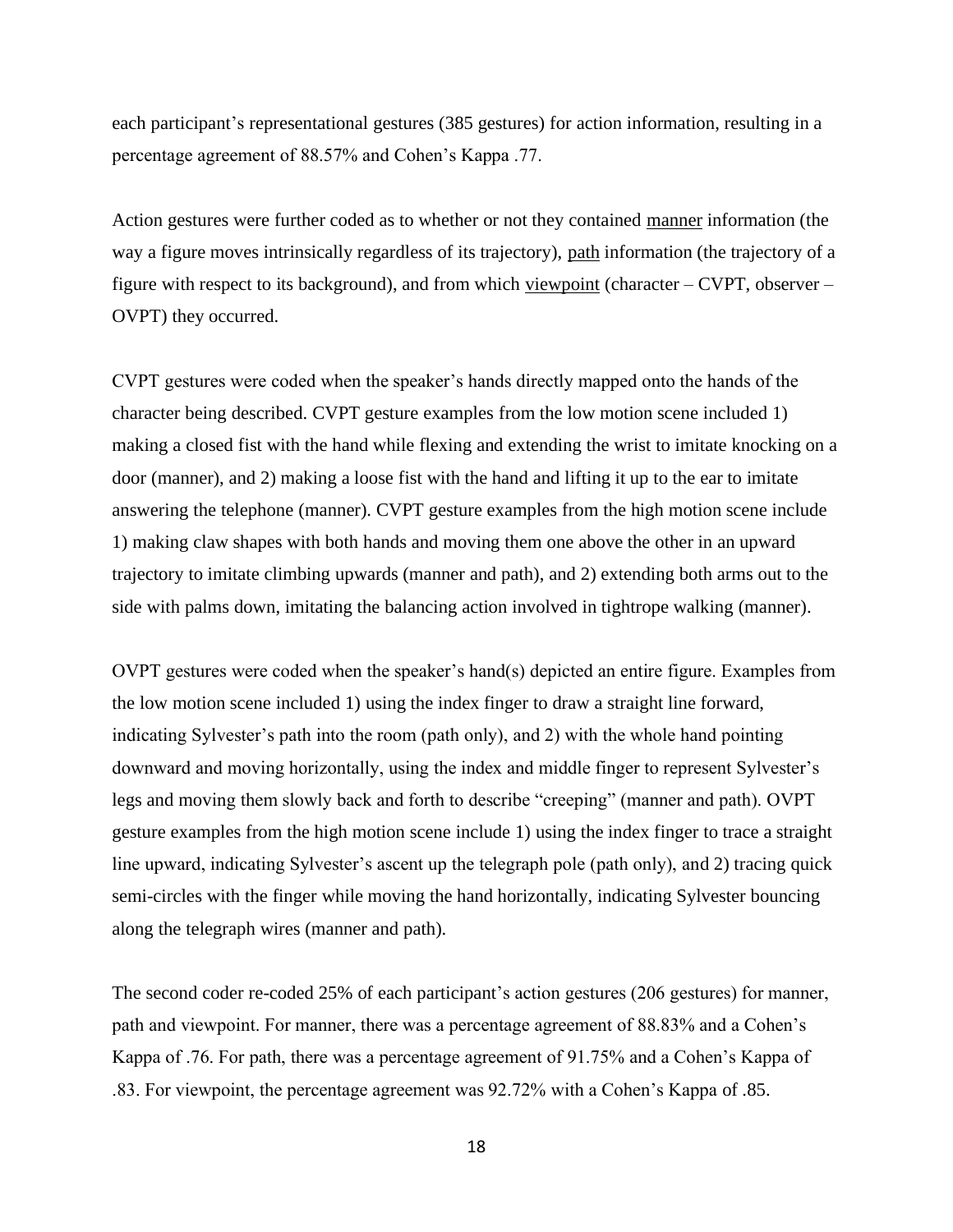#### *2.6. Data Analysis*

To account for slower speaking rates and reduced verbal output in Parkinson's disease, all gesture production measures were converted from raw numbers into gestures per 100 words. We calculated overall gestures per 100 words, gestures depicting actions per 100 words, and the action subcategories of manner, path, CVPT and OVPT gestures per 100 words. Note that in our previous manuscript (Humphries et al., 2016), we analysed the *proportion* of action gestures produced from a CVPT. In this dataset, there were some instances were a participant produced only one gesture of a certain type. We were concerned that entering this data point as "100%" gave a misleading view of how frequently certain gestures were produced. We therefore opted to analyse the rate of production rather than proportions in this study. However, we report the analyses on the same data expressed as proportions in Supplementary Materials 1 to enable comparison with our previous study.

To investigate the effects of motion content on gesture production, the narrations were split according to the words and gestures produced when describing the low and high motion scenes. During their narrations, some participants failed to describe one of the scenes, resulting in missing data for those scenes. Additionally, even when participants described a scene, they may not have produced any gestures. For the overall gesture rate analysis, participants who did not gesture were included with a gesture rate of zero but were excluded from further analysis. Participants who gestured at least once were included in the action gesture rate analysis. Participants who produced no action gestures were excluded from further analysis of the action gesture subcategories (manner, path, etc). People who produced action gestures were included in all the subsequent analyses breaking down these action gestures into manner, path, CVPT and OVPT, even if they produced zero in one of those subcategories. We did not exclude these "0" data points because they provide meaningful information and are thus not missing at random. For example, if someone produced many action gestures but all of them were from an OVPT, then it is meaningful to know that they produced zero CVPT gestures. Similarly, if someone produced a lot of manner and path gestures but never combined both types of information in one gesture, then it is meaningful to know that they produced zero combined gestures. Given that there are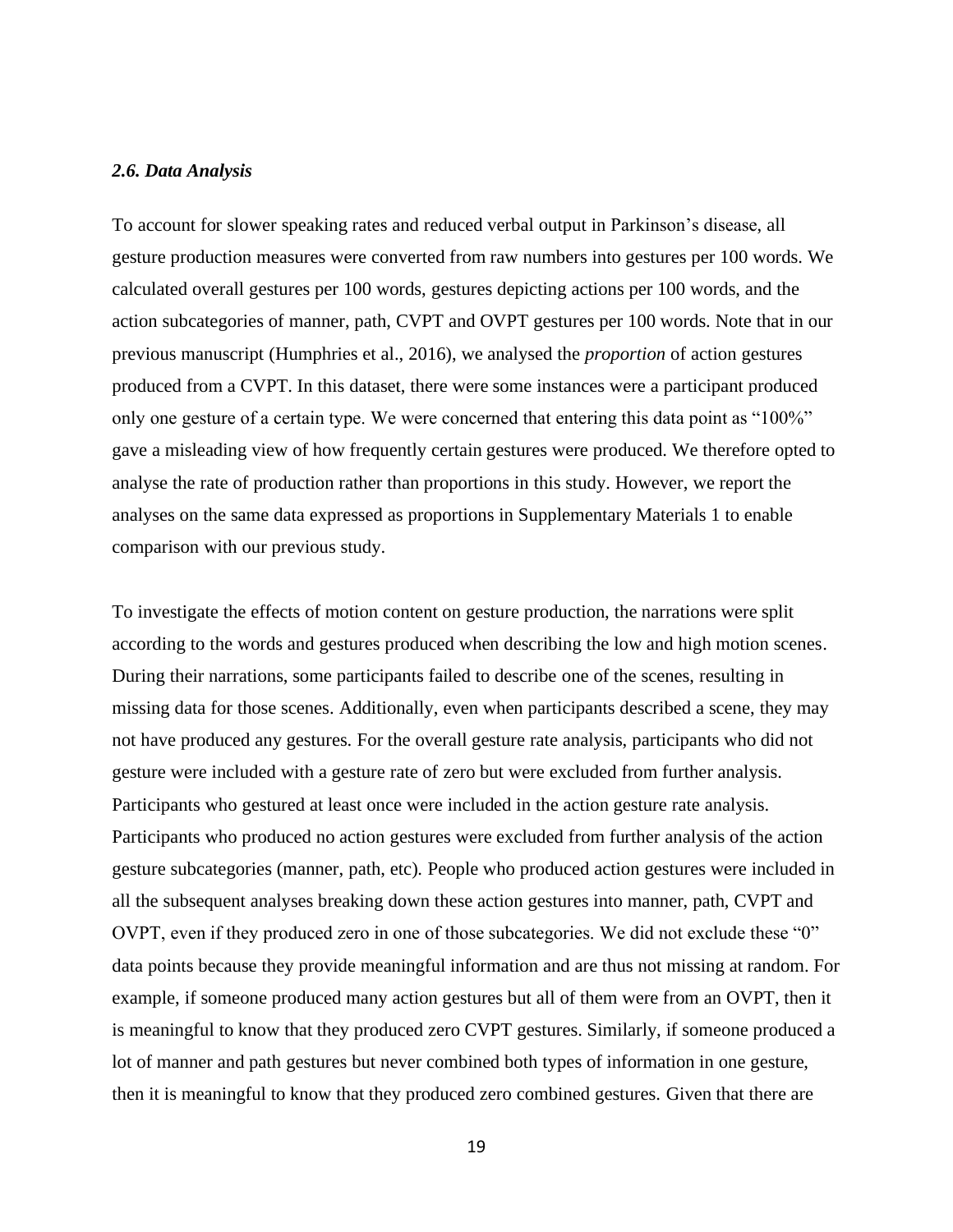several instances of missing data, linear mixed-effects models were used for analysis. The gesture dependent variables were predicted from the fixed effects of Group and Motion condition (and their interaction), with random intercepts for each participant. By-subject random slopes for Motion were unidentifiable and could not be included because some participants had missing data in one Motion condition.

### **3. Results**

## *3.1. Number of words produced*

Of the 37 Parkinson's patients, eight did not describe the low motion scene and three did not describe the high motion scene. Of the 33 controls, four did not describe the low motion scene, but all described the high motion scene.

The number of words participants used to describe the scenes varied greatly (from 58 to 284 for the low motion scene and from 23 to 242 for the high motion scene). A linear mixed-effects model analysed the effect of Group (Parkinson's or control) and Motion (high or low) on number of words spoken (see Table 2 for means and SDs). A significant interaction between Group and Motion was found (β = 33.8, SE = 12.03, df = 60.3, t = 2.81, p = .007). Controls used significantly more words than Parkinson's patients in the low motion condition ( $\beta$  = 47, SE = 12.9, df = 104.7, t = 3.66, p < .001) but not in the high motion condition (β = 13.2, SE = 12.2, df  $= 96.4$ , t  $= 1.08$ , p  $= .28$ ). The number of verbs and prepositions per 100 words of speech were also analysed. For verbs, there was no effect of Group ( $\beta$  = .14, SE = .58, df = 105.37, t = .23, p  $=$  .82) or Motion (β = .66, SE = .46, df = 56.52, t = 1.44, p = .16), and no interaction (β = .65, SE = .66, df = 59.56, t = .99, p = .33). Similarly for prepositions there was no effect of Group ( $\beta$  = .38, SE = .56, df = 120.44, t = .68, p = .45) and no interaction  $(\beta = 1.07, SE = .79, df = 64.9, t =$ 1.36, p = .18), while a main effect of Motion was observed (β = 2.03, SE = .56, df = 61.25, t = 3.63,  $p < .001$ ). More prepositions were produced in the low motion narratives.

Table 2. *Means (SD) for all outcome variables. Each variable is measured in the number of that type of gesture (or part of speech) produced per 100 words of speech, on average. The*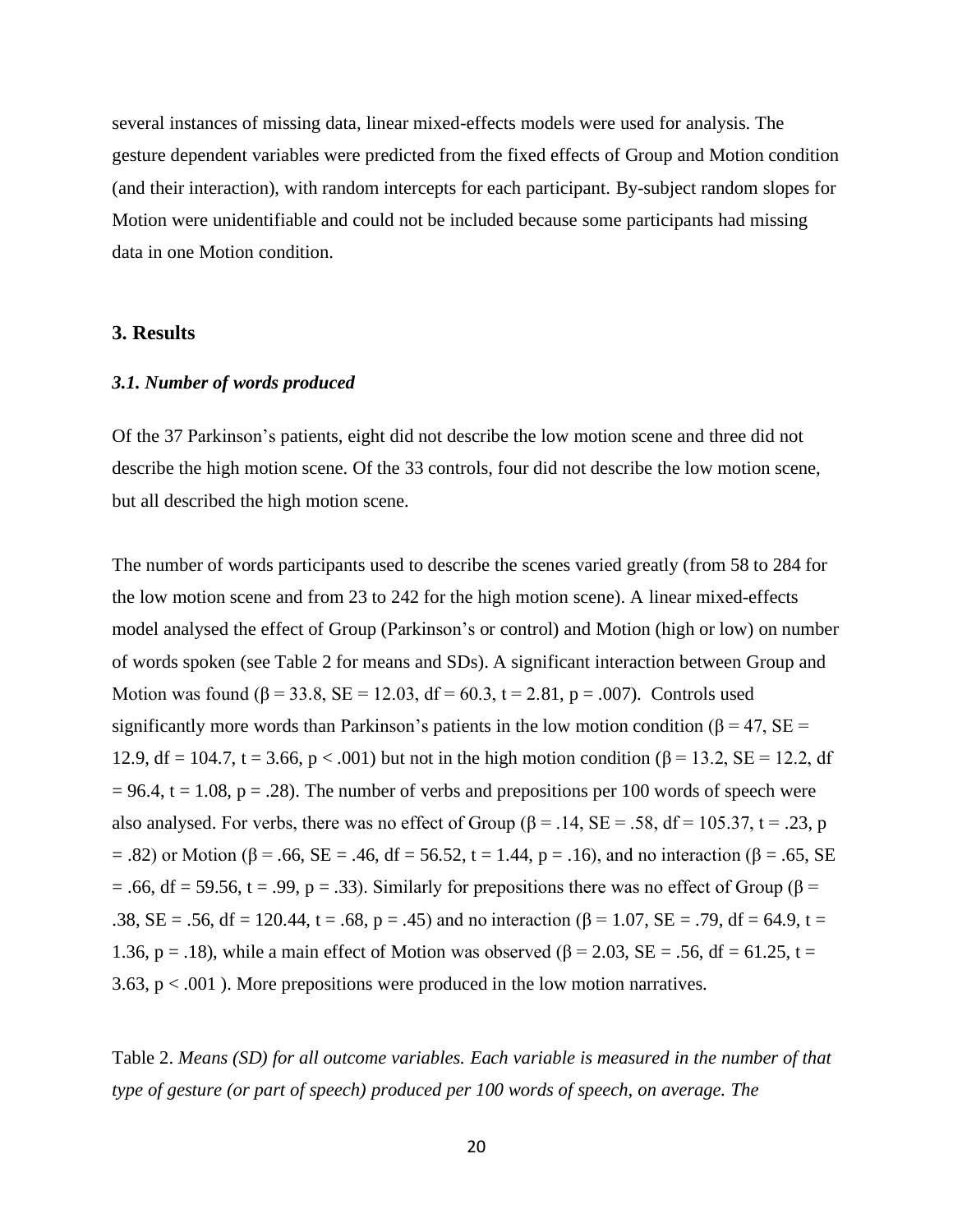*classification of gestures as representational and non-representational is instead given in percentages. N is the number of participants with data points for the corresponding analysis. Data points were missing when, e.g., participants failed to describe a scene during their narration (see Data Analysis section for further information).*

|                          | Parkinson's disease |                | Control      |                    |    |              |              |                    |
|--------------------------|---------------------|----------------|--------------|--------------------|----|--------------|--------------|--------------------|
|                          | $\mathsf{N}$        | Low Motion     | $\mathsf{N}$ | <b>High Motion</b> | N  | Low Motion   | $\mathsf{N}$ | <b>High Motion</b> |
| Words spoken             | 29                  | 123.83 (40.34) | 34           | 109.03             | 29 | 175.35       | 33           | 121.06             |
|                          |                     |                |              | (39.39)            |    | (74.15)      |              | (43.63)            |
| Verbs spoken             | 29                  | 7.72(2.06)     | 34           | 7.83(2.8)          | 29 | 8.57(2.37)   | 33           | 7.95 (2.22)        |
| Prepositions spoken      | 29                  | 7.28(2.56)     | 34           | 6.34(2.1)          | 29 | 7.97(2.34)   | 33           | 5.94(2.2)          |
| Overall gestures         | 29                  | 10.54 (6.48)   | 34           | 12.14(6.74)        | 29 | 12.62 (6.64) | 33           | 14.43 (6.09)       |
| Representational (%)     | 26                  | 67.42%         | 34           | 82.01%             | 26 | 70.03%       | 33           | 80.67%             |
| Non-representational (%) | 26                  | 32.58%         | 34           | 17.99%             | 26 | 29.97%       | 33           | 19.33%             |
| <b>Action gestures</b>   | 26                  | 3.79(2.46)     | 34           | 4.37(2.81)         | 26 | 5.21(2.08)   | 33           | 5.20(2.09)         |
| Manner gestures          | 26                  | 2.64(1.99)     | 32           | 2.18(1.9)          | 25 | 3.68(1.81)   | 33           | 3.58(2.1)          |
| Path gestures            | 26                  | 1.95(1.25)     | 32           | 3.13(1.77)         | 25 | 3.38(1.55)   | 33           | 3.46(1.63)         |
| Manner + path gestures   | 26                  | .83(.92)       | 32           | .66(.74)           | 25 | 1.67(1.26)   | 33           | 1.84(1.53)         |
| Character viewpoint      | 26                  | 2.49(2.02)     | 32           | .9(1.26)           | 25 | 3.44(1.77)   | 33           | 1.86(1.81)         |
| gestures                 |                     |                |              |                    |    |              |              |                    |
| Observer viewpoint       | 26                  | 1.29(1.3)      | 32           | 3.74(2.11)         | 25 | 1.98(1.21)   | 33           | 3.34(1.73)         |
| gestures                 |                     |                |              |                    |    |              |              |                    |

### *3.2. Overall rate of gesture production*

In addition to the participants who completely omitted the low motion scene during their narration, three Parkinson's patients and three controls did not produce any gestures in the low motion condition. All participants who described the high motion scene gestured during it. Participants who described a scene but did not gesture were included in this analysis with a gesture rate of zero. A linear mixed-effects model analysed the effect of Group (Parkinson's or control) and Motion (high or low) on overall gesture rate (see Table 1 for means and SDs). There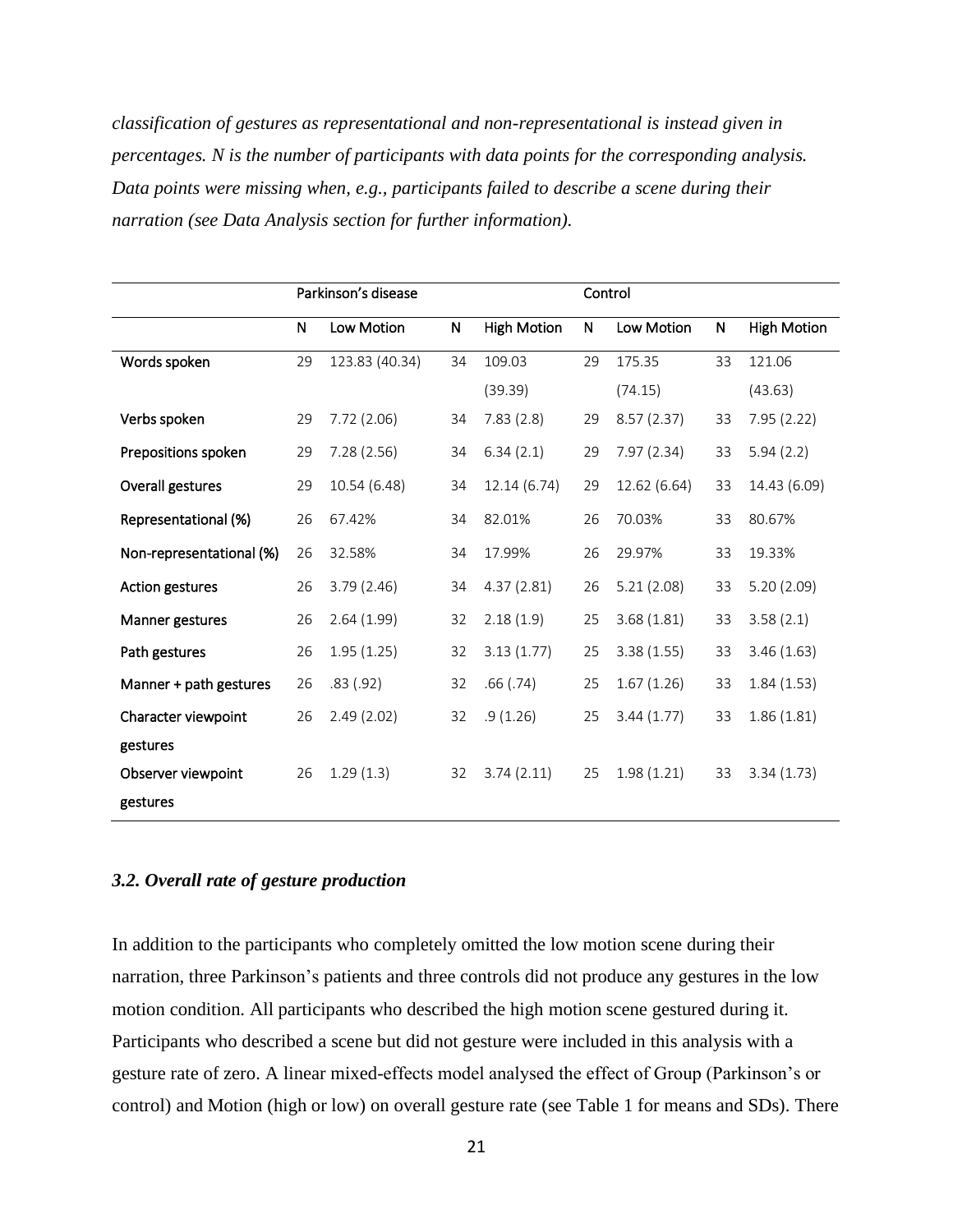was no effect of Group (β = 2.17, SE = 1.59, df = 78, t = 1.36, p = .18) or Motion (β = 1, SE = .7,  $df = 53.07$ ,  $t = 1.43$ ,  $p = .16$ ), and no interaction (β = .47, SE = 1.01, df = 54.22, t = .47, p = .64).

#### *3.3. Gesture types*

Representational gestures were produced more often than non-representational gestures by both groups, and in both conditions (see Table 3 below). A linear mixed-effects model analysed the effect of Group (Parkinson's or control) and Motion (high or low) on the proportion of gestures which were representational. A main effect of Motion was found ( $\beta$  = 10.24, SE = 3.4, df = 57.75,  $t = 3.01$ ,  $p = .004$ ). Both groups produced more representational gestures for the high motion relative to the low motion scene. There was no effect of Group ( $\beta$  = 1.18, SE = 3.96, df = 104.45,  $t = .3$ ,  $p = .77$ ) and no interaction ( $\beta = 3.64$ ,  $SE = 4.83$ ,  $df = 60.08$ ,  $t = .75$ ,  $p = .45$ ).

#### *3.4. Rate of action gesture production*

A linear mixed-effects model tested the effects of Group and Motion on the rate of action gesture production (see Table 1 for means and SDs). There was no effect of Group ( $\beta$  = .86, SE = .6, df = 83.22, t = 1.44, p = .15) or Motion ( $\beta$  = .09, SE = .4, df = 45.78, t = .22, p = .83), and no interaction (β = .26, SE = .57, df = 47.3, t = .47, p = .64).

#### *3.5. Manner and Path Action Gestures*

#### *3.5.1 Action Gestures Depicting Manners of Motion*

A linear mixed-effects model examined the effects of Group and Motion (low and high) on the number of gestures depicting manner of motion produced per 100 words of speech (see Table 1 for means and SDs). A significant effect of Group was found ( $\beta$  = 1.42, SE = .48, df = 85.87, t = 2.91,  $p = .004$ ). People with Parkinson's gestured manner information at a lower rate than controls in the high motion condition ( $\beta$  = 1.42, SE = .49, df = 87.1, t = 2.91, p = .005), while there was no difference between the groups in the low motion condition ( $\beta$  = .71, SE = .53, df = 99.9,  $t = 1.35$ ,  $p = .18$ ) (see Figure 2).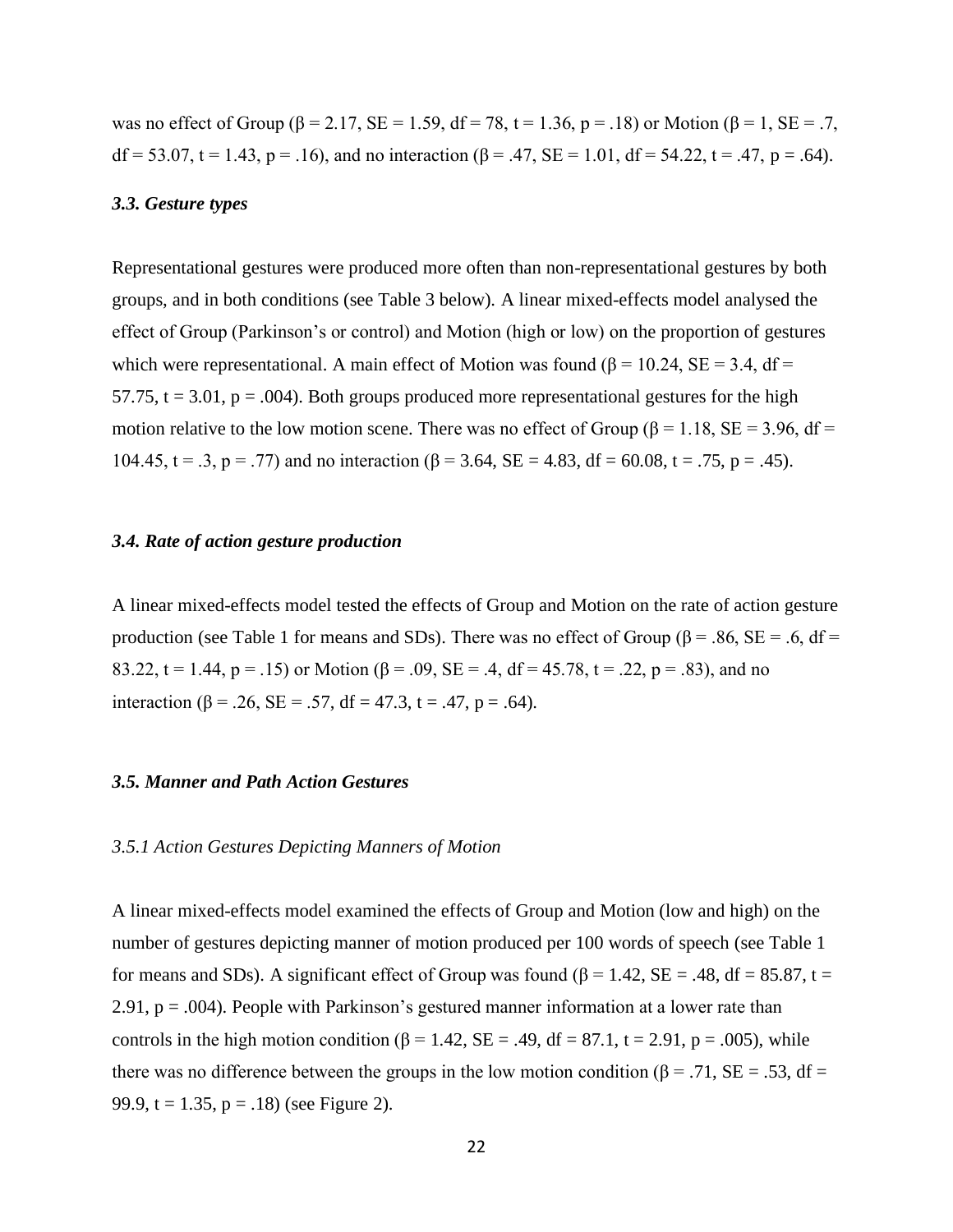#### *3.5.2 Action Gestures Depicting Paths of Motion*

A linear mixed-effects model examined the effects of Group and Motion on the number of gestures depicting paths of motion produced per 100 words of speech (see Table 1). There was no main effect of Group (β = .36, SE = .4, df = 96.5, t = .91, p = .36) or Motion (β = .16, SE = .34, df = 44.5, t = .48, p = .64), and no interaction ( $\beta$  = .86, SE = .48, df = 45.65, t = 1.78, p = .08) (see Figure 2).



*Figure 2. The number of path and manner gestures per 100 words produced by each Group and for each Motion condition. Boxplots indicate the minimum, maximum, median, and first and third quartiles. Jittered data points display the gesture rate from each individual participant.* 

#### *3.5.3 Action Gestures Combining Manner and Path*

A linear mixed-effects model examined the effects of Group and Motion on the number of gestures combining manner and path produced per 100 words of speech (see Table 1). A main effect of Group was found ( $\beta = 1.18$ , SE = .29, df = 108.89, t = 4.11, p < .001). Controls produced significantly more combined manner and path gestures than the Parkinson's group in both the low ( $\beta$  = .8, SE = .33, df = 111, t = 2.45, p = .016) and the high motion condition ( $\beta$  = 1.18,  $SE = .29$ ,  $df = 109$ ,  $t = 4.11$ ,  $p < .001$ ) (see Figure 3).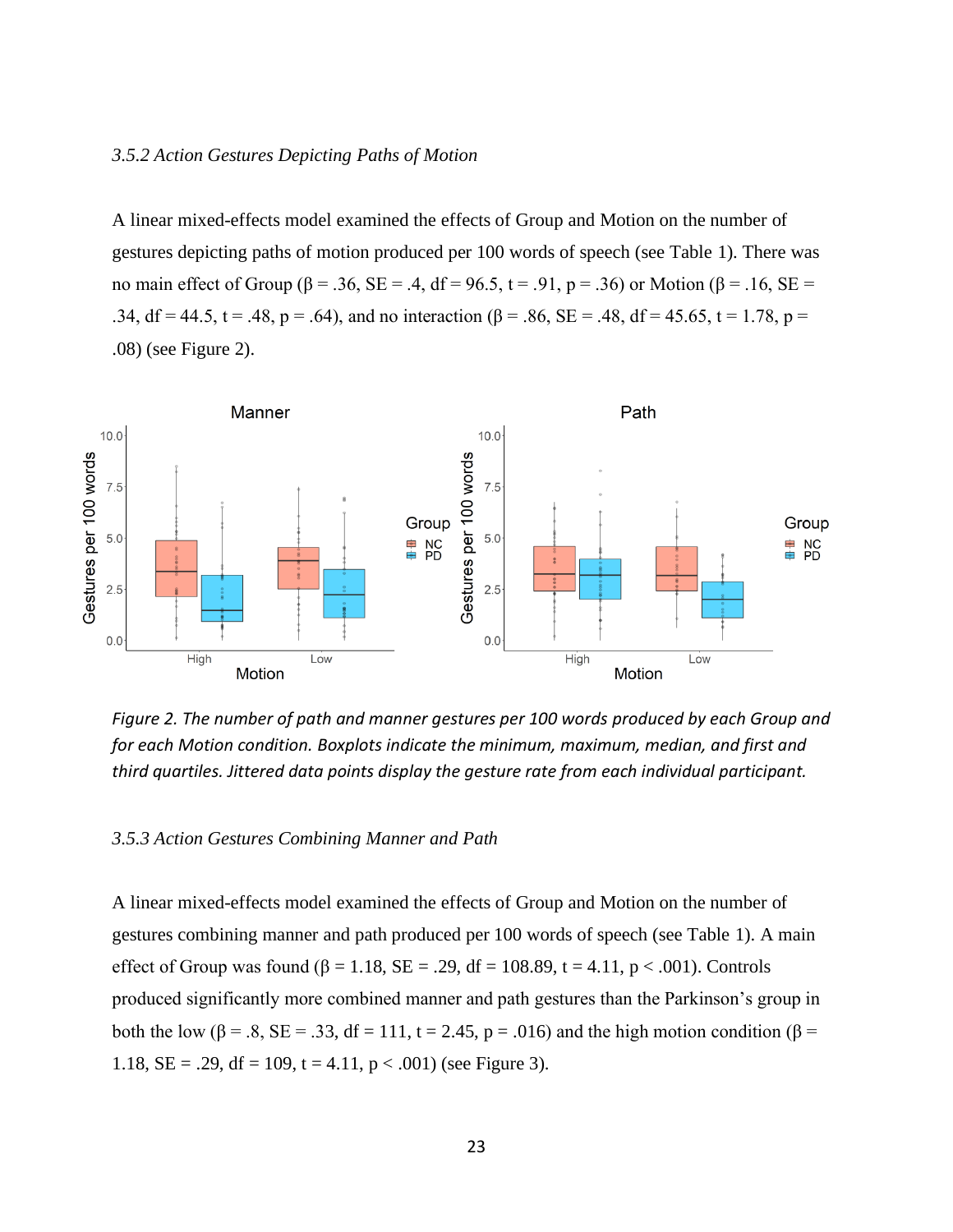

*Figure 3. The number of combined Manner plus Path gestures per 100 words produced by each Group and for each Motion condition. Boxplots indicate the minimum, maximum, median, and first and third quartiles. Jittered data points display the gesture rate from each individual participant.*

### *3.6. Action Gesture Viewpoint*

A linear mixed-effects model examined the effects of Group and Motion on the number of CVPT gestures produced per 100 words of speech (see Table 1). A main effect of Motion was found (β  $= 1.33$ , SE = .29, df = 54.38, t = 4.65, p < .001). CVPT gestures occurred more often in the low motion than the high motion condition. A main effect of Group was also found ( $\beta = .97$ , SE = .42, df = 89.09,  $t = 2.33$ ,  $p = .02$ ). People with Parkinson's produced CVPT gestures at a lower rate than controls in the high motion condition ( $\beta = .97$ , SE = .42, df = 87.2, t = 2.32, p = .02), but there was no significant difference between the groups in the low motion condition ( $\beta = .67$ ,  $SE = .45$ , df = 100, t = 1.48, p = .14) (see Figure 4).

This analysis was repeated for OVPT gestures. A significant effect of Motion was found ( $\beta$  = 1.32,  $SE = .31$ ,  $df = 37.02$ ,  $t = 4.24$ ,  $p < .001$ ). OVPT gestures occurred more often in the high motion than the low motion condition (see Table 1). There was no significant effect of Group (β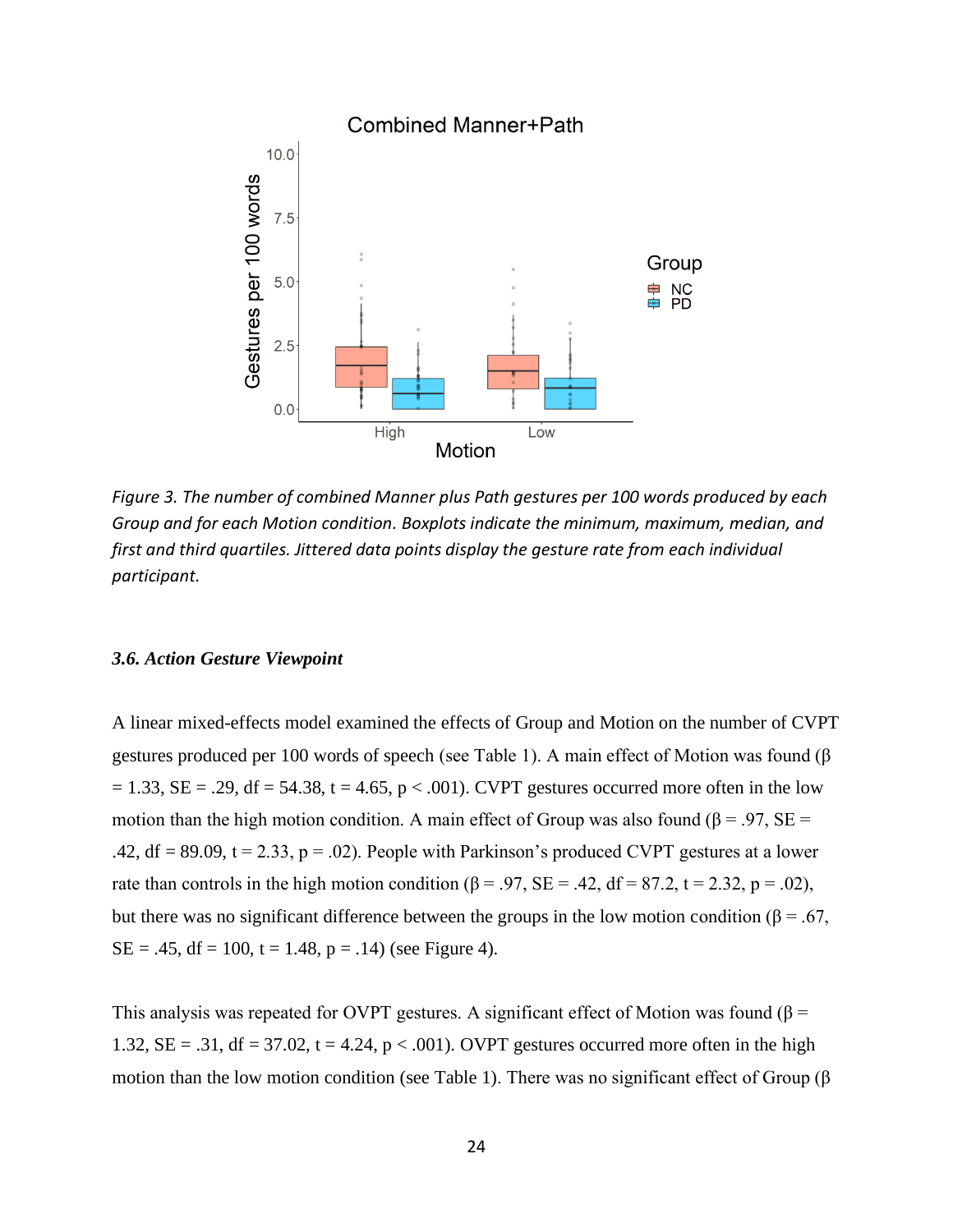$=$  .38, SE = .43, df = 77.65, t = .87, p = .39) and no interaction (β = .8, SE = .44, df = 37.86, t = 1.82,  $p = .08$ ) (see Figure 4).



*Figure 4. The number of OVPT and CVPT gestures produced per 100 words by each Group and for each Motion condition. Boxplots indicate the minimum, maximum, median, and first and third quartiles. Jittered data points display the gesture rate from each individual participant.*

The results of the manner and viewpoint analyses are similar: People with Parkinson's produced fewer manner gestures and fewer gestures from a CVPT, and these effects seems to be driven by the high motion condition specifically. Given that CVPT action gestures (at least in this dataset) necessarily depicted manner, it is reasonable to ask if these two analyses are essentially describing the same effect. We calculated the proportion of manner gestures produced from a CVPT and OVPT by each group in each motion condition (see Table 3). In the low motion condition, the majority of manner gestures in both groups occurred from a CVPT. However, in the high motion condition, manner gestures were produced from both perspectives, and in fact more often occurred from an OVPT.

Parkinson's disease Control Low Motion Manner & CVPT 92.23% 92.98% Manner & OVPT 7.02% 7.77%

*Table 3. The proportion of manner gestures produced from each viewpoint*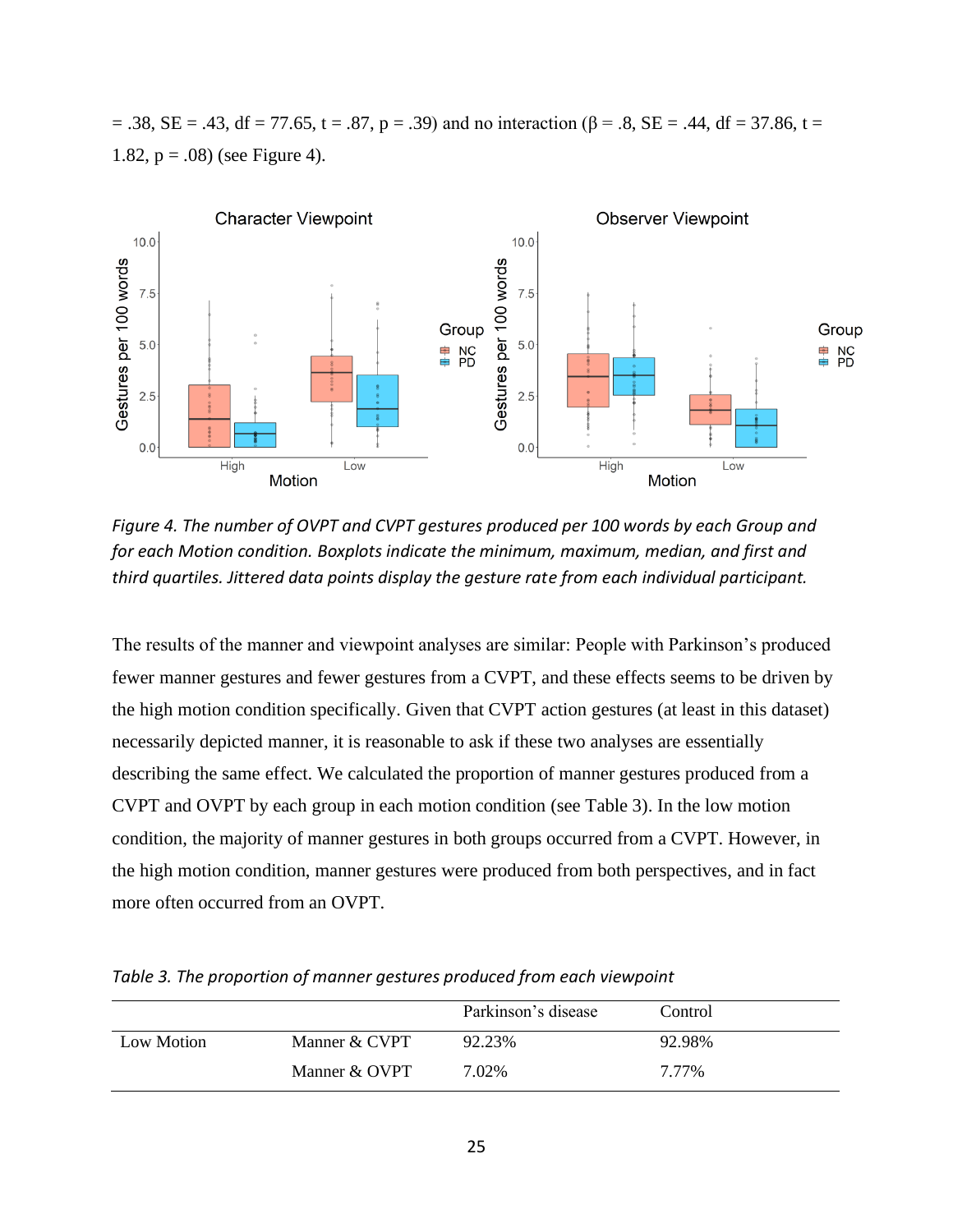| <b>High Motion</b> | Manner & CVPT | 38.71% | 46.26% |  |
|--------------------|---------------|--------|--------|--|
|                    | Manner & OVPT | 61.29% | 53.74% |  |

To test this further, we examined the relationship between viewpoint and manner. In this dataset, all CVPT action gestures necessarily depicted manner information. However, OVPT gestures could include manner information or they could depict only path. We calculated the number of OVPT gestures with and without manner information produced by each group in each motion condition. For OVPT gestures that included manner, a linear-mixed effects model revealed a significant effect of Motion ( $\beta$  = 1.44, SE = .22, df = 40.88, t = 6.55, p < .001), but no effect of Group ( $\beta = .45$ , SE = .27, df = 89.14, t = 1.64, p = .11) and no interaction ( $\beta = .43$ , SE = .31, df = 41.89,  $t = 1.37$ ,  $p = 0.18$ . Both groups produced more OVPT manner gestures in the high motion condition than they did in the low motion condition (see Figure 5). For OVPT path-only gestures, there was a significant interaction between Group and Motion ( $\beta$  = 1.45, SE = .46, df = 48.25,  $t = 3.12$ ,  $p = .003$ ). People with Parkinson's produced significantly more OVPT path-only gestures than controls in the high motion condition ( $\beta$  = .84, SE = .32, df = 112, t = 2.66, p = .009), but there was no Group difference in the low motion condition ( $\beta$  = .61, SE = .36, df = 112,  $t = 1.69$ ,  $p = .09$  (see Figure 5).



*Figure 5. The number of OVPT gestures that did not include manner information (path-only), and that did include manner information, produced by each Group for each Motion condition. Boxplots indicate the minimum, maximum, median, and first and third quartiles. Jittered data points display the gesture rate from each individual participant.*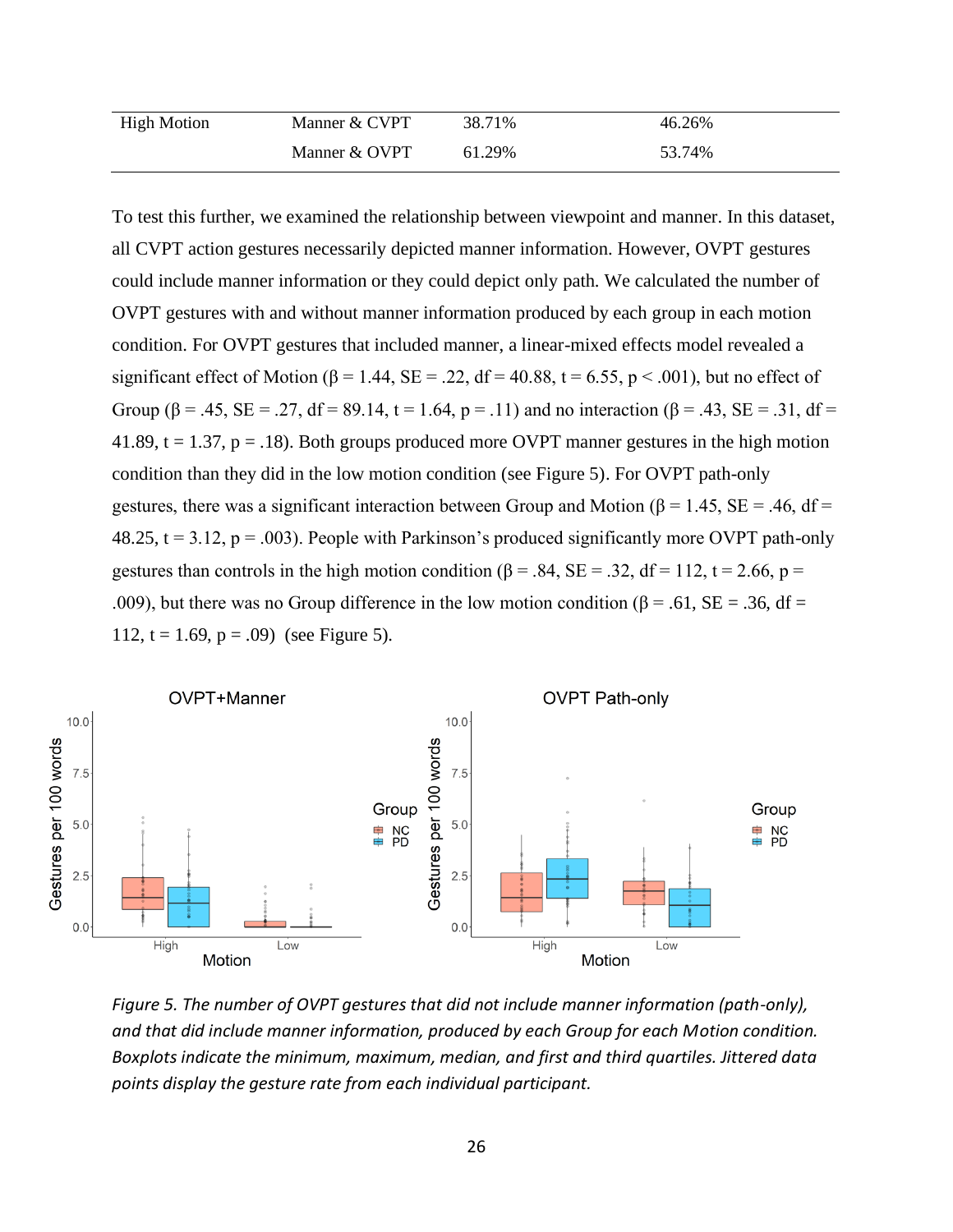The overall observed Group difference in manner gesture production includes all manner gestures produced from both a CVPT and an OVPT. When splitting by viewpoint, the Group difference is smaller but still significant in the CVPT gestures (all manner), while it is not observed in the OVPT manner gestures. Figure 6 below shows overall, CVPT, and OVPT manner gesture production side by side for comparison. Differences in CVPT gesture production make a larger contribution than OVPT gestures to the overall group differences in manner gesture production. However, the effect in total manner gestures ( $\beta$  = 1.42) was larger than the effect in only CVPT manner gestures ( $\beta$  = .97), suggesting that OVPT manner gestures contributed to the manner effects observed, albeit to a lesser extent than the CVPT manner gestures.



*Figure 6. A comparison view of manner gesture production: Total manner gestures, CVPT manner gestures, and OVPT manner gestures. Boxplots indicate the minimum, maximum,*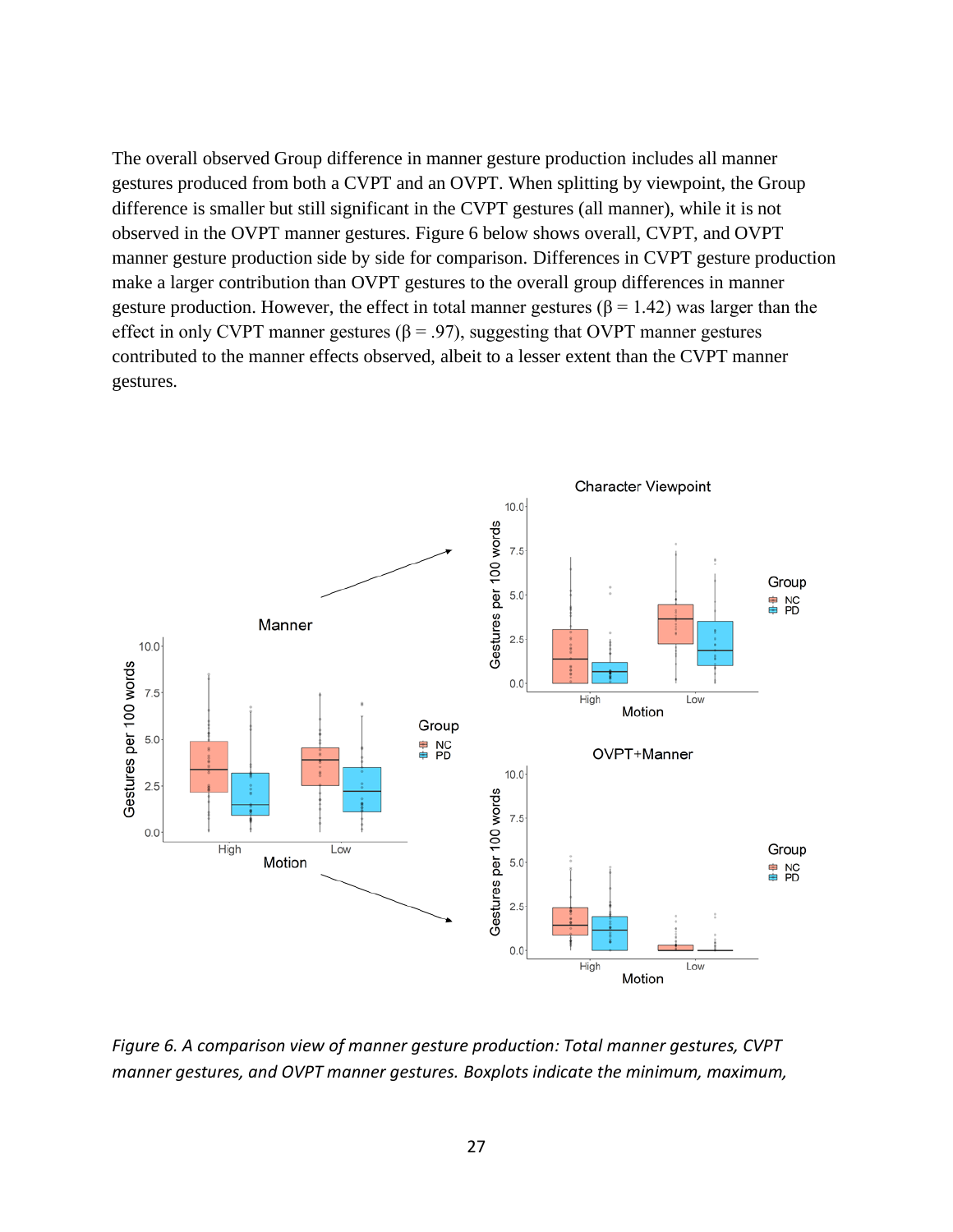*median, and first and third quartiles. Jittered data points display the gesture rate from each individual participant.*

#### *3.7. Follow up manner-verb analysis*

To briefly summarize the results thus far, we found that Parkinson's disease patients produced fewer manner gestures and CVPT gestures than controls, particularly when describing high motion actions. In line with our predictions, this may indicate that Parkinson's disease patients are less able to imagine the motor features of high motion actions from a first-person perspective. However, a potential alternative explanation of these findings is that gestural movements may simply be easier to produce when they only represent path and not manner, and easier movements may be preferred by Parkinson's disease patients. That is, the impairment may be praxic rather than cognitive. On the other hand, if this alternative hypothesis were true, one would expect manner gestures to be equally affected in both conditions. The fact that we observe a reduction in manner and CVPT gesture production only in the high motion condition argues against this explanation.

To investigate this possible alternative hypothesis, we conducted additional post-hoc exploratory analyses which examined the concurrent speech produced with participants' action gestures. We reasoned that if people with Parkinson's disease drop manner information from their gestures only because it makes them physically less taxing to produce, but the underlying motor imagery remains rich and intact, they would produce a greater number of speech-gesture units where manner information was present in speech, but absent in gesture. To test this, we identified the speech units produced during all action gestures.

Speech units were segmented at the level of the semantic idea being communicated (Butterworth, 1975). Semantic units were identified starting with the speech being produced for the duration of the gesture. If a semantic idea was already in progress when the gesture started, or completed after the gesture ended, we included the additional speech before and after the gesture. That is, the entire semantic speech unit was retained. In these speech units, we coded the spoken verbs as either semantically light (come, go, make, take, get, give, do, have, be, and put) or semantically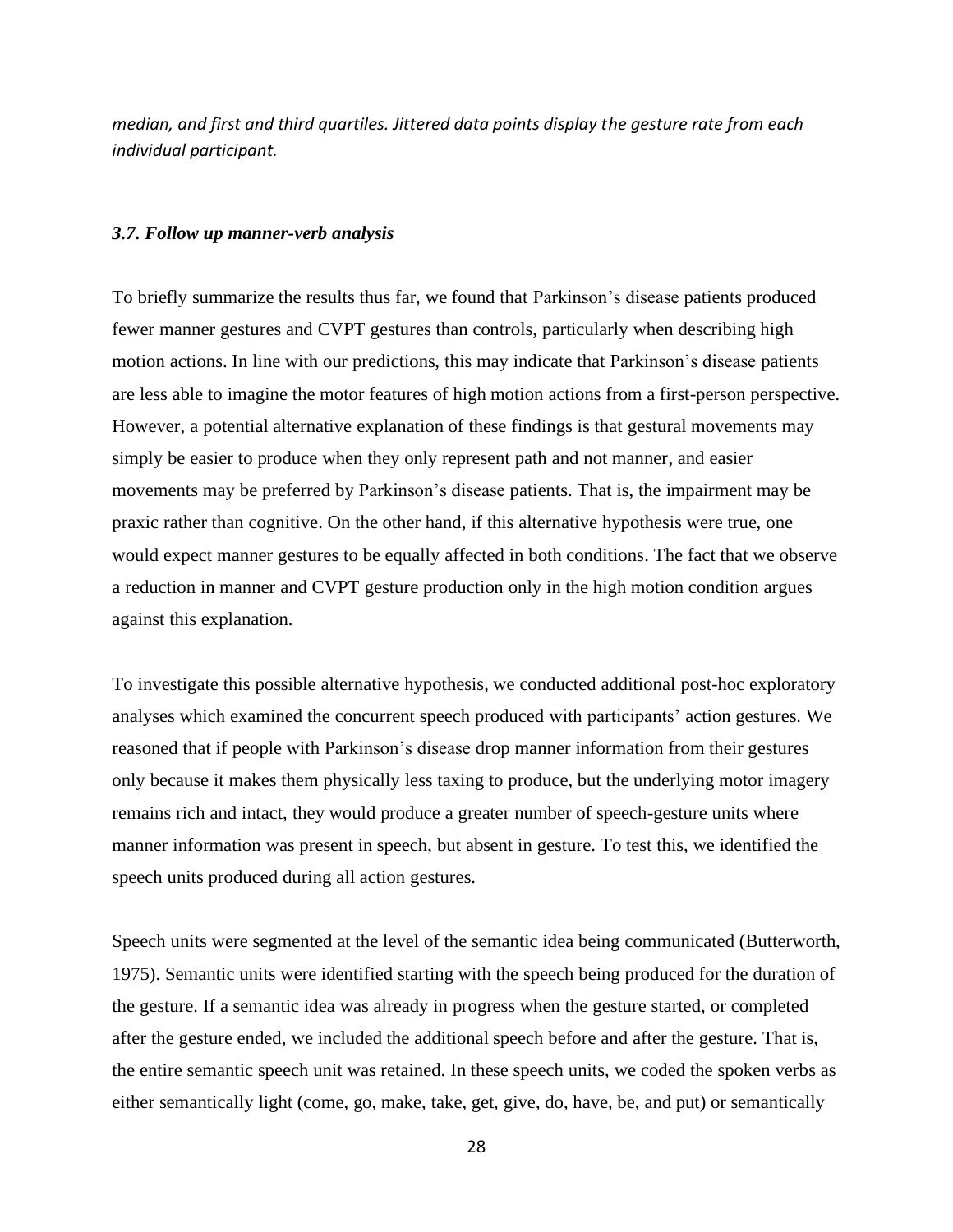heavy (all others, e.g. climb, run). Semantically light verbs do not contain information about the manner of a movement, whereas heavy verbs do. For example, the statement "he climbs up the pole" reveals information about the way the person moved up the pole, whereas the statement "he goes up the pole" does not.

We then calculated the proportion of manner-present and manner-absent action gestures produced with semantically light and heavy verbs for each subject (Figure 3 illustrates the proportion of gesture units containing manner information, regardless of speech). If people with Parkinson's disease maintained a normal level of manner information in speech while only missing manner information from the gesture modality, they would produce more units which contained heavy verbs together with manner-absent gestures than controls. However, we found no group differences in the proportion of manner-absent gestures produced with semantically heavy verbs in either the low (t (40) = .81, p = .43, d = .25, 95% CI = -29.05 – 12.47) or high motion (t  $(55) = .65$ , p = .52, d = .18, 95% CI = -26.15 – 13.32) condition (see Figure 4). Manner-absent gestures were produced with semantically heavy verbs approximately 46% of the time in Parkinson's disease patients and approximately 54% of the time in controls. Thus, the impairment in manner gesture production we observe in Parkinson's disease cannot be explained only by a physical difficulty in movement production.

*Table 4. The percentage of action gesture units in which manner information was present and absent, produced together with manner in speech (heavy verbs) and without manner in speech (light verbs). Percentages refer to each group in each subsection. Critical information is in the top row for each Motion condition. If Parkinson's patients dropped manner information from their gestures while maintaining an intact motor concept in speech, they would produce more units where manner was present in speech (heavy verbs) but absent in gesture. In fact, controls produced more instances of this kind, though there were no significant differences between the groups.*

|                   |                               | Parkinson's disease | <b>Controls</b> |
|-------------------|-------------------------------|---------------------|-----------------|
| <b>Low Motion</b> | Manner absent + heavy verb    | 45.26%              | 53.55%          |
|                   | Manner absent $+$ light verb  | 54.74%              | 46.45%          |
|                   | Manner present $+$ heavy verb | 73.01%              | 61.95%          |
|                   | Manner present $+$ light verb | 26.99%              | 38.05%          |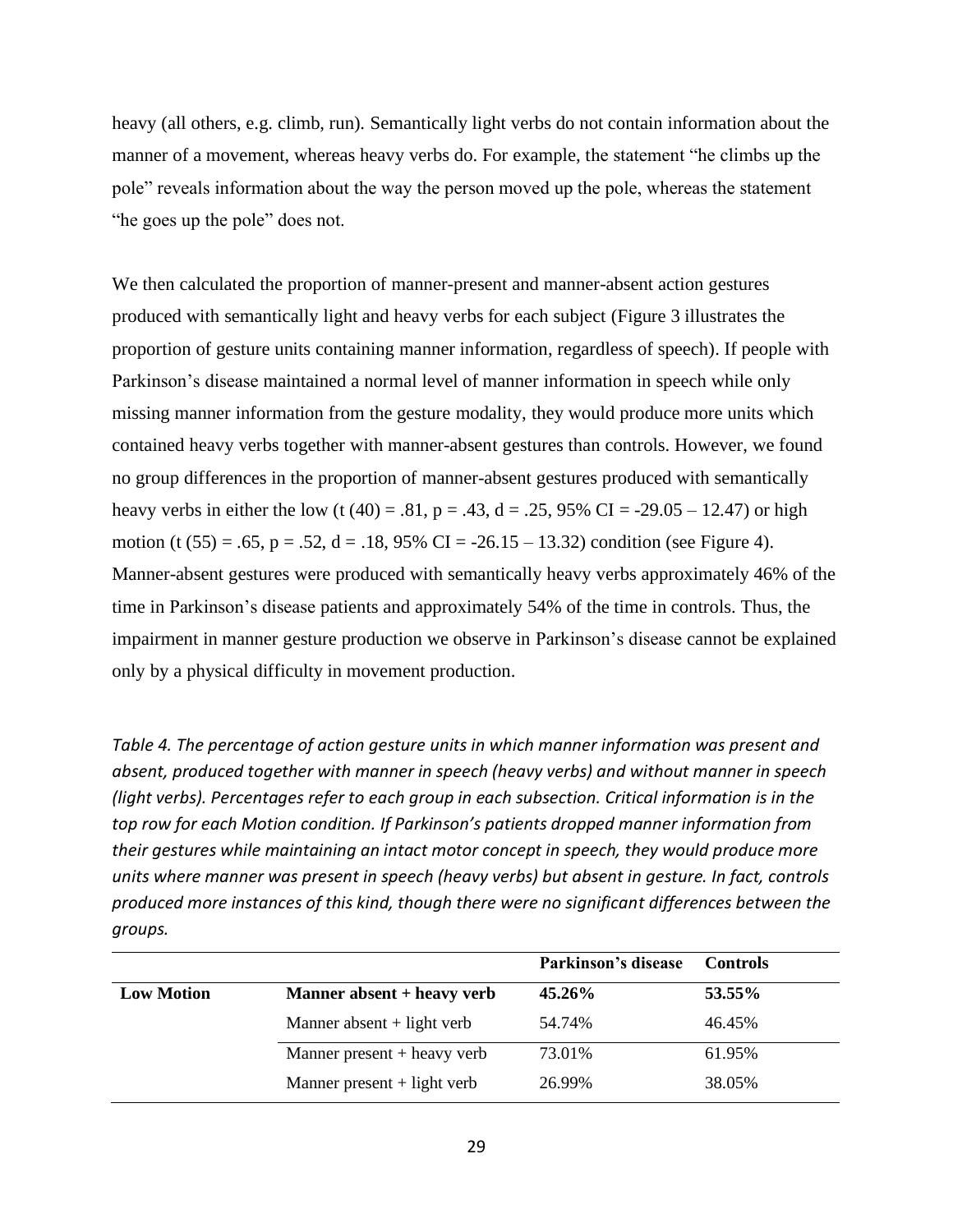| <b>High Motion</b> | Manner absent + heavy verb    | 47.99% | 54.4% |
|--------------------|-------------------------------|--------|-------|
|                    | Manner absent $+$ light verb  | 52.01% | 45.6% |
|                    | Manner present $+$ heavy verb | 87.44% | 89.5% |
|                    | Manner present $+$ light verb | 12.56% | 10.5% |

### **4. Discussion**

In this study, we examined how multiple features of gestures depicting actions (manner, path, and viewpoint) are affected by neurological damage to the motor system. Our investigation was based on gesture production models, according to which gestures are based on mental imagery, as well as evidence from cognitive neuroscience suggesting visual and motor imagery is based on reactivated visual and motor states in the brain. We predicted that if the imagery underlying action gestures requires the involvement of the motor system, action gesture production would be impaired in Parkinson's disease, and this impairment would be greater when patients described high-motion actions which require greater involvement of the motor system during simulation.

#### *4.1. Gesture rate is largely unimpaired in early to mid-stage Parkinson's disease*

Given the profound effects that Parkinson's disease has on movement initiation, a straightforward prediction might be that people with Parkinson's would simply stop gesturing when they speak. However, we did not observe a reduction in either overall gesture use or action gesture use in Parkinson's disease, replicating a similar result from two previous studies (Cleary et al., 2011; Humphries et al., 2016). Nevertheless, overall verbal output was indeed lower in the patients, who used fewer words than controls to describe the events of the cartoon. Since people usually only gesture when they speak (although see "co-thought gestures": Chu & Kita, 2016), the raw number of gestures produced is typically normalised to the number of words produced. Thus, while verbal output was reduced in Parkinson's disease, gesture rate remained normal. In and of itself, this finding has important implications for speech and language therapy (SLT) in Parkinson's disease. For patients with dysarthria, gestures may be able to clarify the content of poorly articulated speech. The fact that people with Parkinson's gesture at a rate which is normal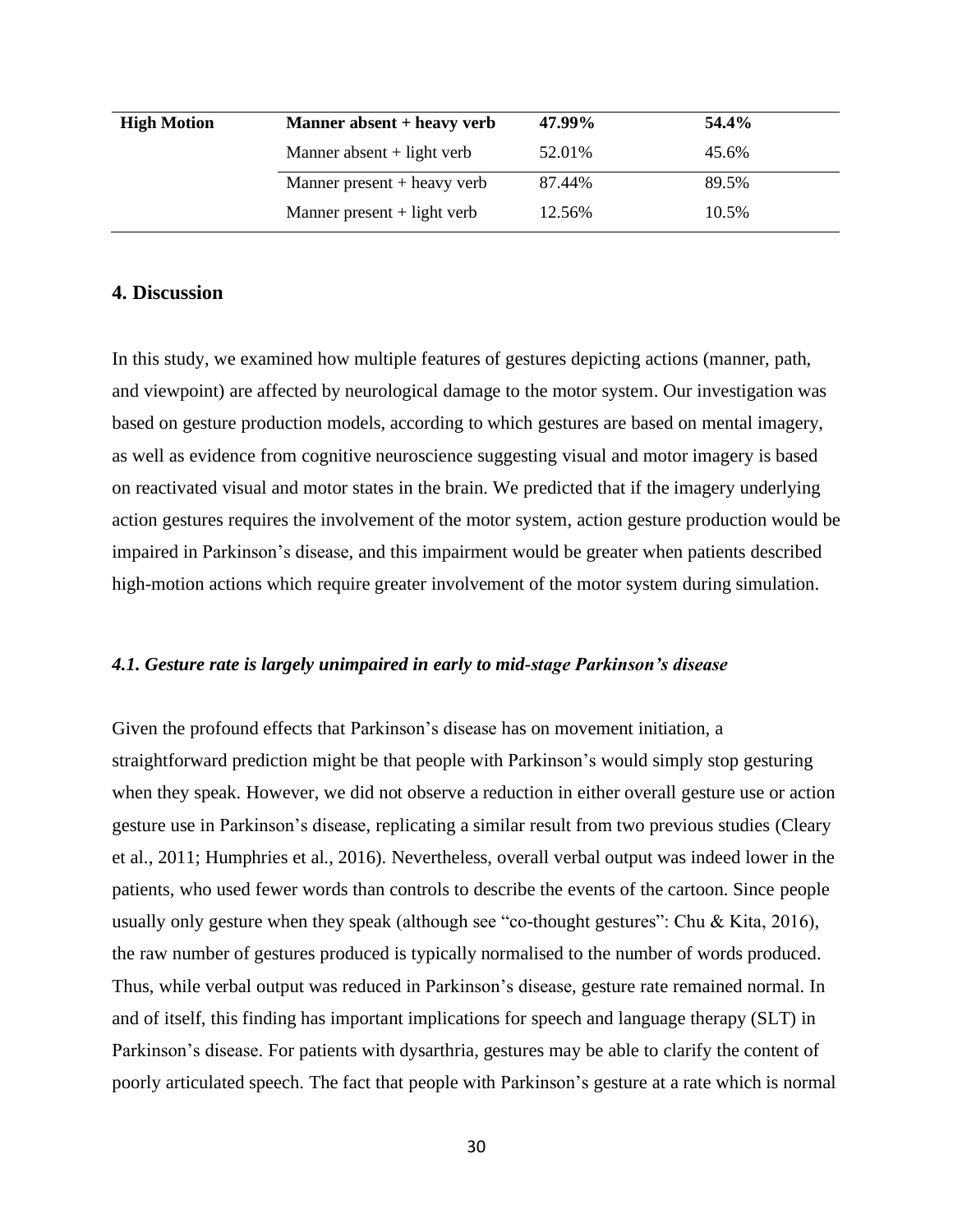with respect to their verbal output indicates that gestures could be a useful target of SLT. The global standard for speech therapy in Parkinson's disease is the Lee Silverman Voice Treatment, referred to as LSVT LOUD (Ramig et al., 2001), which targets vocal loudness. A more recently developed treatment, LSVT BIG acknowledges that actions in Parkinson's disease become smaller in amplitude, and trains patients to produce bigger movements (Ebersbach et al., 2010). Particular attention to co-speech gestures as a way of compensating for dysarthria and contributing to more effective communication could be incorporated into both LSVT LOUD and LSVT BIG.

Whilst we found no difference between the groups in the rate of gesture production, we did observe that both groups gestured more when describing high motion actions compared to low motion actions. This suggests that a greater level of motion content stimulates greater overall gesture production, which is a prediction made by the Gesture-as-Simulated-Action framework (Hostetter & Alibali, 2008, 2019). Moreover, the proportional distribution of gesture types across the two motion conditions showed that both groups produced more representational and fewer non-representational gestures during the high motion condition, suggesting that the increase in gesture rate for the high motion condition was largely comprised of an increased rate of representational gesture production. Overall, the processes which trigger increased gesture production in controls seem to be largely intact in Parkinson's disease, suggesting that gesture production remains inextricable from global speech production processes even in a movement impaired population. This underlines the tight link between speaking and gesturing in human communication, at least regarding the domain of action information.

The fact that the groups did not differ in their proportional use of representational and nonrepresentational gestures suggests that people with Parkinson's disease still use gesture to achieve largely the same communicative goals. Both groups produced fewer representational gestures, and correspondingly, more non-representational (pragmatic) gestures during the low motion scene, which can be attributed to the story content of this scene. In the low motion condition, Sylvester is seen formulating a plot based on an overheard conversation but is ultimately foiled by the grandmother. In conveying this information, the speaker needs to explain what each character thinks and believes at certain points in time. Thus, there may have been a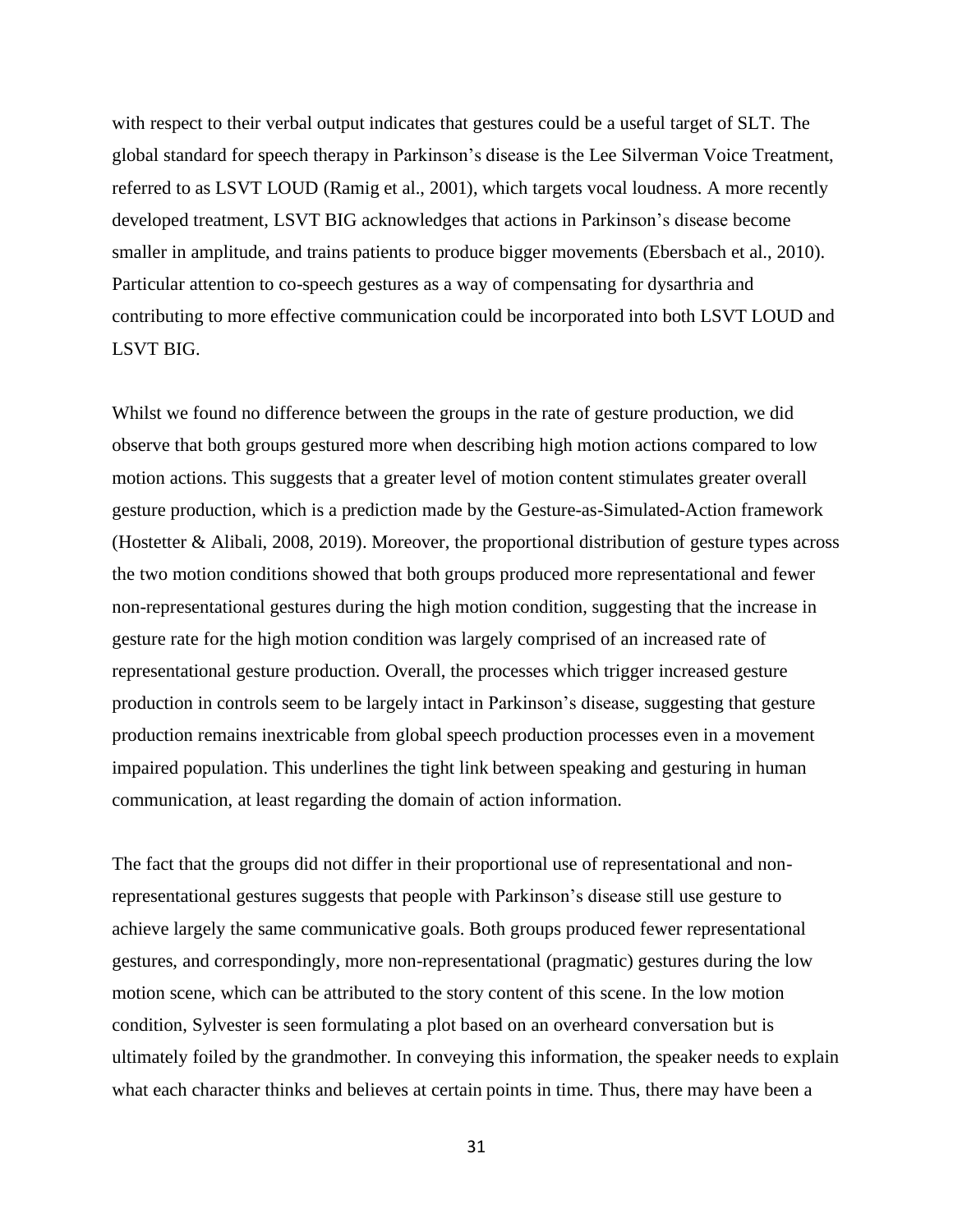greater communicative need for speakers to use pragmatic gestures to emphasise key points and check understanding during the low motion condition. This also explains why both groups used more words to describe the low motion scene than the high motion scene. Tantalisingly, the normal pragmatic gesturing pattern we observed in the Parkinson's group suggests that these participants were sensitive to the communicative needs of the situation, and to the perspective of their conversational partners. Capitalising on these pragmatic functions of gestures could be an additional focus of Parkinson's disease-SLT, and practitioners may want to consider how patients can maximise the benefits of the gesture modality. The present study focused on detailed analyses of representational gestures, but future studies may be able to provide more in-depth analyses of PD patients' use of pragmatic gestures, including how it compares to the use of pragmatic gestures by other patient groups. For example, an increased use of pragmatic gestures has been found in people with aphasia (Akhavan et al., 2018; Rose, 2006), while we found that people with PD appear to use pragmatic gestures at a similar level to controls.

#### *4.2. Motor impairment affects the ability to gesture about manners of high motion actions*

We examined how often speakers represented manner and path information in their action gestures and predicted that people with Parkinson's disease would be specifically impaired in the production of manner information, but not path information. This prediction was derived from the hypothesis that gesturing manner information would necessarily depend on imagery of the motor features of actions, while gesturing path information could rely on visual imagery which would not necessarily recruit the motor system. In addition, we predicted that the Parkinson's disease group would be more impaired in gesturing manner information when the actions being described involved a greater degree of bodily motion. Consistent with our predictions, we found that the Parkinson's disease group produced significantly fewer manner gestures than controls, but only in the high motion condition. This result suggests that that people with mild-moderate Parkinson's disease are still able to simulate low motion actions (such as answering the telephone and knocking on a door) but have difficulty simulating high motion actions (such as climbing and jumping) which may no longer be within their motor repertoire. As predicted by gesture theories which hypothesise a role for motor simulations in action gesture production, manner information may require an intact simulation of the motor features of the action in order for this information to be represented in a gesture. If the person fails to simulate manner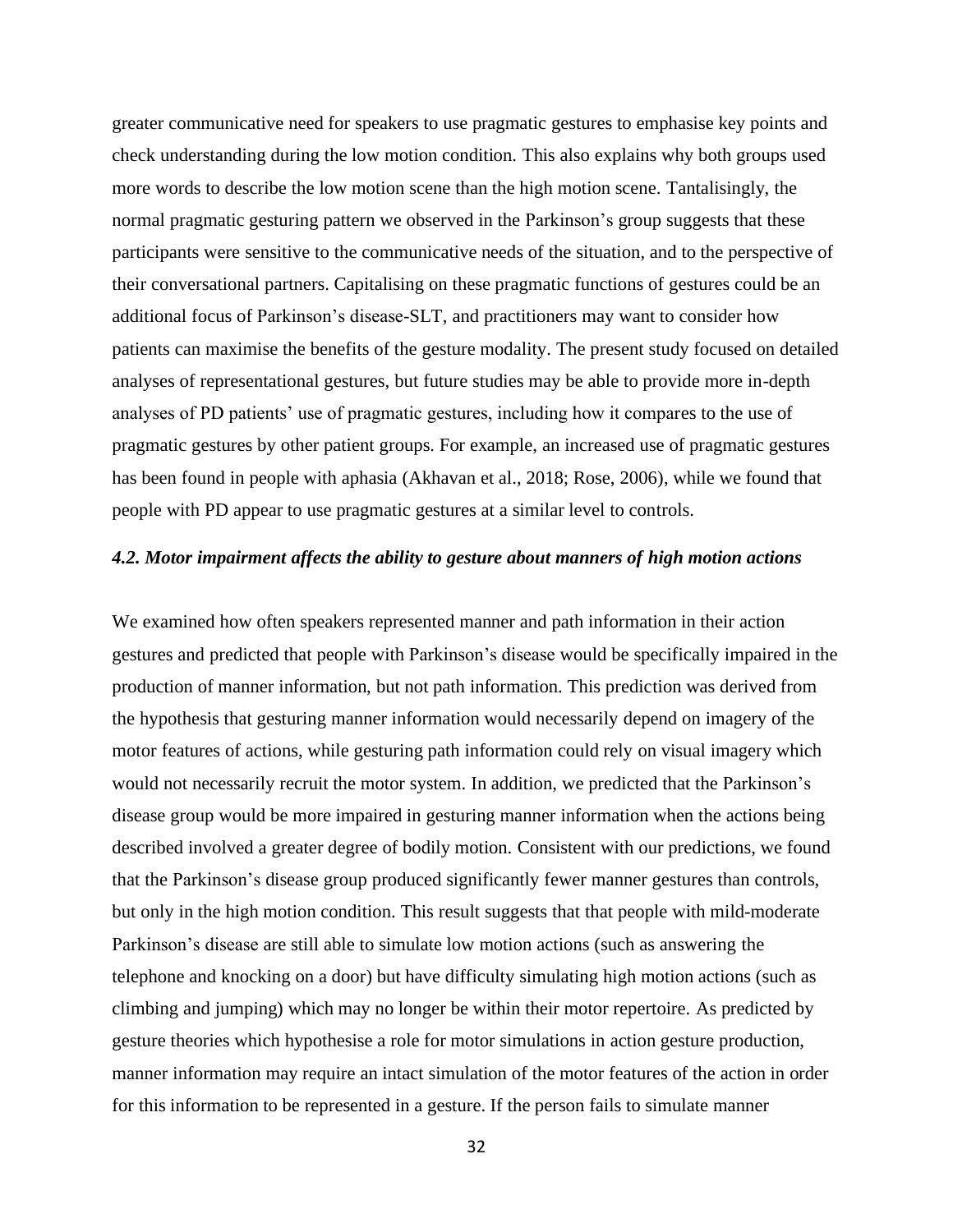information, we propose that they also fail to gesture about it. Manner information is expressed in language with verbs and it has previously been demonstrated that people with Parkinson's have more difficulty naming high motion action verbs than they do low motion action verbs (Herrera, Rodríguez-Ferreiro, et al., 2012; Humphries et al., 2016, although see counter evidence reported in Humphries et al., 2019). Our finding corroborates the notion that the motor system is more involved in representing high motion than low motion actions.

The manner and path gesture analysis also revealed that controls combined manner and path into a single gesture more often than Parkinson's patients. Previously, Cleary et al. (2011) also demonstrated that people with Parkinson's disease were less likely to include two components of action information in one gesture than were controls. The simultaneous encoding of both the manner features of the action as well as the figure's path through space, within a single gesture, may reflect a more detailed underlying representation. Representing both elements at the same time may be too cognitively demanding for those with Parkinson's disease, causing them to deconstruct the motion features into component parts (McNeill, 2012). Executive control studies have shown that Parkinson's disease leads to a specific difficulty in dual tasking, which is thought to be caused by limited attentional resources, reduced automaticity in processing, and impaired executive function (Wu & Hallett, 2008).

# *4.3. Gesturing about actions from a first-person perspective depends on the integrity of the extrapyramidal motor system*

We previously found that people with Parkinson's disease produce a significantly lower proportion of their action gestures from a character's viewpoint, or CVPT (Humphries et al., 2016). In the present study we replicated and extended this finding by demonstrating that CVPT gesture production in Parkinson's disease is modulated by the bodily motion content of the actions being described. The Parkinson's disease group produced CVPT gestures at a similar rate as controls when describing low motion actions, but they produced significantly fewer CVPT gestures than controls in the high motion condition. As argued in Humphries et al. (2016), a reduction in the use of CVPT gestures may reflect a difficulty in simulating the viewed action from a first-person perspective. The fact that this effect appears to be modulated by motion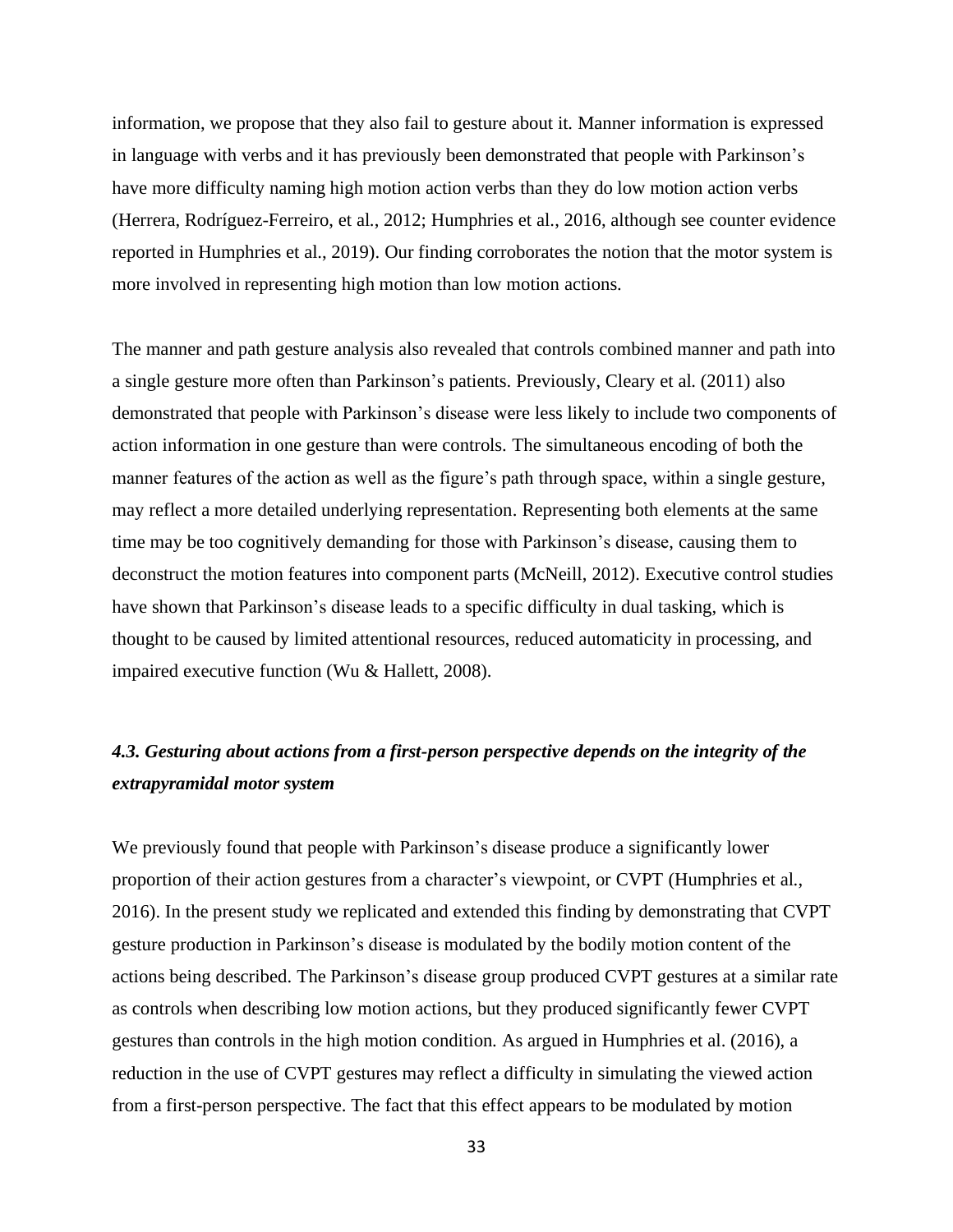content in Parkinson's disease supports the view that there is greater involvement of the motor system in representing high motion than low motion actions (Herrera, Rodríguez-Ferreiro, et al., 2012). In addition, the fact that the Parkinson's disease group produced CVPT gestures at a normal rate when describing low motion action content is in line with evidence from previous studies suggesting that the nature of the action to be simulated is critical for Parkinson's disease patients. Easier movements which require less bodily motion may still be possible for Parkinson's disease patients to simulate kinaesthetically, and thus gesture about from a firstperson perspective (Castiello et al., 2009; Helmich et al, 2007; Herrera et al., 2012).

A limitation of this study is that the saliency of manner and path information may have differed between the low and high motion scenes. For example, the low motion scene featured more interactions between characters, and path information here may have been less salient than in the fast-paced chase scene featured in the high motion condition. A consequence that should be noted is that both groups produced fewer CVPT gestures in the high motion condition than in the low motion condition. We believe this is partly due to an artefact of the stimulus material that we had not accounted for. At the beginning of the high motion scene, Sylvester climbs up a telegraph pole, and most of the subsequent action in the scene takes place on the overhead wires. Consequently, Sylvester's height on the vertical plane is a salient feature of the motion event and is easily depicted in gesture by using the hand to depict Sylvester (in OVPT fashion) and elevating the hand above head height to demonstrate his position in the vertical plane in relation to the ground. It is less straightforward to depict this salient positional information using CVPT gestures, which we believe contributed to why both groups generally preferred the OVPT in this condition. Overall, while the conditions were not perfectly matched in the relative salience of manner and path information, any differences in conditions affected both groups. It is notable that, while path information may have been more salient in the high motion condition, controls still produced significantly more manner gestures than PD patients in this condition. In fact, controls produced very similar numbers of path and manner gestures in both conditions, regardless of any biasing effects of the stimuli.

Since CVPT action gestures in this dataset always included manner information, we examined whether the observed manner and CVPT effects described the same pattern in the data. As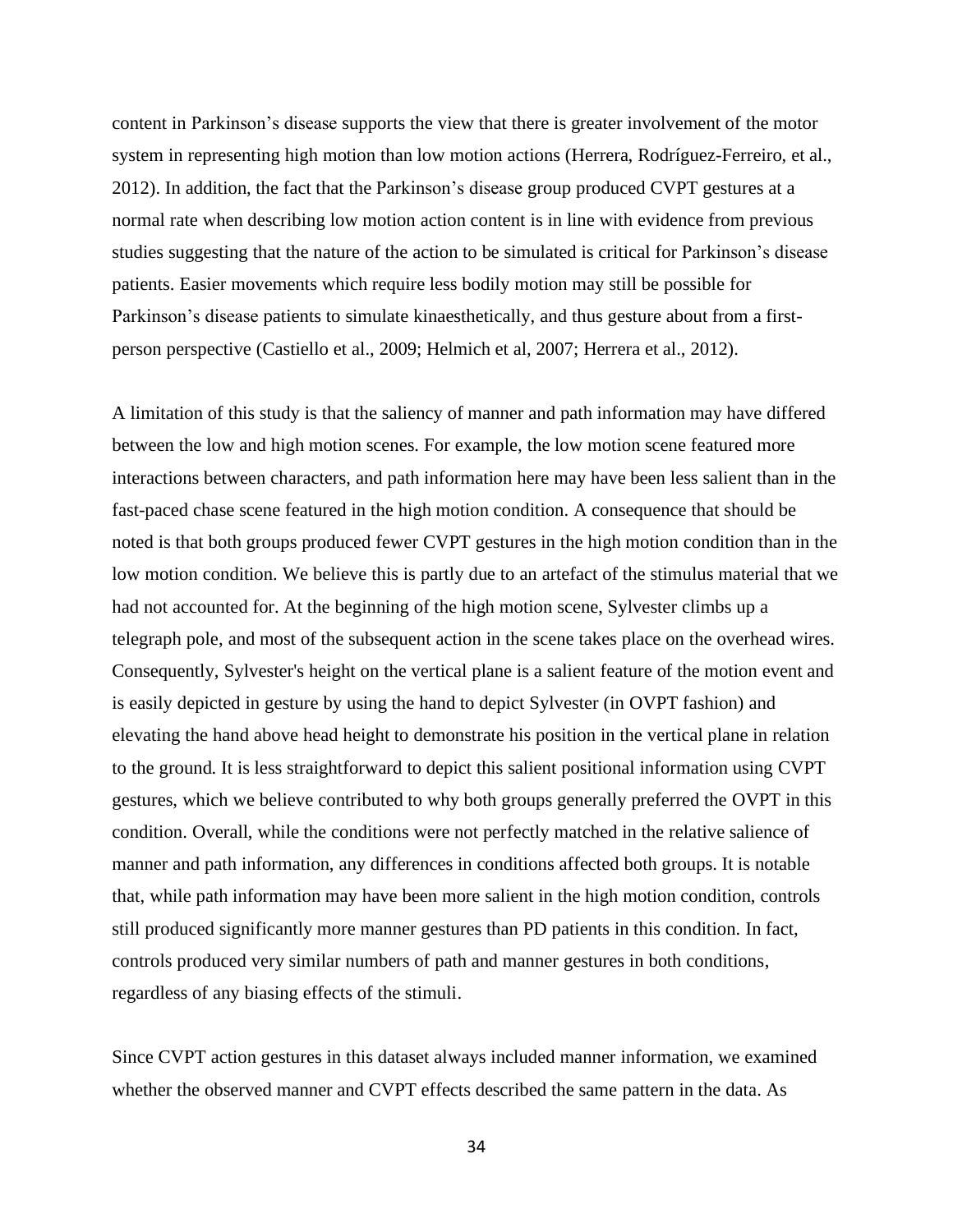pointed out in the Introduction, we expected a certain degree of overlap between manner and CVPT gestures. While CVPT-manner gestures differed significantly between the groups, OVPTmanner gestures did not, suggesting that the reduction in CVPT gesture use contributed to the observed differences in manner gesture production to a greater extent than OVPT-manner gestures. However, the largest effect was observed in the manner analysis that combined gestures produced from viewpoints, suggesting that the OVPT-manner gestures did contribute to this result.

While OVPT-manner gesture use was not significantly different between the groups, people with Parkinson's produced significantly more path-only OVPT gestures than controls, specifically in the high motion condition. This result is remarkable in that this was the only type of gesture use that was significantly *increased* in Parkinson's, and implies that as the production of manner and CVPT gestures decreased in Parkinson's disease during high motion, the production of OVPT path gestures increased. This may imply a compensatory mechanism, where people with Parkinson's disease rely more on visual imagery when motor imagery is impaired. As discussed earlier, when people with Parkinson's disease perform a task that usually depends on motor imagery, they have been found to rely on third-person visual features by recruiting regions of posterior parietal and occipital cortex (Helmich et al., 2007; van Nuenen et al., 2012). Similar posterior parietal regions are involved in representing paths of motion (Amorapanth et al., 2010; Baciu et al., 1999; Noordzij et al., 2008). The increased production of path gestures by people with Parkinson's disease when talking about high motion actions may mean that the patient compensates for a failure to simulate the kinematics of the action from a first-person perspective by instead simulating the action's visual features (e.g. where the figure moves in space). This proposed compensatory mechanism is similar to the mechanism suggested by mental hand rotation research, where Parkinson's patients recruit the extrastriate body area (known to respond to third person views of bodies) during a task which normally involves motor imagery, to compensate for a function normally performed by the dorsal premotor cortex (Helmich et al., 2007). The importance of visual aspects of motor imagery in Parkinson's disease has also been emphasised by a recent study in which the imitation of hand movements by Parkinson's patients was influenced by imagining actions while simultaneously observing them. This effect was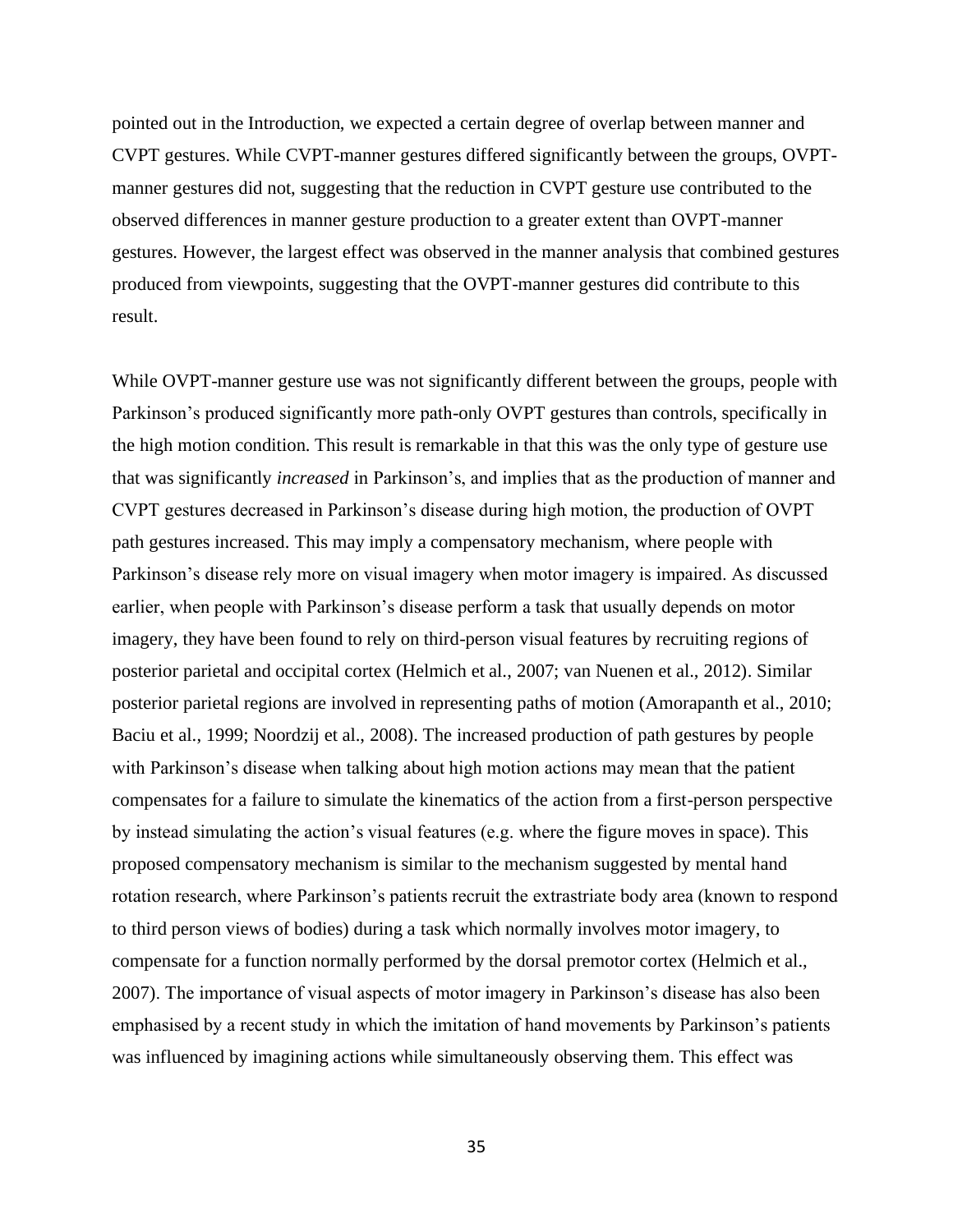related to the self-reported vividness of visual, but not kinaesthetic imagery in the Parkinson's disease group, but the opposite effect was found in the control group (Bek et al., 2019).

#### *4.4. Conclusions*

In this study, we tested the hypothesis that the motor system necessarily contributes to motor imagery, and that gesture production relies on this motor imagery. We investigated how gestural depictions of actions are affected in Parkinson's disease, by considering manner of motion, path of motion, and the visual perspective from which action gestures were produced. Our findings suggest that the overall rate of gesture production is relatively spared, while manners of motion and first-person action gestures are particularly vulnerable in Parkinson's disease when the action being depicted involves a greater degree of bodily motion. This dissociation between gesture rate and gesture content suggests a differential role for imagery at different stages of gesture production processes. We suggest that gesture *rate* is largely determined by speech production processes, with Parkinson's disease patients gesturing at a normal rate relative to their verbal output, despite an impairment in self-initiated movements. On the other hand, gesture *content* appears to be shaped by a simulation of the event to be described. This proposal contrasts with predictions set out by the GSA framework; namely, that motor simulations should affect gesture rate as well as gesture form (Hostetter & Alibali, 2008, 2019). The fact that people with Parkinson's disease gesture at a normal rate despite changes in the way they produce and represent actions suggests that gesture production models that postulate a global role of motor imagery/simulation may need to incorporate finer-grained distinctions between the different aspects of the gesture production process. We propose that the egocentric, kinaesthetic features of high motion actions require greater involvement of the frontal cortical-subcortical motor network in their representation than low motion actions. The failure to represent these features in gesture is accompanied by a corresponding increase in third-person, visual path gestures, which may reflect a compensatory mechanism. The findings of this study strongly support the hypothesis that gestures are shaped by underlying motor imagery, and have implications for our understanding of how Parkinson's disease changes everyday communication. The fact that gesture rate is relatively spared in Parkinson's disease hints at the potential to target gesture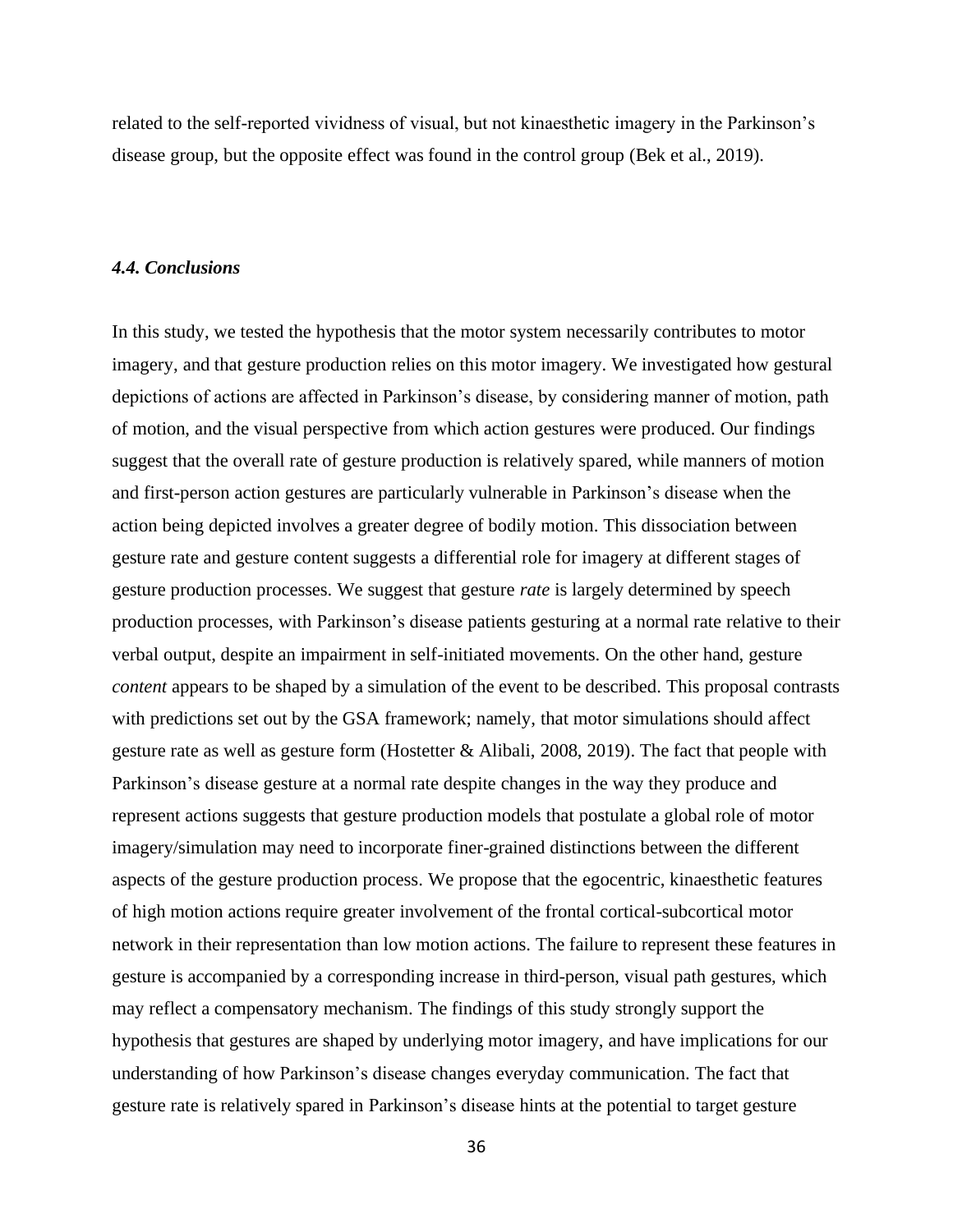production in speech and language therapy, to help patients compensate for dysarthria. Overall, this study offers an example of how patient studies continue to make powerful theoretical contributions to our understanding of the neural underpinnings of cognitive and behavioural processes.

### **Acknowledgments:**

SH was supported by a PhD Studentship from Parkinson's UK (H-1104). The authors would like to acknowledge the contributions of Matthew Sullivan, who helped to guide this research from the perspective of a person with Parkinson's disease. The authors also thank Maia Birch, William Coath, Natalia Schwartz and Ece Bayram for their assistance in transcription, as well as Jade Pickering for her assistance in re-coding gestures for the purpose of establishing reliability.

#### **References:**

Open data and code: <https://osf.io/dmry9/>

- Akhavan, N., Göksun, T., & Nozari, N. (2018). Integrity and function of gestures in aphasia. *Aphasiology*, *32*(11), 1310–1335. https://doi.org/10.1080/02687038.2017.1396573
- Alexander, G. E., & Crutcher, M. D. (1990). Functional architecture of basal ganglia circuits: neural substrates of parallel processing. *Trends in Neurosciences*, *13*(7), 266–271.
- Amick, M. M., Schendan, H. E., Ganis, G., & Cronin-Golomb, A. (2006). Frontostriatal circuits are necessary for visuomotor transformation: Mental rotation in Parkinson's disease. *Neuropsychologia*, *44*(3), 339–349.
- Amorapanth, P. X., Widick, P., & Chatterjee, A. (2010). The neural basis for spatial relations. *Journal of Cognitive Neuroscience*, *22*(8), 1739–1753.
- Baciu, M., Koenig, O., Vernier, M.-P., Bedoin, N., Rubin, C., & Segebarth, C. (1999). Categorical and coordinate spatial relations: fMRI evidence for hemispheric specialization. *Neuroreport*, *10*(6), 1373–1378.
- Barsalou, L. W., Santos, A., Simmons, W. K., & Wilson, C. D. (2008). Language and simulation in conceptual processing. *Symbols, Embodiment, and Meaning*, 245–283.
- Bartolo, A., Cubelli, R., Della Sala, S., & Drei, S. (2003). Pantomimes are special gestures which rely on working memory. *Brain and Cognition*, *53*(3), 483–494.
- Baudrexel, S., Witte, T., Seifried, C., von Wegner, F., Beissner, F., Klein, J. C., Steinmetz, H.,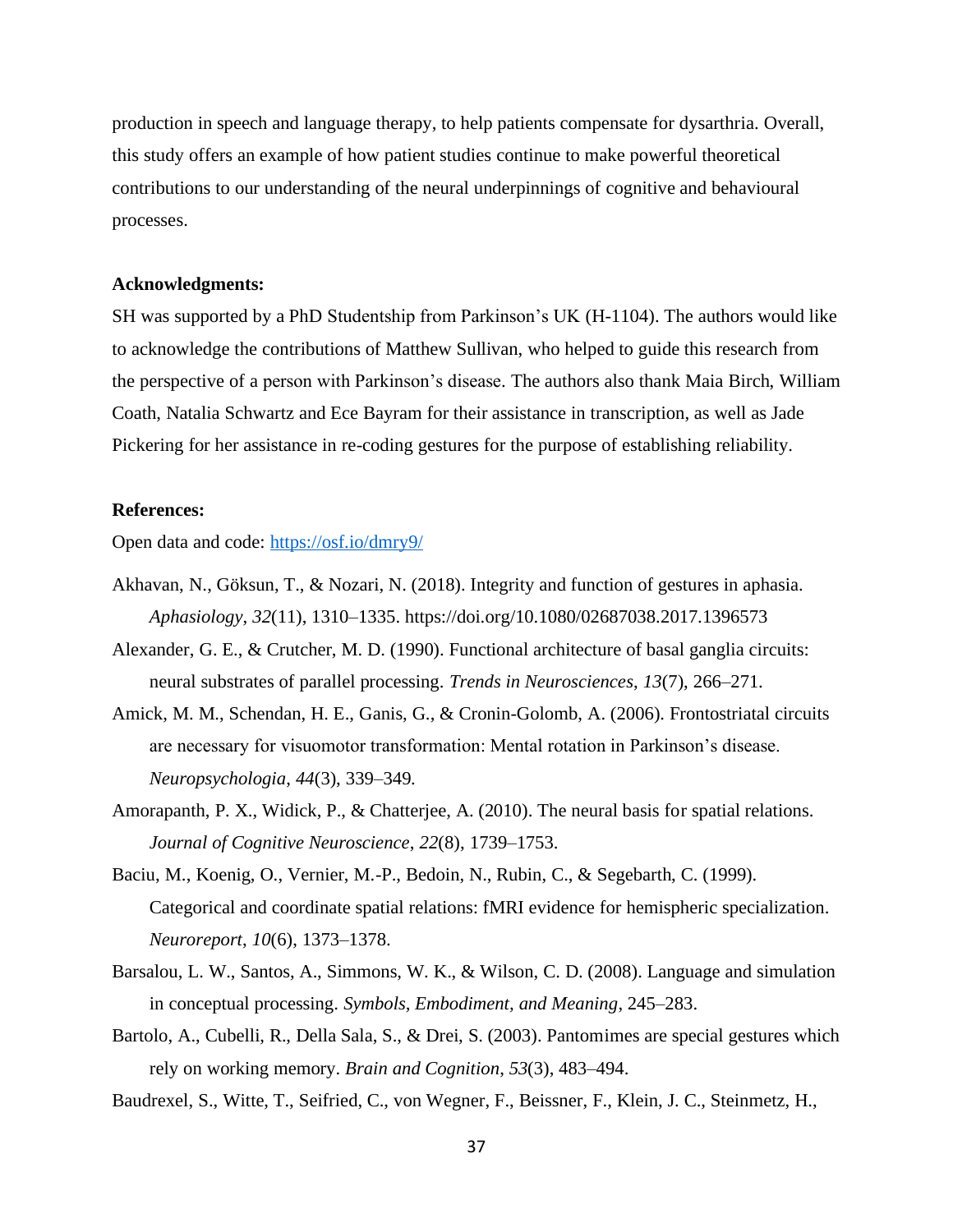Deichmann, R., Roeper, J., & Hilker, R. (2011). Resting state fMRI reveals increased subthalamic nucleus–motor cortex connectivity in Parkinson's disease. *NeuroImage*, *55*(4), 1728–1738. https://doi.org/10.1016/J.NEUROIMAGE.2011.01.017

- Bek, J., Gowen, E., Vogt, S., Crawford, T. J., & Poliakoff, E. (2019). Combined action observation and motor imagery influences hand movement amplitude in Parkinson's disease. *Parkinsonism & Related Disorders*, *61*, 126.
- Bocanegra, Y., García, A. M., Lopera, F., Pineda, D., Baena, A., Ospina, P., Alzate, D., Buriticá, O., Moreno, L., Ibáñez, A., & Cuetos, F. (2017). Unspeakable motion: Selective action-verb impairments in Parkinson's disease patients without mild cognitive impairment. *Brain and Language*, *168*, 37–46. https://doi.org/10.1016/j.bandl.2017.01.005
- Bocanegra, Y., García, A. M., Pineda, D., Buriticá, O., Villegas, A., Lopera, F., Gómez, D., Gómez-Arias, C., Cardona, J. F., Trujillo, N., & Ibáñez, A. (2015). Syntax, action verbs, action semantics, and object semantics in Parkinson's disease: Dissociability, progression, and executive influences. *Cortex*, *69*, 237–254. https://doi.org/http://dx.doi.org/10.1016/j.cortex.2015.05.022
- Boulenger, V., Mechtouff, L., Thobois, S., Broussolle, E., Jeannerod, M., & Nazir, T. A. (2008). Word processing in Parkinson's disease is impaired for action verbs but not for concrete nouns. *Neuropsychologia*, *46*(2), 743–756.

https://doi.org/10.1016/j.neuropsychologia.2007.10.007

- Buhmann, C., Glauche, V., Stürenburg, H. J., Oechsner, M., Weiller, C., & Büchel, C. (2003). Pharmacologically modulated fMRI---cortical responsiveness to levodopa in drug‐naive hemiparkinsonian patients. *Brain*, *126*(2), 451–461. https://doi.org/10.1093/brain/awg033
- Butterworth, B. (1975). Hesitation and semantic planning in speech. *Journal of Psycholinguistic Research*, *4*(1), 75–87.
- Carpenter, P. A., Just, M. A., Keller, T. A., Eddy, W., & Thulborn, K. (1999). Graded functional activation in the visuospatial system with the amount of task demand. *Journal of Cognitive Neuroscience*, *11*(1), 9–24.
- Castiello, U., Ansuini, C., Bulgheroni, M., Scaravilli, T., & Nicoletti, R. (2009). Visuomotor priming effects in Parkinson's disease patients depend on the match between the observed and the executed action. *Neuropsychologia*, *47*, 835–842. https://doi.org/10.1016/j.neuropsychologia.2008.12.016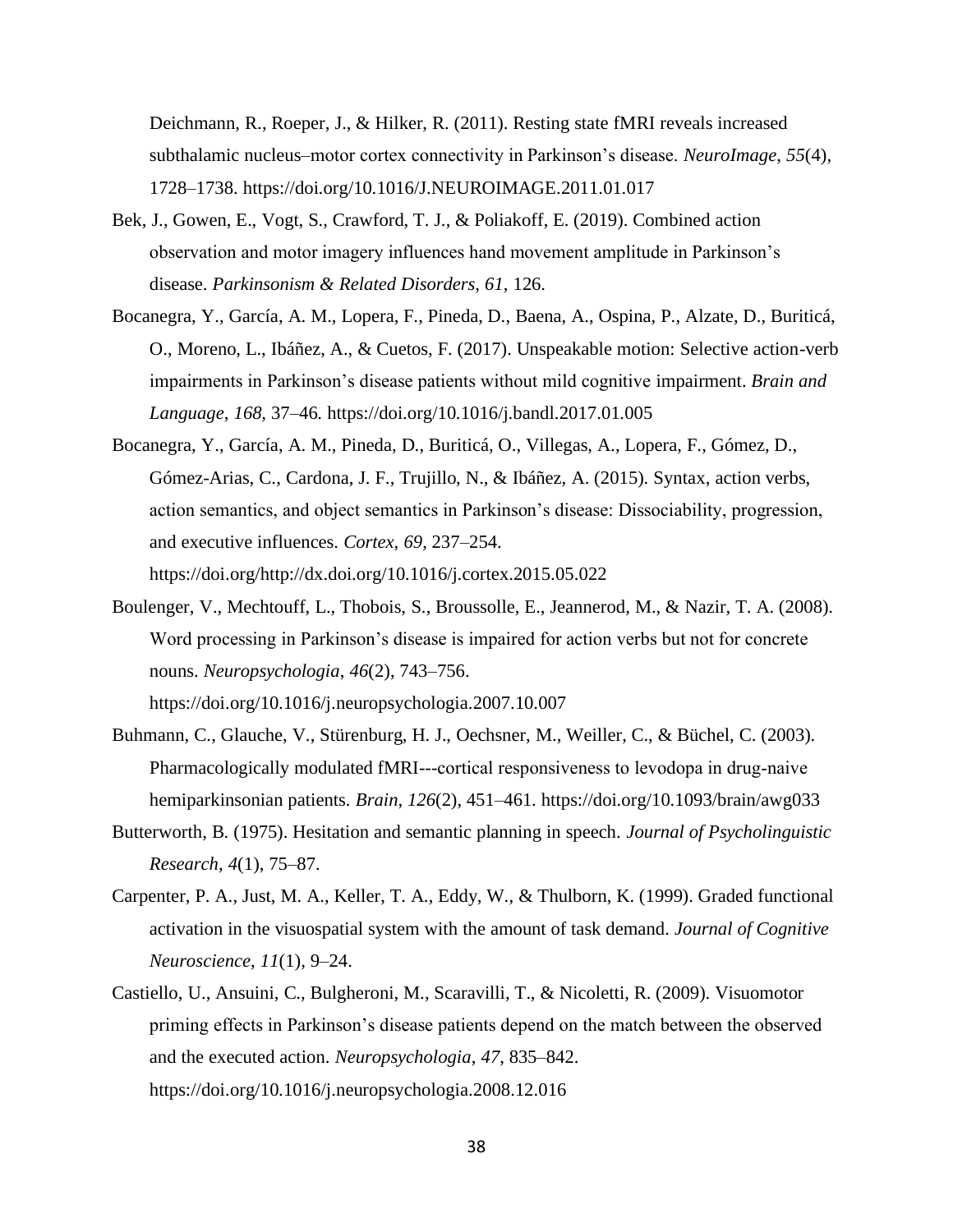- Chan, A. W. Y., Peelen, M. V, & Downing, P. E. (2004). The effect of viewpoint on body representation in the extrastriate body area. *Neuroreport*, *15*(15), 2407–2410.
- Chatterjee, A. (2008). The neural organization of spatial thought and language. *Seminars in Speech and Language*, *29*(3), 226–238. https://doi.org/10.1055/s-0028-1082886
- Chu, M., & Kita, S. (2016). Co-thought and co-speech gestures are generated by the same action generation process. *Journal of Experimental Psychology: Learning, Memory, and Cognition*, *42*(2), 257–270. https://doi.org/10.1037/xlm0000168
- Cleary, R. A., Poliakoff, E., Galpin, A., Dick, J. P. R., & Holler, J. (2011). An investigation of co-speech gesture production during action description in Parkinson's disease. *Parkinsonism & Related Disorders*, *17*(10), 753–756. https://doi.org/10.1016/j.parkreldis.2011.08.001
- Cook, S. W., & Tanenhaus, M. K. (2009). Embodied communication: Speakers' gestures affect listeners' actions. *Cognition*, *113*(1), 98–104.
- Corballis, M. C. (1997). Mental rotation and the right hemisphere. *Brain and Language*, *57*(1), 100–121.
- Cotelli, M., Borroni, B., Manenti, R., Zanetti, M., Arévalo, A., Cappa, S. F., & Padovani, A. (2007). Action and object naming in Parkinson's disease without dementia. *European Journal of Neurology*, *14*(6), 632–637.
- Cronin-Golomb, A., & Amick, M. (2001). Spatial abilities in aging, Alzheimer's disease, and Parkinson's disease. In *Handbook of neuropsychology* (pp. 119–144).
- De Ruiter, J. P. (2000). The production of gesture and speech. In *Language and gesture*. Cambridge University Press.
- Dominey, P., Decety, J., Broussolle, E., Chazot, G., & Jeannerod, M. (1995). Motor Imagery of a Lateralized Sequential Task is Asymmetrically Slowed in Hemi-Parkinson's Patients. *Neuropsychologia*, *33*(6), 727–741.
- Dumont, C., Ska, B., & Schiavetto, A. (1999). Selective impairment of transitive gestures: An unusual case of apraxia. *Neurocase*, *5*(5), 447–458.
- Ebersbach, G., Ebersbach, A., Edler, D., Kaufhold, O., Kusch, M., Kupsch, A., & Wissel, J. (2010). Comparing exercise in Parkinson's disease—the Berlin BIG Study. *Movement Disorders*, *25*(12), 1902–1908.
- Fernandino, L., Conant, L. L., Binder, J. R., Blindauer, K., Hiner, B., Spangler, K., & Desai, R.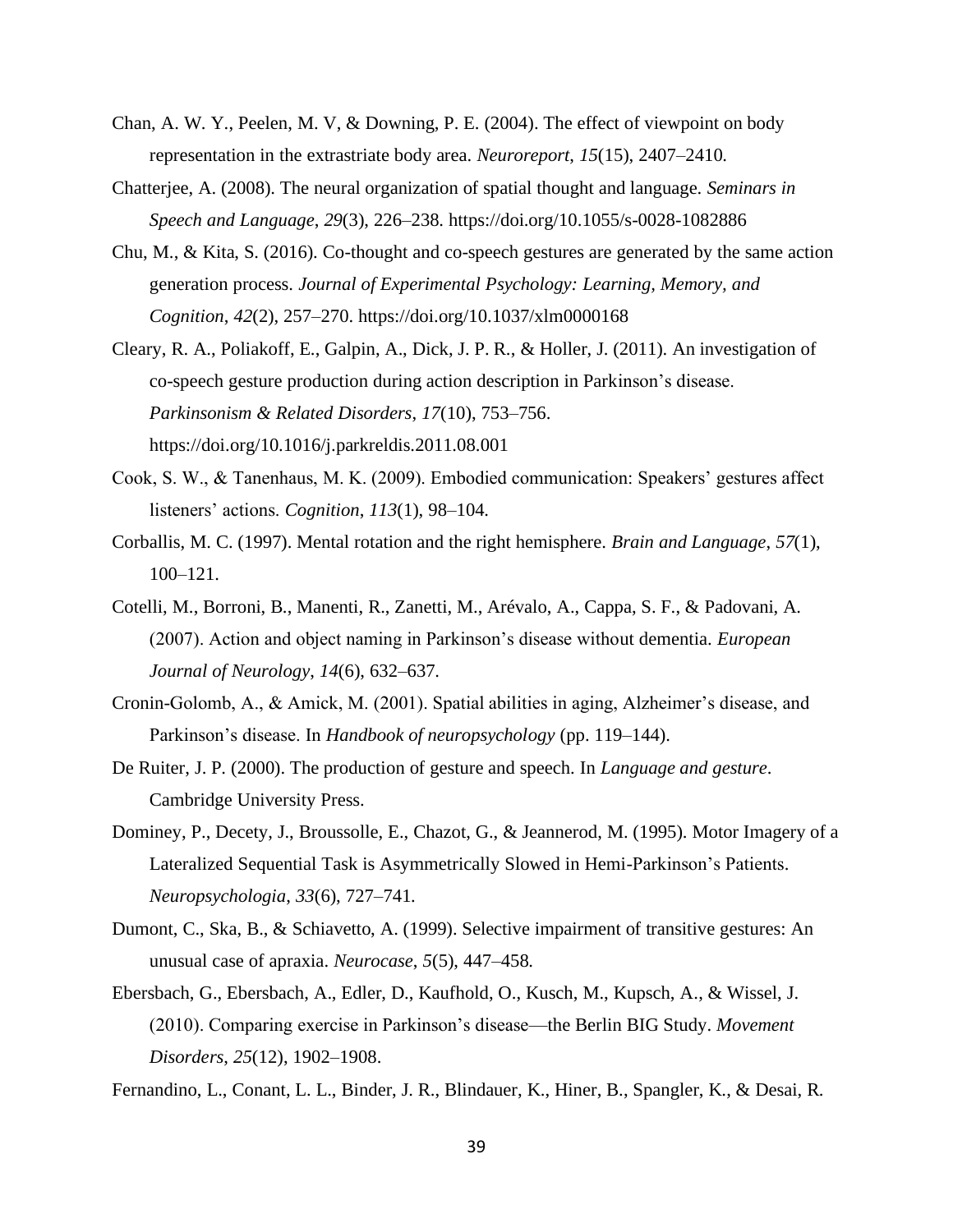H. (2013). Parkinson's disease disrupts both automatic and controlled processing of action verbs. *Brain and Language*, *127*(1), 65–74. https://doi.org/10.1016/j.bandl.2012.07.008

- Feyereisen, P., & Havard, I. (1999). Mental Imagery and Production of Hand Gestures While Speaking in Younger and Older Adults. *Journal of Nonverbal Behavior*, *23*(2), 153–171.
- Ganis, G., Keenan, J., Kosslyn, S., & Pascual-Leone, A. (2000). Transcranial Magnetic Stimulation of Primary Motor Cortex Affects Mental Rotation. *Cerebral Cortex*, *10*(2), 175–180. https://doi.org/10.1093/cercor/10.2.175
- Göksun, T., Goldin-Meadow, S., Newcombe, N., & Shipley, T. (2013). Individual differences in mental rotation: What does gesture tell us? *Cognitive Processing*, *14*(2), 153–162. https://doi.org/10.1007/s10339-013-0549-1
- Göksun, T., Lehet, M., Malykhina, K., & Chatterjee, A. (2013). Naming and gesturing spatial relations: Evidence from focal brain-injured individuals. *Neuropsychologia*, *51*(8), 1518– 1527. https://doi.org/10.1016/j.neuropsychologia.2013.05.006
- Göksun, T., Lehet, M., Malykhina, K., & Chatterjee, A. (2015). Spontaneous gesture and spatial language: Evidence from focal brain injury. *Brain and Language*, *150*, 1–13. https://doi.org/10.1016/j.bandl.2015.07.012
- Groenewegen, H. J. (2003). The basal ganglia and motor control. *Neural Plasticity*, *10*(1–2), 107–120.
- Harris, I. M., Egan, G. F., Sonkkila, C., Tochon-Danguy, H. J., Paxinos, G., & Watson, J. D. G. (2000). Selective right parietal lobe activation during mental rotation: a parametric PET study. *Brain*, *123*(1), 65–73.
- Haslinger, B., Erhard, P., Kämpfe, N., Boecker, H., Rummeny, E., Schwaiger, M., Conrad, B., & Ceballos-Baumann, A. O. (2001). Event-related functional magnetic resonance imaging in Parkinson's disease before and after levodopa. *Brain*, *124*(3), 558–570. https://doi.org/10.1093/brain/124.3.558
- Helmich, R. C., de Lange, F. P., Bloem, B. R., & Toni, I. (2007). Cerebral compensation during motor imagery in Parkinson's disease. *Neuropsychologia*, *45*(10), 2201–2215. https://doi.org/10.1016/j.neuropsychologia.2007.02.024
- Herrera, E., & Cuetos, F. (2012). Action naming in Parkinson's disease patients on/off dopamine. *Neuroscience Letters*, *513*(2), 219–222. https://doi.org/10.1016/j.neulet.2012.02.045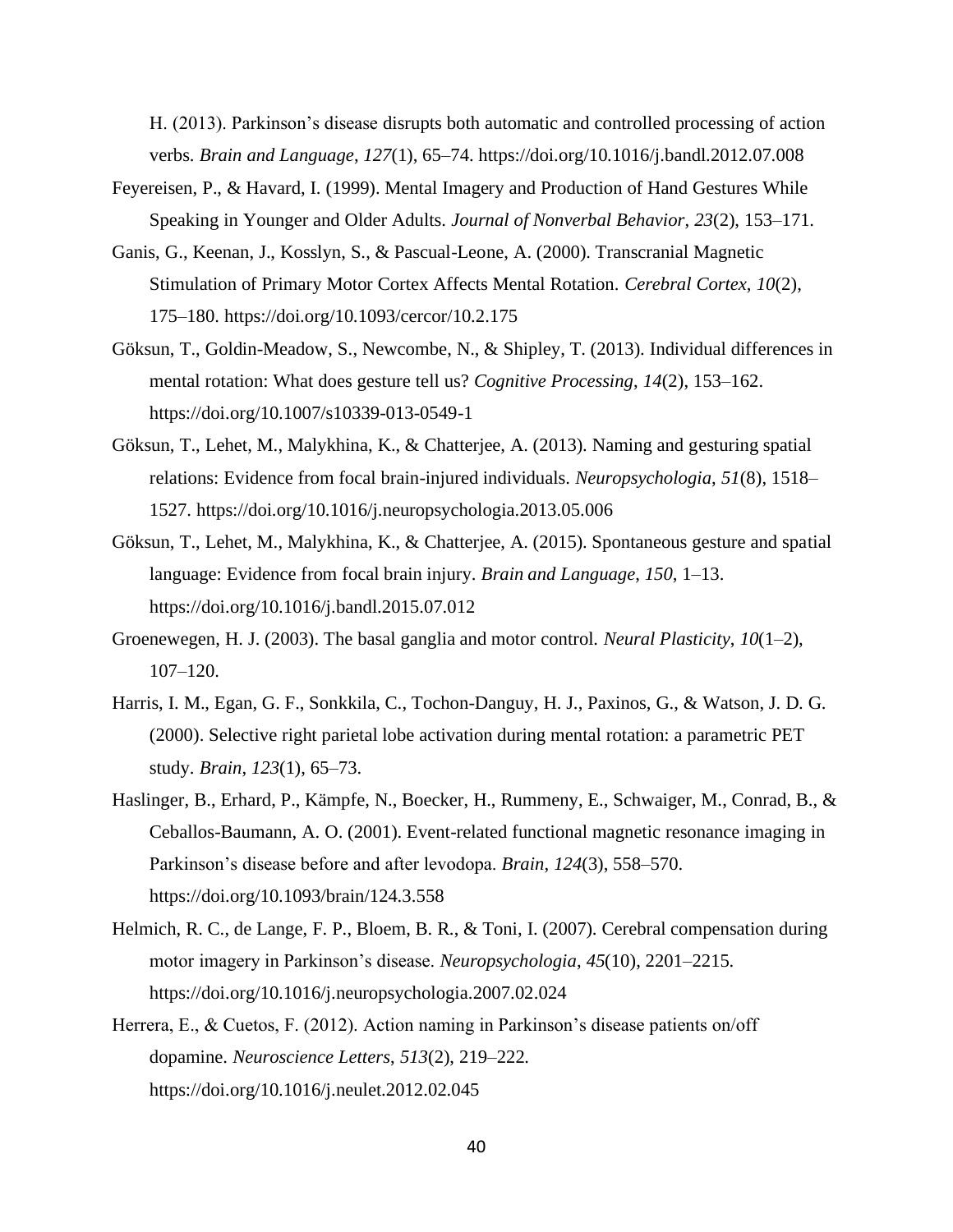- Herrera, E., Cuetos, F., & Ribacoba, R. (2012). Verbal fluency in Parkinson's disease patients on/off dopamine medication. *Neuropsychologia*, *50*(14), 3636–3640. https://doi.org/10.1016/j.neuropsychologia.2012.09.016
- Herrera, E., Rodríguez-Ferreiro, J., & Cuetos, F. (2012). The effect of motion content in action naming by Parkinson's disease patients. *Cortex; a Journal Devoted to the Study of the Nervous System and Behavior*, *48*(7), 900–904. https://doi.org/10.1016/j.cortex.2010.12.007
- Hoehn, M. M., & Yahr, M. D. (1967). Parkinsonism: onset, progression, and mortality. *Neurology*, *17*(5), 427–442.
- Holler, J., & Beattie, G. (2002). A micro-analytic investigation of how iconic gestures and speech represent core semantic features in talk. *Semiotica*, *2002*(142). https://doi.org/10.1515/semi.2002.077
- Hoover, J. E., & Strick, P. L. (1993). Multiple output channels in the basal ganglia. *Science*, *259*(5096), 819–821.
- Hostetter, A. (2014). Action Attenuates the Effect of Visibility on Gesture Rates. *Cognitive Science*, *38*(7), 1468–1481. https://doi.org/10.1111/cogs.12113
- Hostetter, A., & Alibali, M. (2008). Visible embodiment: Gestures as simulated action. *Psychonomic Bulletin & Review*, *15*(3), 495–514. https://doi.org/10.3758/PBR.15.3.495
- Hostetter, A., & Alibali, M. (2010). Language, gesture, action! A test of the Gesture as Simulated Action framework. *Journal of Memory and Language*, *63*(2), 245–257. https://doi.org/10.1016/J.JML.2010.04.003
- Hostetter, A., & Alibali, M. (2019). Gesture as simulated action: Revisiting the framework. In *Psychonomic Bulletin and Review* (Vol. 26, Issue 3, pp. 721–752). Springer New York LLC. https://doi.org/10.3758/s13423-018-1548-0
- Hsieh, S., Schubert, S., Hoon, C., Mioshi, E., & Hodges, J. R. (2013). Validation of the Addenbrooke's Cognitive Examination III in frontotemporal dementia and Alzheimer's disease. *Dementia and Geriatric Cognitive Disorders*, *36*(3–4), 242–250.
- Humphries, S., Holler, J., Crawford, T. J., Herrera, E., & Poliakoff, E. (2016). A third-person perspective on co-speech action gestures in Parkinson's disease. *Cortex*, *78*, 44–54. https://doi.org/10.1016/j.cortex.2016.02.009
- Humphries, S., Klooster, N., Cardillo, E., Weintraub, D., Rick, J., & Chatterjee, A. (2019). From action to abstraction: The sensorimotor grounding of metaphor in Parkinson's disease.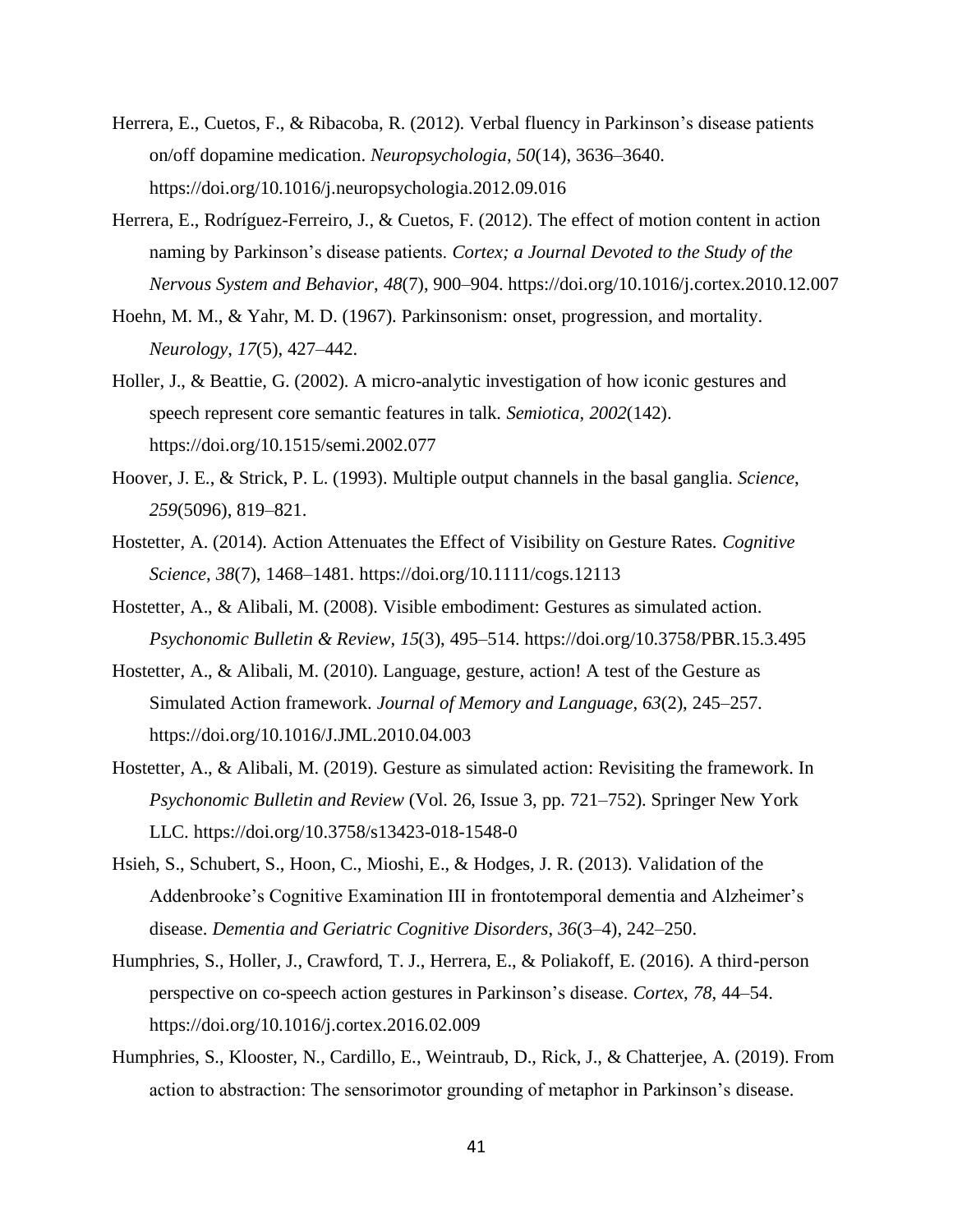*Cortex*. https://doi.org/10.1016/j.cortex.2019.09.005

- Jeannerod, M. (1994). The representing brain: Neural correlates of motor intention and imagery. *Behavioral and Brain Sciences*, *17*(2), 187–202. https://doi.org/10.1017/S0140525X00034026
- Jeannerod, M. (2001). Neural Simulation of Action: A Unifying Mechanism for Motor Cognition. *NeuroImage*, *14*(1), S103–S109. https://doi.org/10.1006/NIMG.2001.0832
- Jeannerod, M., & Frak, V. (1999). Mental imaging of motor activity in humans. *Current Opinion in Neurobiology*, *9*(6), 735–739. https://doi.org/10.1016/S0959-4388(99)00038-0
- Kemmerer, D. (2015). Are the motor features of verb meanings represented in the precentral motor cortices? Yes, but within the context of a flexible, multilevel architecture for conceptual knowledge. *Psychonomic Bulletin & Review*, *22*(4), 1068–1075. https://doi.org/10.3758/s13423-014-0784-1
- Kemmerer, D., Chandrasekaran, B., & Tranel, D. (2007). A case of impaired verbalization but preserved gesticulation of motion events. *Cognitive Neuropsychology*, *24*(1), 70–114. https://doi.org/10.1080/02643290600926667
- Kendon, A. (1997). Gesture. In *Annual Review of Anthropology* (Vol. 26, pp. 109–128). Annual Reviews. https://doi.org/10.2307/2952517
- Kita, S., Alibali, M. W., & Chu, M. (2017). How do gestures influence thinking and speaking? The gesture-for-conceptualization hypothesis. *Psychological Review*, *124*(3), 245–266. https://doi.org/10.1037/rev0000059
- Kita, S., & Özyürek, A. (2003). What does cross-linguistic variation in semantic coordination of speech and gesture reveal?: Evidence for an interface representation of spatial thinking and speaking. *Journal of Memory and Language*, *48*(1), 16–32. https://doi.org/10.1016/S0749- 596X(02)00505-3
- Klooster, N. B., Cook, S. W., Uc, E. Y., & Duff, M. C. (2015). Gestures make memories, but what kind? Patients with impaired procedural memory display disruptions in gesture production and comprehension. *Frontiers in Human Neuroscience*, *8*, 1054.
- Kosslyn, S. M., Digirolamo, G. J., Thompson, W. L., & Alpert, N. M. (1998). Mental rotation of objects versus hands: Neural mechanisms revealed by positron emission tomography. *Psychophysiology*, *35*(2), 151–161. https://doi.org/10.1111/1469-8986.3520151

Kosslyn, S. M., Thompson, W. L., & Ganis, G. (2006). *The case for mental imagery*. Oxford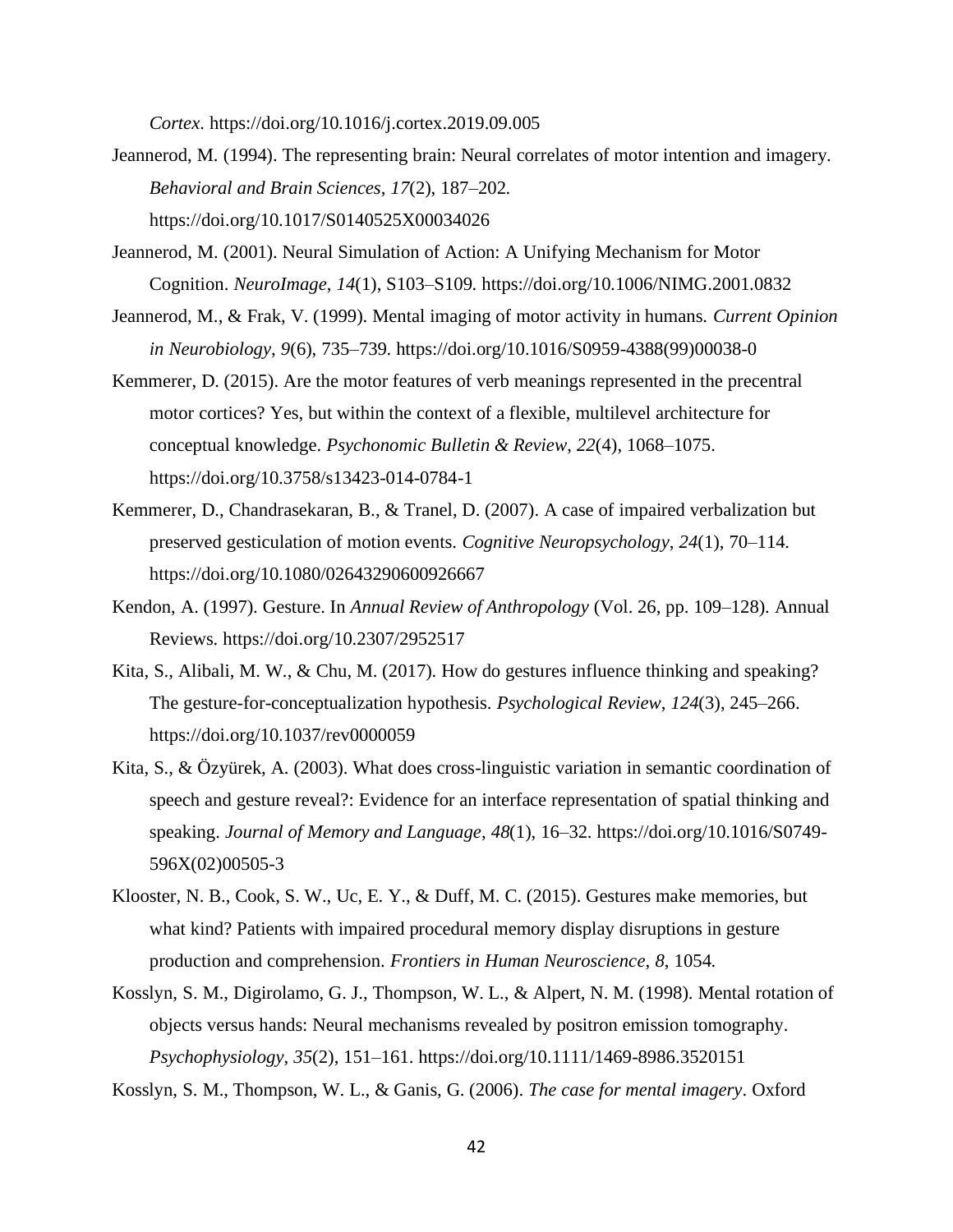University Press.

Lynott, D., & Connell, L. (2010). Embodied conceptual combination. *Frontiers in Psychology*, *1*.

- Masson-Carro, I., Goudbeek, M., & Krahmer, E. (2016). Can you handle this? The impact of object affordances on how co-speech gestures are produced. *Language, Cognition and Neuroscience*, *31*(3), 430–440. https://doi.org/10.1080/23273798.2015.1108448
- McNeill, D. (1985). So you think gestures are nonverbal? *Psychological Review*, *92*(3), 350–371. https://doi.org/10.1037/0033-295X.92.3.350
- McNeill, D. (1992). *Hand and mind: What gestures reveal about thought*. University of Chicago press.
- McNeill, D. (2012). *How language began: Gesture and speech in human evolution*. Cambridge University Press.
- Mioshi, E., Dawson, K., Mitchell, J., Arnold, R., & Hodges, J. R. (2006). The Addenbrooke's Cognitive Examination Revised (ACE‐R): a brief cognitive test battery for dementia screening. *International Journal of Geriatric Psychiatry: A Journal of the Psychiatry of Late Life and Allied Sciences*, *21*(11), 1078–1085.
- Mizuguchi, N., Nakata, H., & Kanosue, K. (2016). Motor imagery beyond the motor repertoire: Activity in the primary visual cortex during kinesthetic motor imagery of difficult whole body movements. *Neuroscience*, *315*, 104–113. https://doi.org/10.1016/j.neuroscience.2015.12.013
- Neuper, C., Scherer, R., Reiner, M., & Pfurtscheller, G. (2005). Imagery of motor actions: Differential effects of kinesthetic and visual-motor mode of imagery in single-trial EEG. *Cognitive Brain Research*, *25*(3), 668–677. https://doi.org/10.1016/j.cogbrainres.2005.08.014
- Noordzij, M. L., Neggers, S. F. W., Ramsey, N. F., & Postma, A. (2008). Neural correlates of locative prepositions. *Neuropsychologia*, *46*(5), 1576–1580.
- Ogden, J. A. (1990). Spatial abilities and deficits in aging and age-related disorders. In *Handbook of neuropsychology* (Vol. 4, pp. 265–278). Elsevier Amsterdam.
- Özyürek, A., & Kita, S. (1999). Expressing manner and path in English and Turkish: Differences in speech, gesture, and conceptualization. *Twenty-First Annual Conference of the Cognitive Science Society*, 507–512.
- Özyürek, A., Kita, S., Allen, S., Brown, A., Furman, R., & Ishizuka, T. (2008). Development of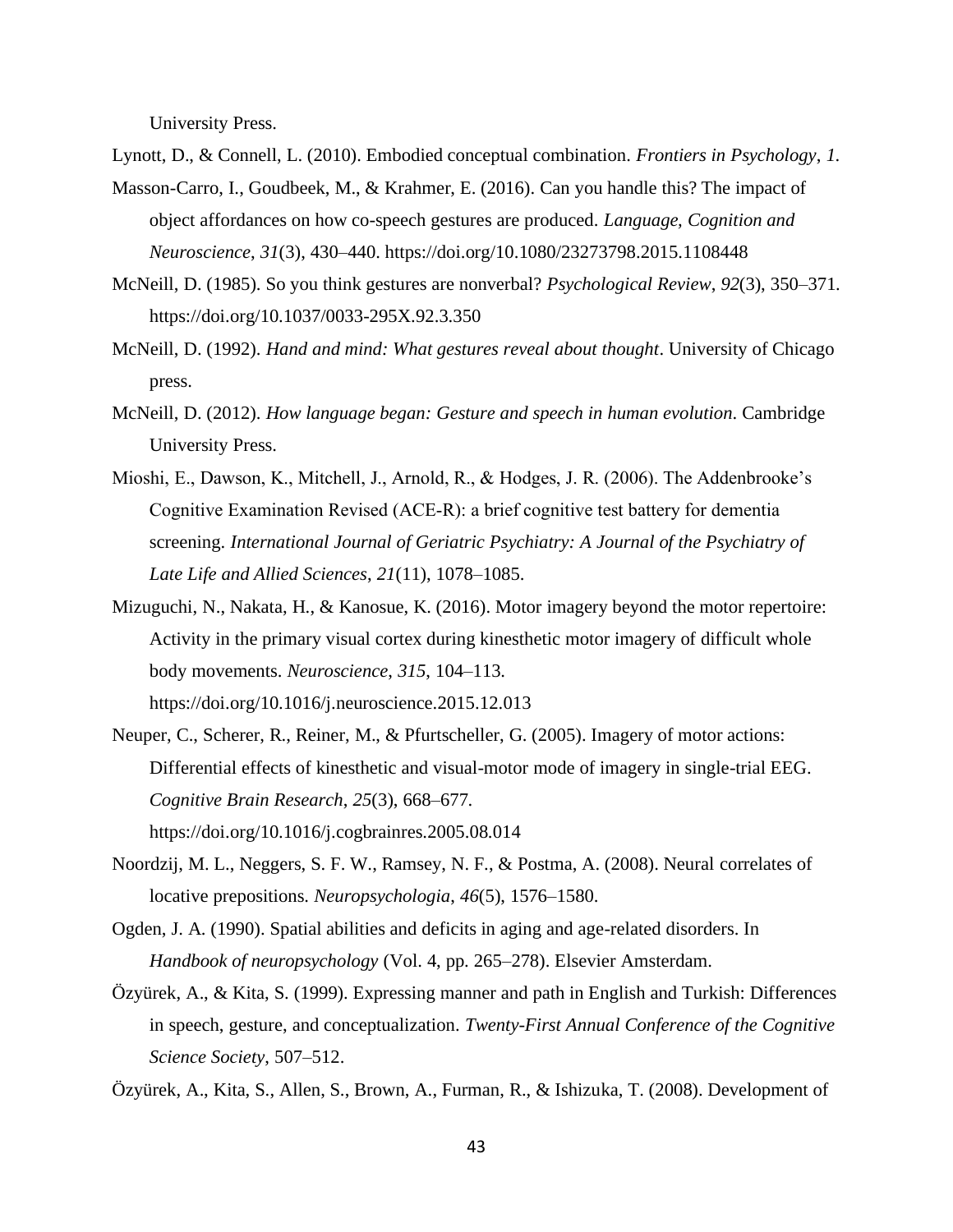cross-linguistic variation in speech and gesture: Motion events in English and Turkish. *Developmental Psychology*, *44*(4), 1040.

- Özyürek, A., Kita, S., Allen, S., Furman, R., & Brown, A. (2005). How does linguistic framing of events influence co-speech gestures?: Insights from crosslinguistic variations and similarities. *Gesture*, *5*(1), 219–240.
- Parrill, F. (2009). Dual viewpoint gestures. *Gesture*, *9*(3), 271–289. https://doi.org/10.1075/gest.9.3.01par
- Parrill, F. (2010). Viewpoint in speech–gesture integration: Linguistic structure, discourse structure, and event structure. *Language and Cognitive Processes*, *25*(5), 650–668. https://doi.org/10.1080/01690960903424248
- Pasquereau, B., DeLong, M. R., & Turner, R. S. (2016). Primary motor cortex of the parkinsonian monkey: altered encoding of active movement. *Brain*, *139*(1), 127–143. https://doi.org/10.1093/brain/awv312
- Péran, P., Cardebat, D., Cherubini, A., Piras, F., Luccichenti, G., Peppe, A., Caltagirone, C., Rascol, O., Démonet, J.-F., & Sabatini, U. (2009). Object naming and action-verb generation in Parkinson's disease: A fMRI study. *Cortex*, *45*(8), 960–971. https://doi.org/10.1016/j.cortex.2009.02.019
- Piatt, A. L., Fields, J. A., Paolo, A. M., Koller, W. C., & Tröster, A. I. (1999). Lexical, semantic, and action verbal fluency in Parkinson's disease with and without dementia. *Journal of Clinical and Experimental Neuropsychology*, *21*(4), 435–443.
- Pine, K. J., Gurney, D. J., & Fletcher, B. (2010). The Semantic Specificity Hypothesis: When Gestures Do Not Depend Upon the Presence of a Listener. *Journal of Nonverbal Behavior*, *34*(3), 169–178. https://doi.org/10.1007/s10919-010-0089-7
- Podzebenko, K., Egan, G. F., & Watson, J. D. G. (2002). Widespread dorsal stream activation during a parametric mental rotation task, revealed with functional magnetic resonance imaging. *Neuroimage*, *15*(3), 547–558.
- Poliakoff, E. (2013). Representation of action in Parkinson's disease: Imagining, observing, and naming actions. *Journal of Neuropsychology*, *7*(2), 241–254. https://doi.org/10.1111/jnp.12005
- Pulvermüller, F. (2005). Brain mechanisms linking language and action. *Nature Reviews Neuroscience*, *6*(July), 576–582. https://doi.org/10.1038/2201358a0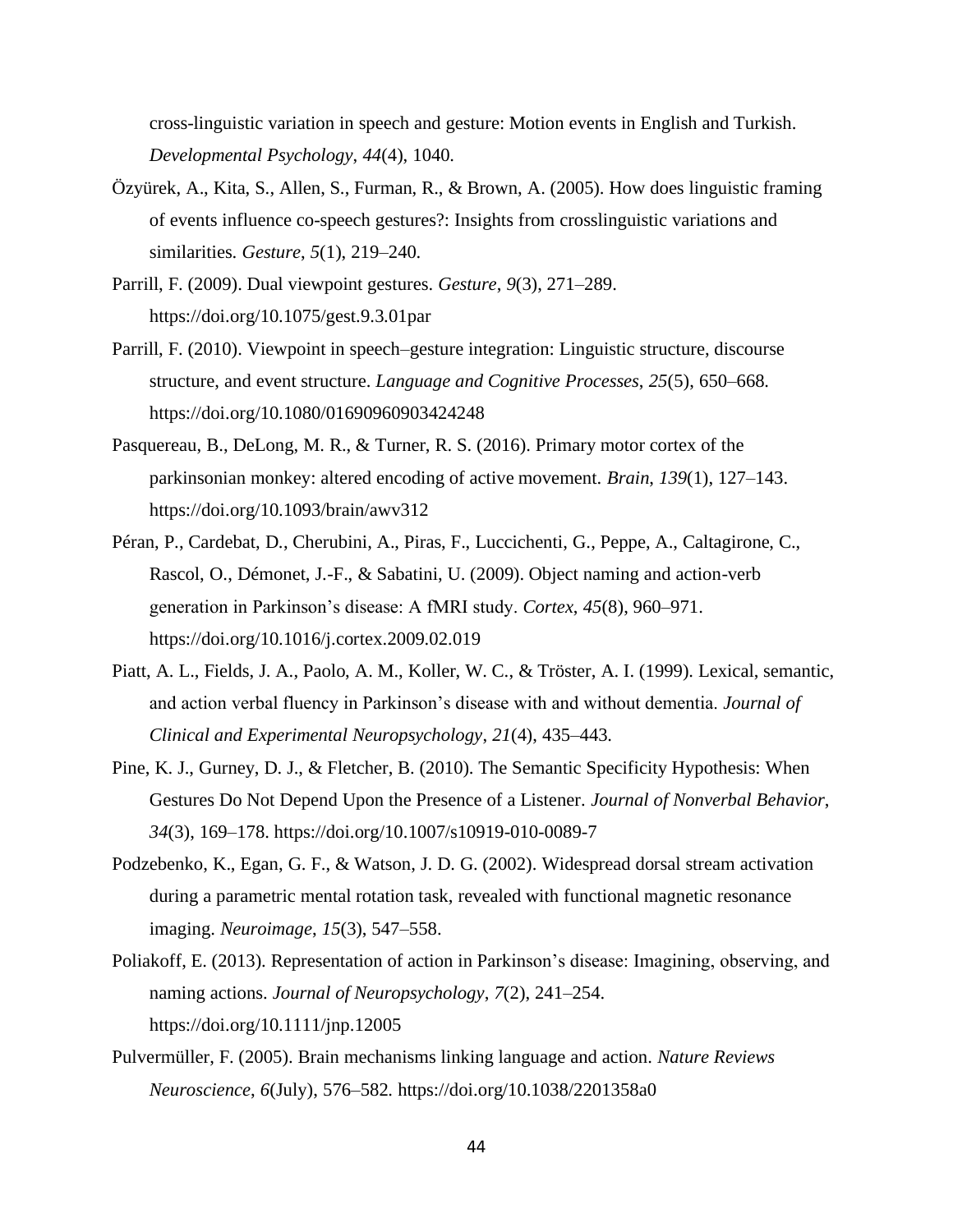- Pulvermüller, F. (2013). How neurons make meaning: brain mechanisms for embodied and abstract-symbolic semantics. *Trends in Cognitive Sciences*, *17*(9), 458–470.
- Pylyshyn, Z. W. (1973). What the mind's eye tells the mind's brain: A critique of mental imagery. *Psychological Bulletin*, *80*(1), 1–24. https://doi.org/10.1037/h0034650
- Ramig, L. O., Sapir, S., Countryman, S., Pawlas, A. A., O'brien, C., Hoehn, M., & Thompson, L. L. (2001). Intensive voice treatment (LSVT®) for patients with Parkinson's disease: A 2 year follow up. *Journal of Neurology, Neurosurgery & Psychiatry*, *71*(4), 493–498.
- Rapcsak, S. Z., Ochipa, C., Beeson, P. M., & Rubens, A. B. (1993). Praxis and the right hemisphere. *Brain and Cognition*, *23*(2), 181–202.
- Rose, M. L. (2006). The utility of arm and hand gestures in the treatment of aphasia. In *Advances in Speech Language Pathology* (Vol. 8, Issue 2, pp. 92–109). https://doi.org/10.1080/14417040600657948
- Sabatini, U., Boulanouar, K., Fabre, N., Martin, F., Carel, C., Colonnese, C., Bozzao, L., Berry, I., Montastruc, J. L., Chollet, F., & Rascol, O. (2000). Cortical motor reorganization in akinetic patients with Parkinson's disease. *Brain*, *123*(2), 394–403. https://doi.org/10.1093/brain/123.2.394
- San Miguel Abella, R. A., & González-Nosti, M. (2019). Motor content norms for 4,565 verbs in Spanish. *Behavior Research Methods*, 1–8. https://doi.org/10.3758/s13428-019-01241-1
- Signorini, M., & Volpato, C. (2006). Action fluency in Parkinson's disease: a follow-up study. *Movement Disorders : Official Journal of the Movement Disorder Society*, *21*(4), 467–472. https://doi.org/10.1002/mds.20718
- Sloetjes, H., & Wittenburg, P. (2008). Annotation by category ELAN and ISO DCR. *Proceedings of the 6th International Conference on Language Resources and Evaluation*.
- Stinear, C. M., Byblow, W. D., Steyvers, M., Levin, O., & Swinnen, S. P. (2006). Kinesthetic, but not visual, motor imagery modulates corticomotor excitability. *Experimental Brain Research*, *168*(1–2), 157–164. https://doi.org/10.1007/s00221-005-0078-y
- Talmy, L. (1985). Lexicalization patterns: Semantic structure in lexical forms. *Language Typology and Syntactic Description*, *3*(99), 36–149.
- Tomlinson, C. L., Stowe, R., Patel, S., Rick, C., Gray, R., & Clarke, C. E. (2010). Systematic review of levodopa dose equivalency reporting in Parkinson's disease. *Movement Disorders*, *25*(15), 2649–2653. https://doi.org/10.1002/mds.23429